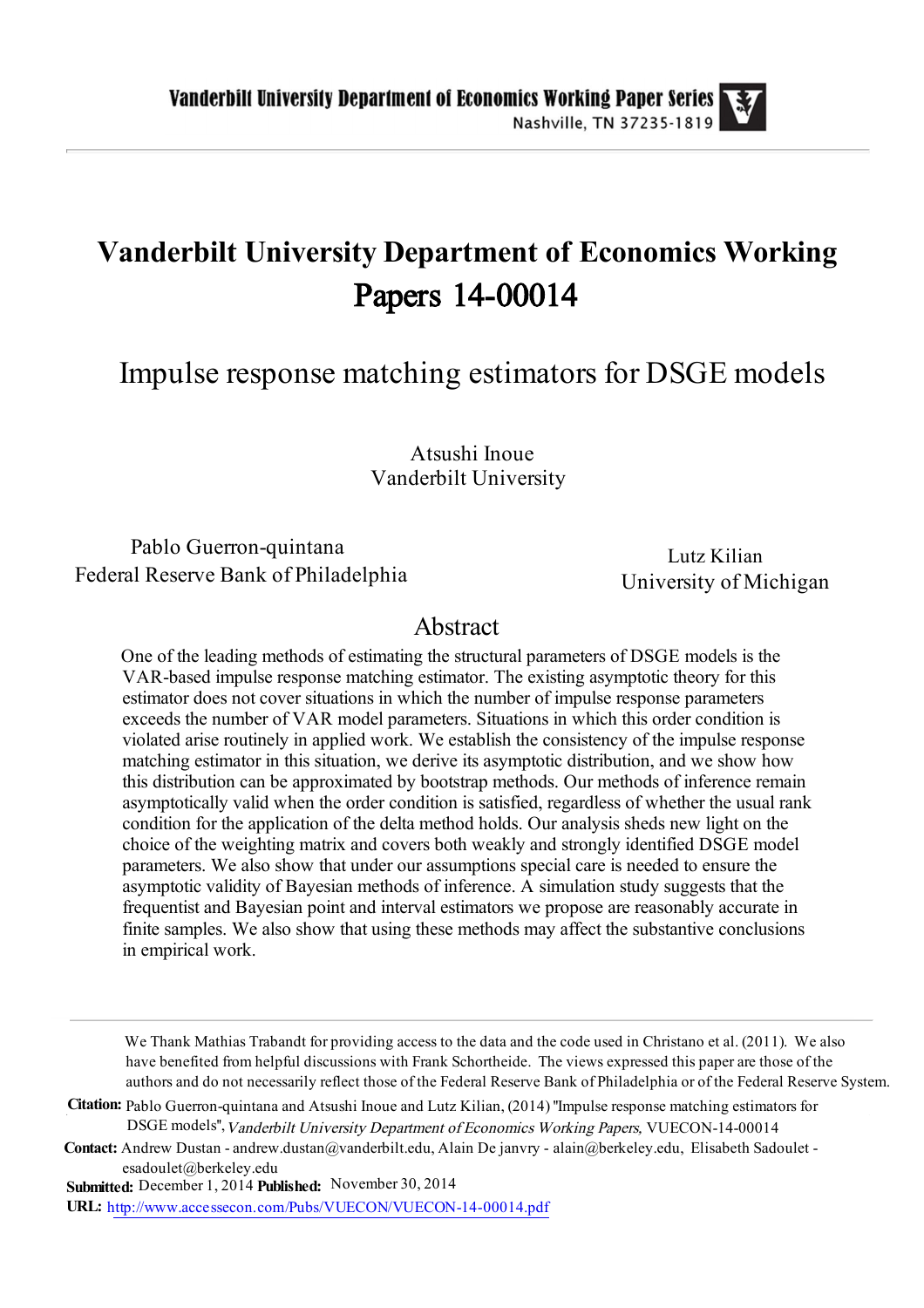## 1 Introduction

Structural impulse responses play a central role in modern macroeconomics. It is common to estimate the structural parameters of a dynamic stochastic general equilibrium (DSGE) models by choosing these parameters so as to minimize a suitably weighted average of the distance between the structural impulse responses implied by the DSGE model and the corresponding structural impulse responses implied by an approximating vector autoregressive (VAR) model fit to actual data. One advantage of this approach compared with full information maximum likelihood estimators of DSGE models is that it does not require the model to fit well in all dimensions, but allows the user to focus on the dimension of the model that matters most to macroeconomists (also see Dridi, Guay and Renault 2007; Hall et al. 2012).

Such impulse response matching estimators have been employed in Rotemberg and Woodford (1997), Altig, Christiano, Eichenbaum and Lindé (2011), Boivin and Giannoni (2006), Christiano, Eichenbaum and Evans (2005), DiCecio (2005), DiCecio and Nelson (2007), Dupor, Han and Tsai (2007), Iacoviello (2005), Jorda` and Kozicki (2007) and Uribe and Yue (2006), among others. In related research, Christiano, Trabandt and Walentin (2011) propose a Bayesian version of the impulse response matching estimator in which the quasi-likelihood function based on the distance between VAR and DSGE model impulse responses is combined with prior information. Other applications of Bayesian impulse response matching estimators include Christiano, Eichenbaum and Trabandt (2013) and Kormilitsina and Nekipelov (2013).

Because impulse response matching estimators are classical minimum distance (CMD) estimators, by construction they inherit all potential problems associated with CMD estimation (see, e.g., Newey and Smith 2004). Notably, the use of the optimal weighting matrix induces finite-sample bias in the estimator, which is why most applied users rely on a diagonal weighting matrix instead. In this paper we identify another potential problem that is specific to impulse response matching estimators. In estimating the structural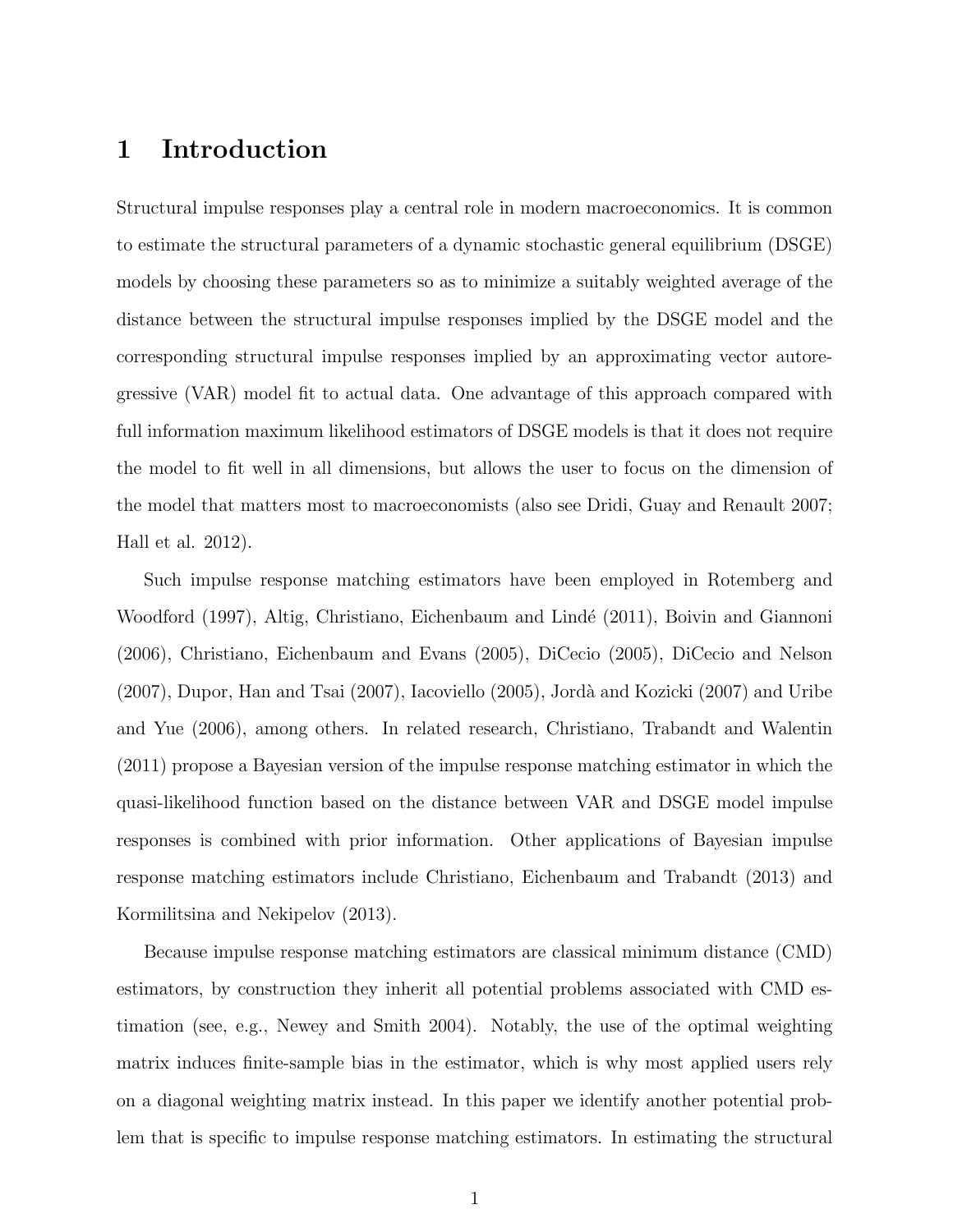parameters of DSGE models, macroeconomists often match response functions evaluated across many horizons such that the number of impulse response coefficients exceeds the dimensionality of the VAR model parameters (see, e.g., Iacoviello 2005; Uribe and Yue 2006; Altig, Christiano, Eichenbaum and Lindé 2011). We show that this practice may cause the joint distribution of the structural impulse responses to be singular, which in turn renders the asymptotic behavior of the resulting impulse response matching estimator nonstandard. As a result, standard asymptotic and finite-sample results for CMD estimators no longer apply. We develop an alternative asymptotic theory of the impulse response matching estimator for this practically relevant context. Our paper makes four distinct theoretical contributions.

First, we show that in this case the impulse response matching estimator has a nonstandard convergence rate when using the optimal weighting matrix. While the estimator remains consistent, its asymptotic distribution is nonstandard. Both the rate of convergence and the nonnormality of the asymptotic distribution differ from standard results for CMD estimators. We establish that the nonstandard asymptotic approximation may be recovered by bootstrap methods. Of course, in the absence of asymptotic normality, one would not want to report standard errors for this estimator, but rely on bootstrap confidence intervals that do not rely on asymptotic normality.

In contrast, the impulse response matching estimator based on the diagonal weighting matrix remains  $\sqrt{T}$ -consistent and asymptotically normal as in the standard CMD case. The asymptotic variance of the latter estimator, however, differs from the case in which the number of impulse responses to be matched is no larger than the number of VAR model parameters. We show that the asymptotic variance may nevertheless be approximated by the same bootstrap methods as in the case in which the dimensionality of the impulse response vector is no larger than that of the VAR model parameters. The latter result provides a formal justification for the use of the diagonal weighting matrix in applied work in a case not covered by existing asymptotic theory.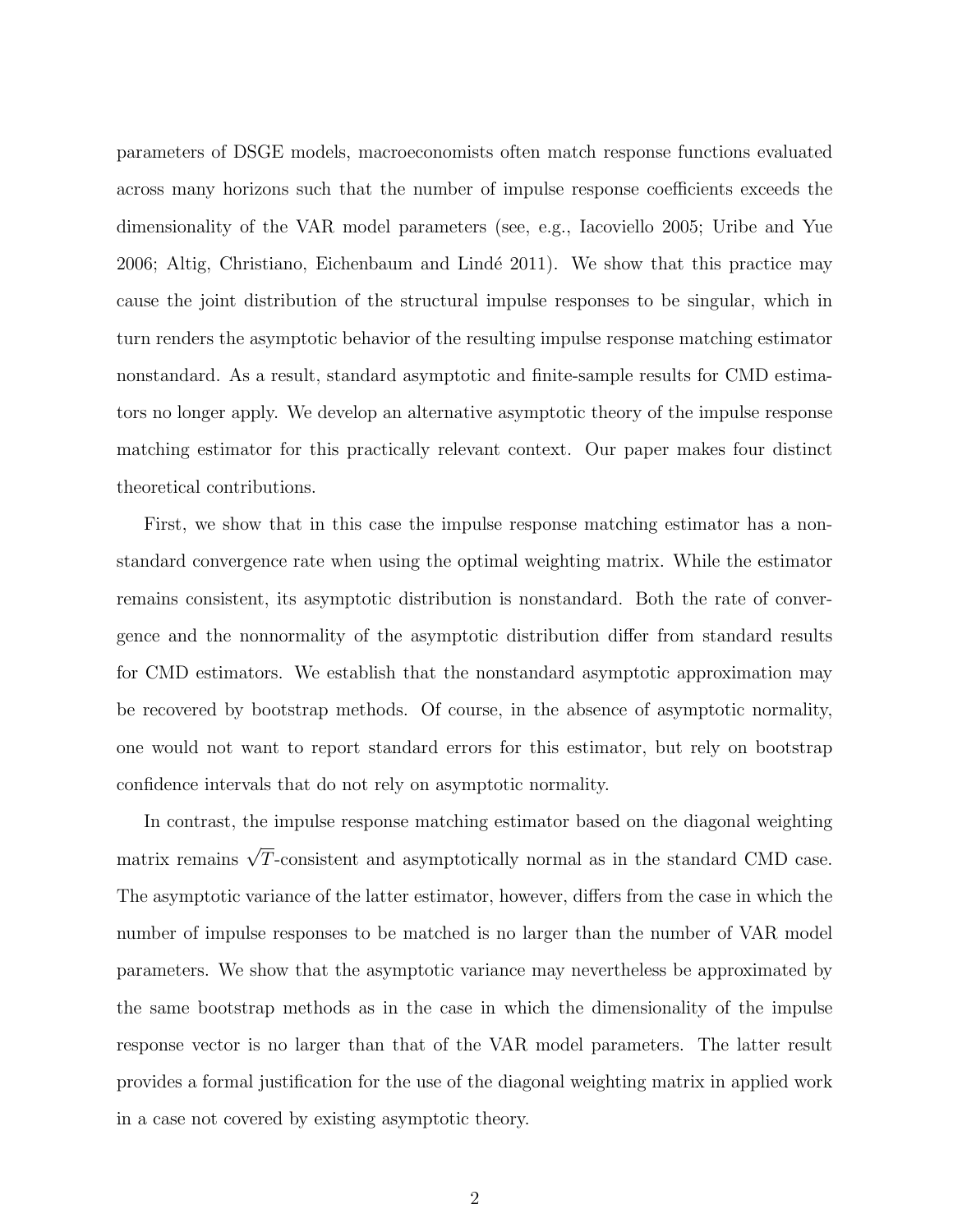Second, our asymptotic results matter not only for the construction of point and interval estimates for structural parameters. We also prove that conventional tests of overidentifying restrictions, as employed in Boivin and Giannoni (2006), for example, have a nonstandard asymptotic distribution when the number of impulse response parameters exceeds the number of VAR model parameters, invalidating the use of conventional critical values.

Third, our work also has implications for the use of Bayesian impulse response matching estimators. Often in the literature, Bayesian estimators are used as a convenient device for constructing asymptotic approximations. It may be tempting to base inference on a point estimate constructed from the mean, median or mode of the quasi-posterior of the structural parameters together with an estimate of the asymptotic standard error based on the standard deviation of this distribution. Although Markov Chain Monte Carlo methods may indeed be used to construct point estimators of the structural parameters based on the mean, median or mode, we show that one cannot use the standard deviations of the quasi-posterior distribution to approximate the asymptotic standard errors of the structural parameter estimator when the number of impulse responses exceeds the number of VAR model parameters. This is true whether one employs the optimal weighting matrix or the diagonal weighting matrix. In contrast, the frequentist impulse response matching estimator based on the diagonal weighting matrix allows consistent estimation of the asymptotic standard errors by bootstrap methods, for example. Alternatively, asymptotically valid Bayesian inference may be conducted by constructing the variance using the sandwich formula of Chernozhukov and Hong (2003).

We observe that the latter two approaches remain asymptotically valid even when there are fewer impulse response parameters than VAR model parameters, regardless of whether the rank condition holds or not. This point is important because the order condition in question is only a necessary and not a sufficient condition for the validity of the conventional asymptotics of impulse response matching estimators. In practice, the rank condition for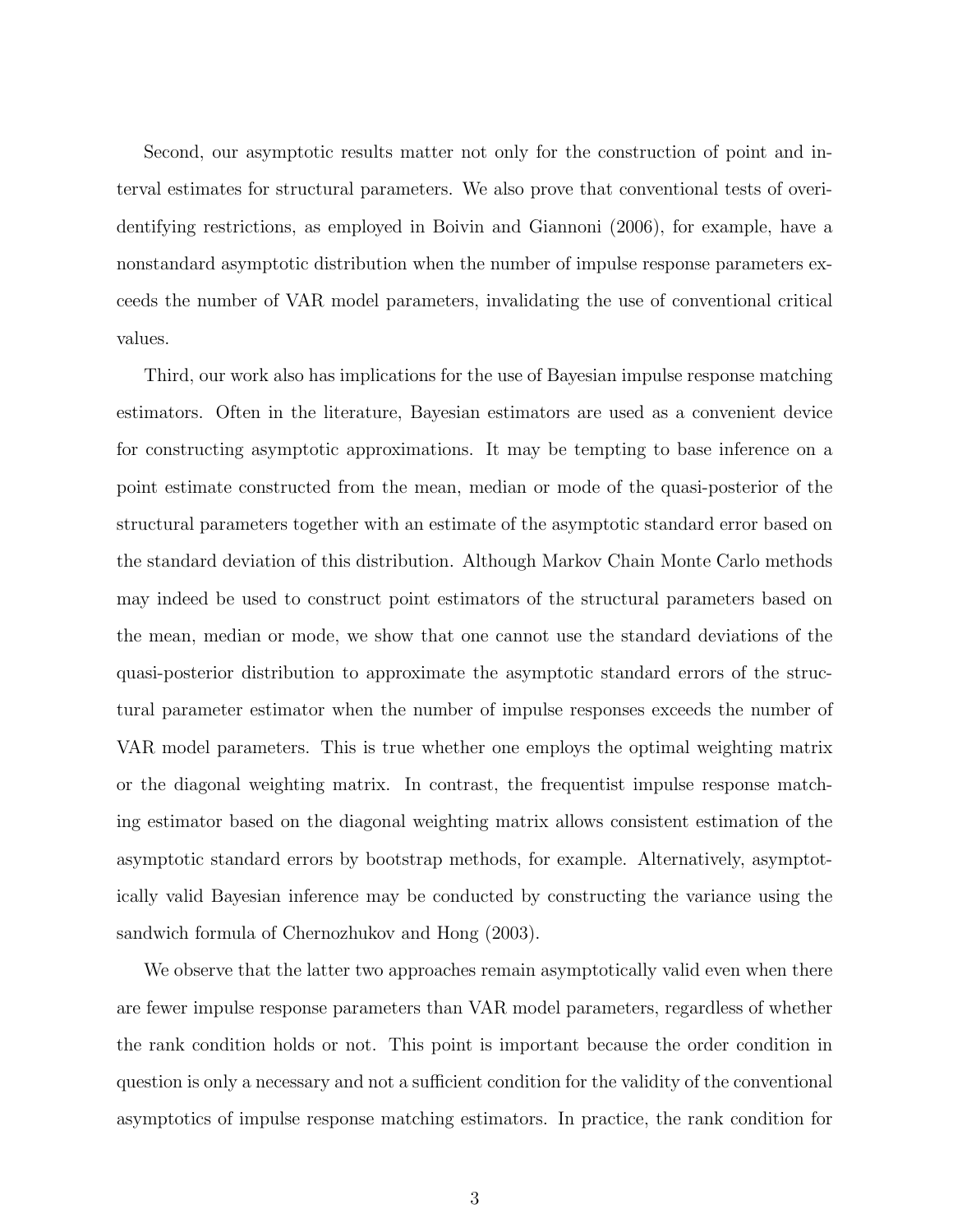the application of the delta method may fail, even when the order condition is satisfied. Using methods of inference on structural parameters that are invariant to the failure of the rank condition is important, given the difficulty of verifying this condition in practice, especially in larger-scale macroeconomic models.

Fourth, it is well known that structural parameters of macroeconomic models may not be strongly identified. This problem also afflicts impulse response matching estimators, as documented in Canova and Sala (2009). We propose a nonstandard confidence interval for the structural parameters of the underlying data generating process that is robust to weak identification problems.

The remainder of the paper is organized as follows. Section 2 examines the consistency and asymptotic distribution of the impulse response matching estimators in question and proposes suitable bootstrap methods of inference. Because both the impulse response estimator based on the optimal weighting matrix and the estimator based on the diagonal weighting matrix are practically feasible and asymptotically valid, the question arises which approach implies more accurate confidence intervals for structural model parameters in finite samples. Section 3 evaluates the quality of these asymptotic approximations based on a Monte Carlo simulation experiment. Based on a small-scale New Keynesian model we provide some tentative evidence that confidence intervals for the structural parameters based on the diagonal weighting matrix tend to be slightly more accurate overall than intervals based on the optimal weighting matrix. They also appear more robust to the choice of the VAR lag order and the maximum horizon of the impulse response function. Moreover, the use of a diagonal weighting matrix typically implies point estimates with lower mean-squared error (MSE) than alternative estimators, even allowing for corrections for any finite-sample VAR model misspecification.

In Section 4, we illustrate the implementation of the proposed methods in the context of a prototypical medium-scale New Keynesian DSGE model of the type used at many central banks. This empirical example illustrates that basing estimates of the asymptotic standard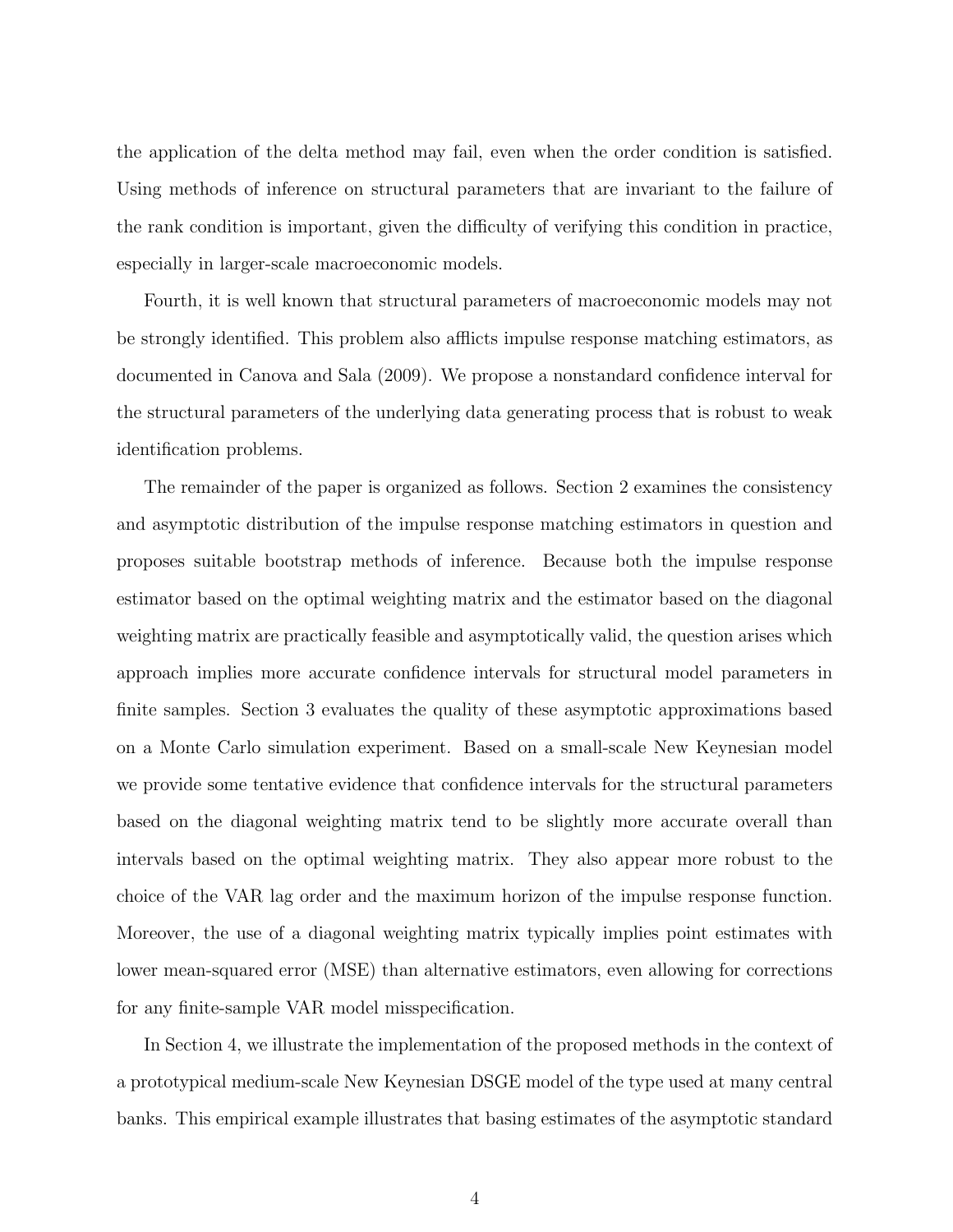error on the standard deviation of the quasi-posterior of the structural parameters tends to understate the uncertainty in the structural parameter estimates. For example, whereas the point estimate of the price-markup factor is quite robust to the choice of method, its standard error is about three times as large one would have concluded based on the standard deviation of the quasi-posterior. These results are based on the conventional premise in empirical work that the structural parameters are strongly identified. We also present alternative estimates that take account of the possibility that some parameters are only weakly identified. We illustrate that allowing for weak identification in some cases affects the substantive conclusions, while in others it does not. The concluding remarks are in Section 5. The proofs are contained in the appendix.

### 2 Asymptotic Theory

The thought experiment is that the data are generated by a DSGE model. At least some of the structural parameters of this DSGE model are unknown. The DSGE model is approximated by a finite-order structural VAR model with identifying restrictions that are consistent with the underlying DSGE model. <sup>1</sup> The objective is to recover an estimate of the unknown structural parameters in the DSGE model by searching the space of these parameters for the parameter values that result in the closest match between the structural VAR impulse responses based on the actual data and those from the DSGE model evaluated at the hypothesized parameter values. We are concerned with the asymptotic properties of this impulse response matching estimator in repeated sampling. As is standard in this literature, it is assumed that the structural impulse responses obtained from the VAR model are strongly identified.

Let  $\gamma_0$  denote the  $q \times 1$  vector of the population structural impulse responses (excluding all impulse responses that are not estimated). Then the structural impulse response

<sup>&</sup>lt;sup>1</sup>Fernandez-Villaverde, Rubio-Ramirez, Sargent and Watson (2007) make precise the conditions under which a DSGE model may be approximated by a finite-order VAR model.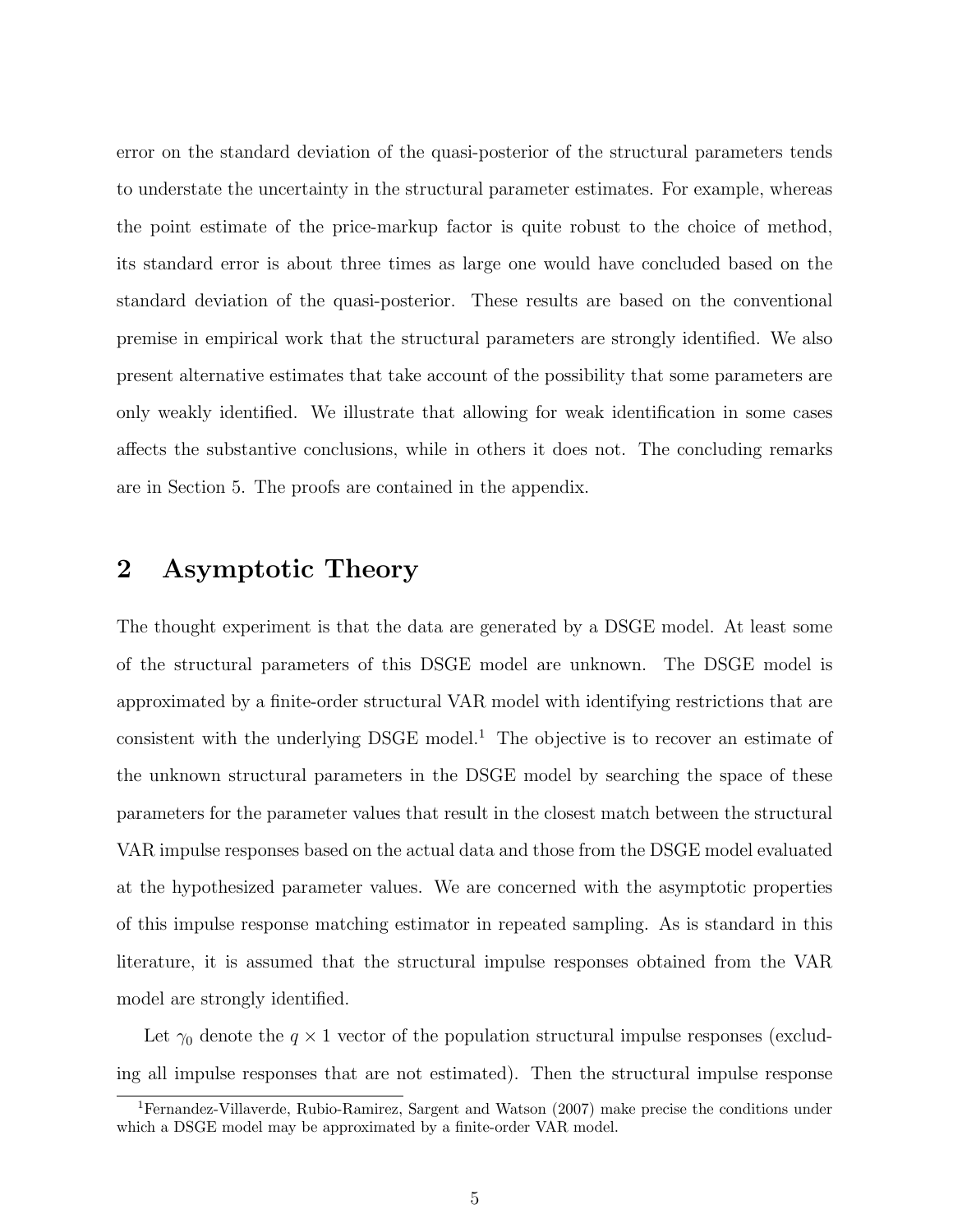estimator  $\hat{\gamma}_T$  of  $\gamma_0$  is obtained from an estimated VAR model fitted to the actual data, its bootstrap analogue  $\hat{\gamma}^*_{T}$  is obtained from a VAR model fitted to data simulated from the estimated VAR model, and the double-bootstrap estimator  $\hat{\gamma}^{**}_{T}$  is obtained from a VAR model fitted to data simulated from the VAR model evaluated at the bootstrap parameter estimates. Closed-form solutions for the structural impulse response estimator from VAR models are provided in Lütkepohl (1990). Because structural impulse responses are functions of the slope parameters and of the error covariance matrix of the VAR model, which in turn are an implicit function of the first and second moments of the data, we can write  $\gamma_0 = \gamma(\mu), \hat{\gamma}_T = \gamma(\bar{X}_T), \hat{\gamma}_T^* = \gamma(\bar{X}_T^*)$  and  $\hat{\gamma}_T^{**} = \gamma(\bar{X}_T^{**})$  where  $\mu, \bar{X}_T, \bar{X}_T^*$  and  $\bar{X}_T^{**}$  are  $k \times 1$ vectors of the population moments, the sample moments, the bootstrap sample moments and the double-bootstrap sample moments, respectively. k corresponds to the number of VAR model parameters, defined as the total number of slope parameters plus the number of unique elements in the error covariance matrix.

In impulse response matching estimation, an  $l \times 1$  vector of structural parameters of a macroeconomic model,  $\theta$ , is estimated based on a restriction of the form:

$$
\gamma_0 = f(\theta_0). \tag{1}
$$

In this paper, we consider two types of impulse response matching estimators. One is based on the optimal weighting matrix,

$$
\widehat{\theta}_{opt,T} = \operatorname{argmin}_{\theta \in \Theta} (\widehat{\gamma}_T - f(\theta))' \widehat{\Sigma}_T^{*-1} (\widehat{\gamma}_T - f(\theta)), \tag{2}
$$

where  $\Sigma^*$  is the bootstrap covariance matrix estimator of impulse responses,

$$
\widehat{\Sigma}_T^* \ = \ \frac{1}{B} \sum_{b=1}^B (\widehat{\gamma}_T^{*(b)} - \bar{\widehat{\gamma}}_T^*) (\widehat{\gamma}_T^{*(b)} - \bar{\widehat{\gamma}}_T^*)', \tag{3}
$$

 $\hat{\gamma}_T^{*(b)}$  is the bth bootstrap estimator of impulse responses for  $b = 1, 2, ..., B$ , and  $\bar{\hat{\gamma}}_T^* =$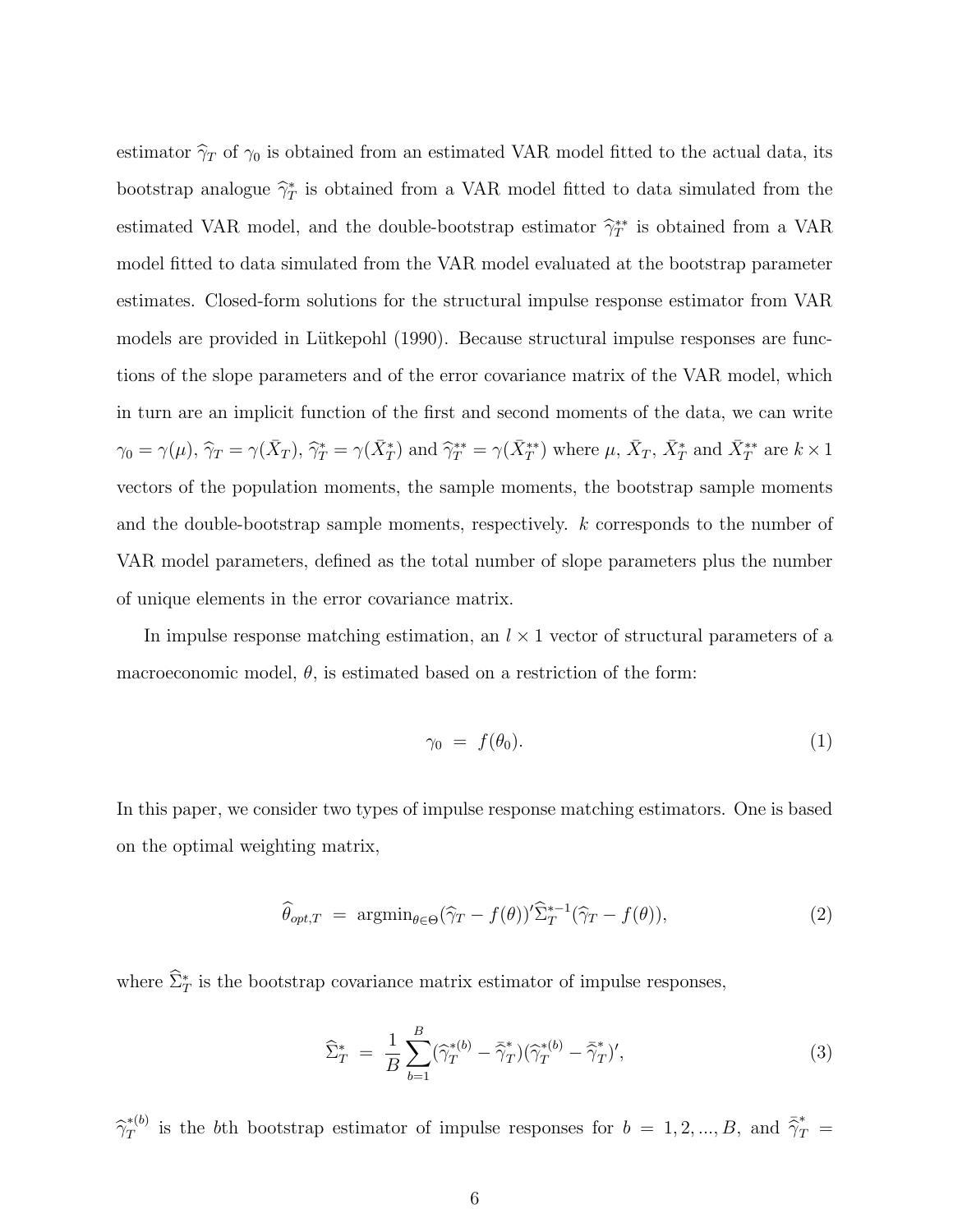$(1/B)\sum_{b=1}^{B} \hat{\gamma}^{*(b)}$ . The other is based on the suboptimal weighting matrix

$$
\widehat{\theta}_{diag,T} = \operatorname{argmin}_{\theta \in \Theta} (\widehat{\gamma}_T - f(\theta))^{\prime} W_T(\widehat{\gamma}_T - f(\theta)), \tag{4}
$$

where  $W_T$  is a positive definite matrix. The leading example of  $W_T$  is the diagonal matrix whose diagonal elements are the reciprocals of the diagonal elements of  $\Sigma_T^*$ .

# 2.1 Asymptotic Properties of Impulse Response Matching Estimators of Structural Model Parameters

We initially focus on a situation in which the structural parameters are strongly identified. Our results are based on stochastic expansions and matrix decompositions. Suppose that there are conformable matrices  $B_0$ ,..., $B_h$  such that

$$
T^{\frac{1}{2}}(\gamma(\bar{X}_T) - \gamma(\mu)) = B_0 Z_T + T^{-\frac{1}{2}} B_1(Z_T \otimes Z_T) + \cdots + T^{-\frac{h}{2}} B_h(Z_T \otimes \cdots \otimes Z_T) + o_p(T^{-\frac{h}{2}}),
$$
(5)

where  $\widehat{B}_j = B_j + o_p(1)$  for  $j = 0, 1, ..., h$ . It follows from the Schur decomposition theorem (Theorem 13 of Magnus and Neudecker, 1999, p.16) that there exists an orthonormal matrix S whose columns are eigenvectors of  $B_0 B'_0$  and a diagonal matrix  $\Lambda$  whose diagonal elements are the eigenvalues of  $B_0B'_0$  such that

$$
S'B_0B'_0S = \Lambda. \t\t(6)
$$

Stack the eigenvectors associated with the k largest eigenvalues of  $B_0B'_0$  in  $S_0$  and let  $q_0 = k$ . Using a subset of the  $q - q_0$  remaining eigenvectors that are not used in  $S_0$ , form  $S_1$  so that  $S_1'B_1$  contains no row vector of zeros. Let  $q_1$  denote the number of columns in S<sub>1</sub>. Using a subset of the  $q - q_0 - \cdots - q_{j-1}$  remaining eigenvectors that are not used in  $S_0, S_1,...S_{j-1}$ , form  $S_j$  so that  $S'_jB_j$  contains no row vector of zeros. Let  $q_j$  be the number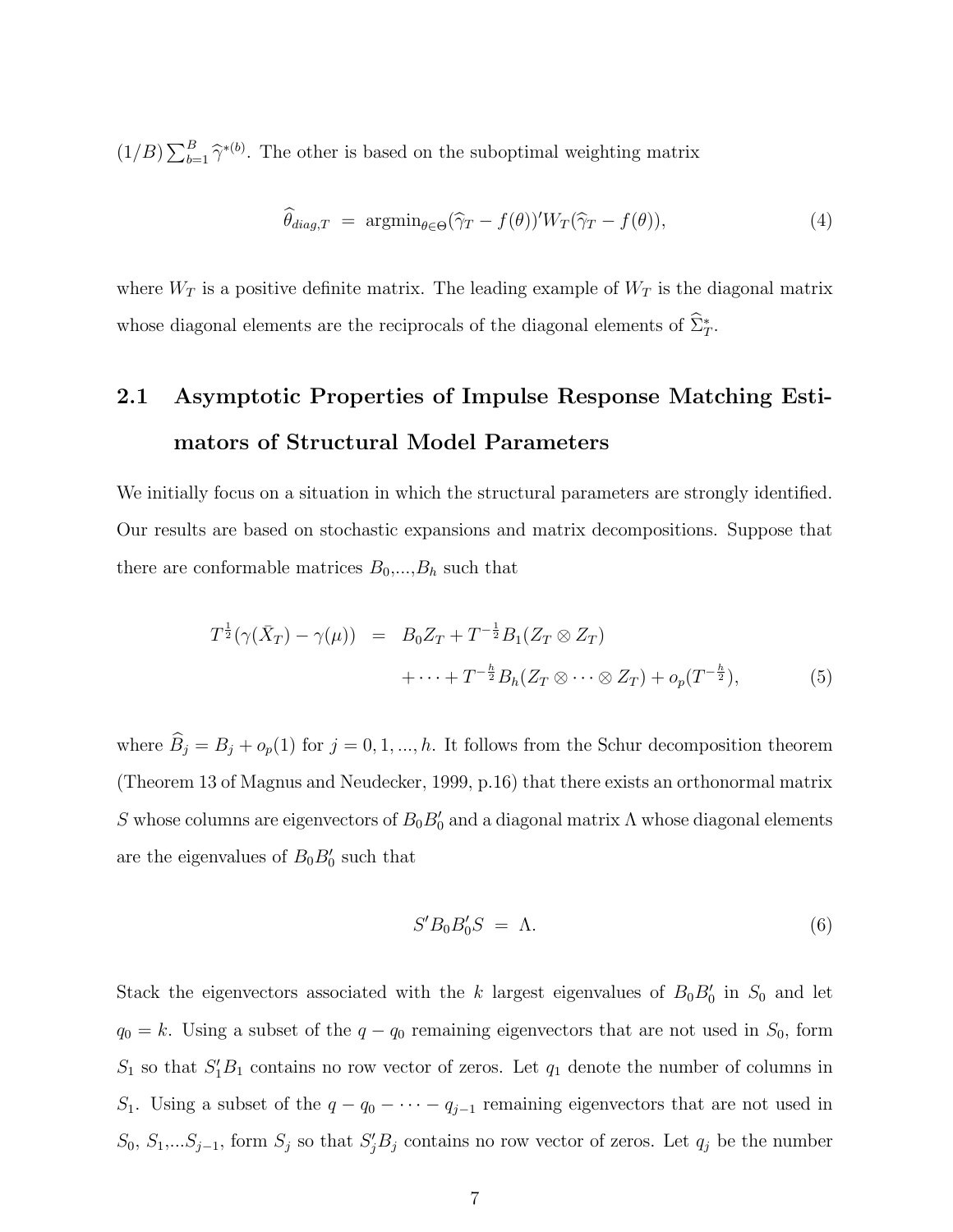of columns in  $S_j$ . Stop when  $q_0 + q_1 + \cdots + q_r = q$ . Let  $S = [S_1 \ S_2 \ \cdots \ S_r]$ . The stochastic expansion (5) and the decomposition (6) allow us to analyze the asymptotic behavior of the impulse response matching estimator when the number of impulse response parameters exceeds the number of VAR model parameters.

To be more precise, our analysis requires the following conditions.

#### Assumptions.

- (a)  $Z_T \equiv \Omega^{-\frac{1}{2}}\sqrt{T}(\bar{X}_T \mu) \stackrel{d}{\to} Z \equiv \mathcal{N}(0, I_k)$  and  $Z_T^* \equiv \Omega^{-\frac{1}{2}}\sqrt{T}(\bar{X}_T^* \bar{X}_T) \stackrel{d}{\to} Z^* \equiv$  $\mathcal{N}(0, I_k)$  where  $\Omega$  is a positive definite matrix and the convergence of  $Z_T^*$  is with respect to the bootstrap probability measure conditional on the data.
- (b) There are conformable matrices  $B_0, ..., B_h$  and  $\widehat{B}_0, ..., \widehat{B}_h$  such that

$$
T^{\frac{1}{2}}(\gamma(\bar{X}_T) - \gamma(\mu)) = B_0 Z_T + T^{-\frac{1}{2}} B_1 (Z_T \otimes Z_T) + \cdots + T^{-\frac{h}{2}} B_h (Z_T \otimes \cdots \otimes Z_T) + o_p(T^{-\frac{h}{2}}),
$$
 (7)

$$
T^{\frac{1}{2}}(\gamma(\bar{X}_T^*) - \gamma(\bar{X}_T)) = \hat{B}_0 Z_T^* + T^{-\frac{1}{2}} \hat{B}_1(Z_T^* \otimes Z_T^*)
$$
  
 
$$
+ \cdots + T^{-\frac{h}{2}} \hat{B}_h(Z_T^* \otimes \cdots \otimes Z_T^*) + o_p^*(T^{-\frac{h}{2}}), \qquad (8)
$$

where  $\widehat{B}_j = B_j + o_p(1)$  for  $j = 0, 1, ..., h$ , and  $o_p^*(T^{-\frac{h}{2}})$  is defined with respect to the bootstrap probability measure conditional on the data with probability one.

(c)

$$
\Upsilon_T S'(\gamma(\bar{X}_T^*) - \gamma(\bar{X}_T))(\gamma(\bar{X}_T^*) - \gamma(\bar{X}_T))' S \Upsilon_T
$$

is uniformly integrable, where  $S$  is the orthonormal matrix whose columns are eigenvectors of  $B_0 B_0'$  such that  $S' B_0 B_0' S = \Lambda$  and  $\Lambda$  is a diagonal matrix whose diagonal elements are the eigenvalues of  $B_0B'_0$ .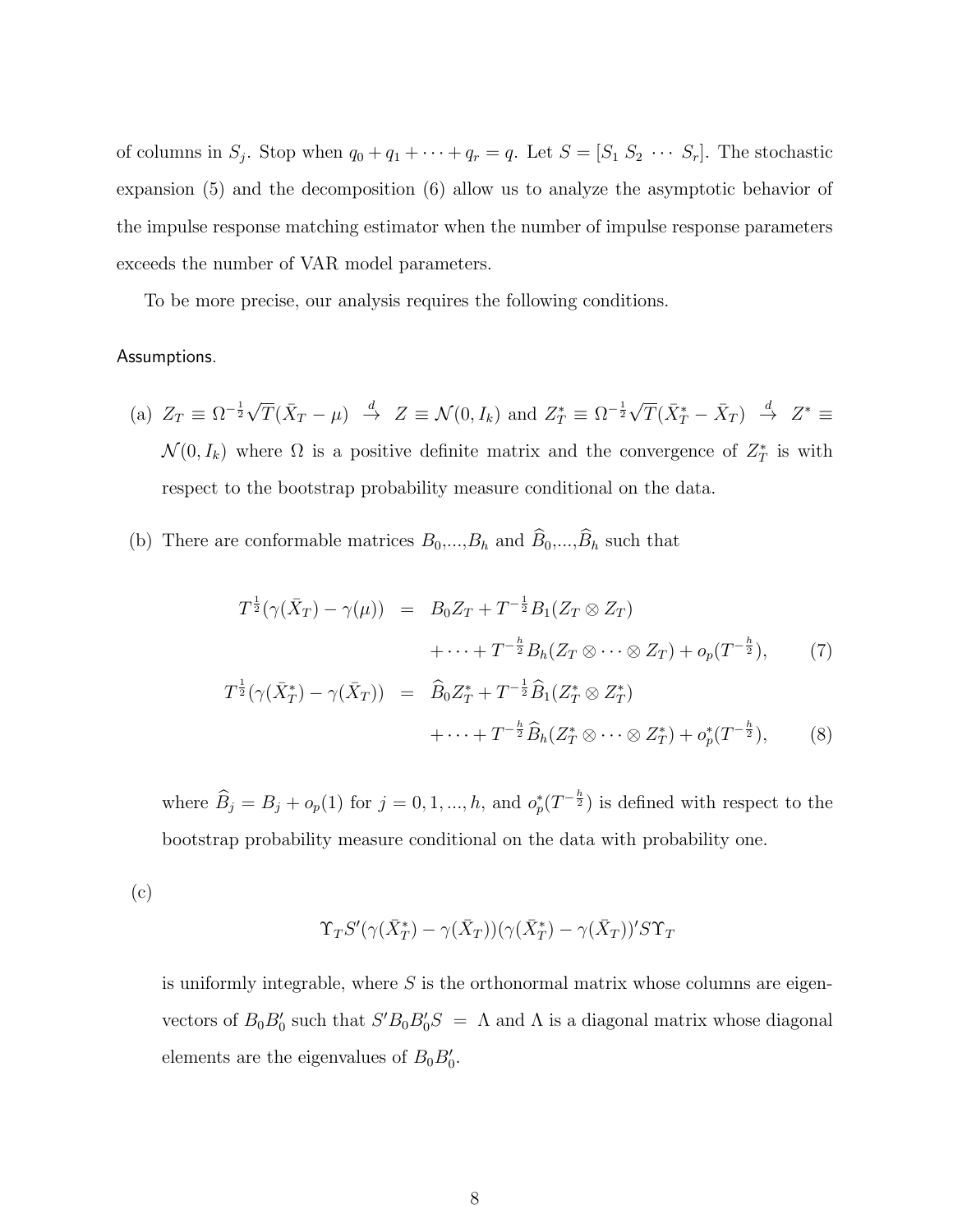(d)  $J = E(\xi \xi')$  is nonsingular where

$$
\xi = \begin{bmatrix} S_0' B_0 Z \\ S_1' B_1' (Z \otimes Z) \\ \vdots \\ S_r' B_r' (Z \otimes \cdots \otimes Z) \end{bmatrix}
$$

,

and  $S_1, ..., S_r$  are submatrices of S such that  $S = [S_0 S_1 \cdots S_r]$ .

- (e) There is a unique value of  $\theta$ ,  $\theta_0$ , in the interior of a compact set in  $\mathbb{R}^p$ ,  $\Theta$ , such that  $\gamma(\mu) = f(\theta_0)$ , where  $f : \Theta \to \Re^q$  is continuously differentiable in  $\theta$  in the interior of Θ. The Jacobian matrix of f at  $θ_0$ ,  $F_0 = F(θ_0)$ , has rank l where  $F(θ) = ∂f(θ)/∂θ'$ .
- (f)  $W_T$  and  $W_T^*$  are sequences of positive definite matrices such that  $W_T = W + o_p(1)$ and  $W^*_T = W_T + o_p^*(1)$  where W is positive definite.
- (g) (1) For the optimal weighting matrix, if  $q > k$ , then  $\theta_0$  is the unique value of  $\theta$  in  $\Theta$  that satisfies  $S'_r(f(\theta_0) - f(\theta)) = 0_{q_r \times 1}$  where  $S_r$  is the  $q \times q_r$  submatrix of S that consists of the last  $q_r$  columns of S as defined in the proof of Theorem 1.
	- (2) For the diagonal weighting matrix,  $F_0'WB_0$  has rank l.

Remarks. 1. Assumption (a) holds, for example, when applying the residual-based bootstrap to stationary vector autoregressive processes without conditional heteroskedasticity. 2. Assumption (b) follows from a Taylor series expansion of the left-hand side of equations (7) and (8). The delta method is based on the first-order term of the stochastic expansion on the right-hand side. The higher-order stochastic terms on the right-hand side have also been used to develop Edgeworth expansions of the distribution of estimators (see Hall 1992). Assumption (b) holds, for example, for stationary vector autoregressive processes with positive definite error covariance matrices and short-run exclusion restrictions. For more primitive assumptions for the existence of asymptotic expansions of the distribution of estimators in stationary time series models see Bao and Ullah (2007) and Bao (2007).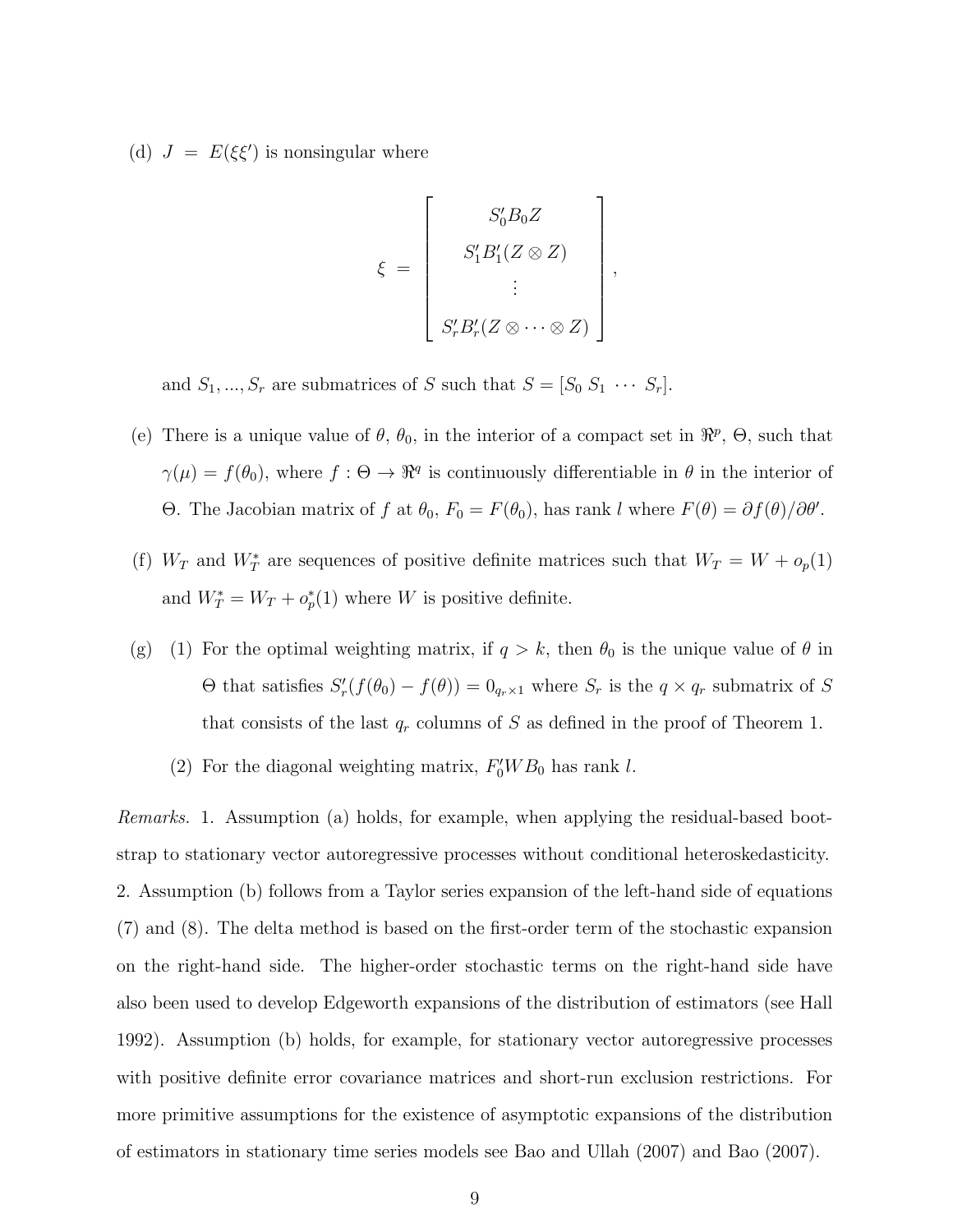3. Assumption (c) guarantees that the bootstrap method can be used to estimate the limiting covariance matrix. The existence of  $S$  is guaranteed by the Schur decomposition theorem (Theorem 13 of Magnus and Neudecker, 1999, p.16).

4. Assumption (d) requires the impulse response matching estimator with optimal weighting matrix to have a nonsingular asymptotic covariance matrix when scaled and rotated properly.

5. Assumptions (e) and (f) are standard assumptions for classical minimum distance estimators.

6. Assumption  $(g)(1)$  is for the impulse response matching estimator based on the optimal weighting matrix and is stronger than the identification condition in Assumption (e). Because  $q_r < q$  can be smaller than l, there may be another value of  $\theta$  at which  $\gamma(\mu) - f(\theta) = f(\theta_0) - f(\theta) \neq 0_{q \times 1}$  and  $S'_r(f(\theta_0) - f(\theta)) = 0_{q_r \times 1}$ .

7. Assumption (g)(2) is for the impulse response matching estimator based on the diagonal weighting matrix. When  $rank(B_0) = q$ , it simplifies to the standard assumption that the Jacobian has full rank, i.e.,  $\text{rank}(F(\theta_0)) = l$ .

Theorem 1 (Consistency of Impulse Response Matching Estimators). Suppose that Assumptions  $(a)$ – $(g)$  hold. Then

- (a)  $\widehat{\theta}_{opt,T} \stackrel{p}{\rightarrow} \theta_0$ .
- (b)  $\widehat{\theta}_{diag,T} \stackrel{p}{\rightarrow} \theta_0$ .

Next, we derive the asymptotic distributions of the impulse response matching estimator.

Theorem 2 (Asymptotic Distributions of Impulse Response Matching Estimators). Suppose that Assumptions  $(a)$ – $(g)$  hold. Then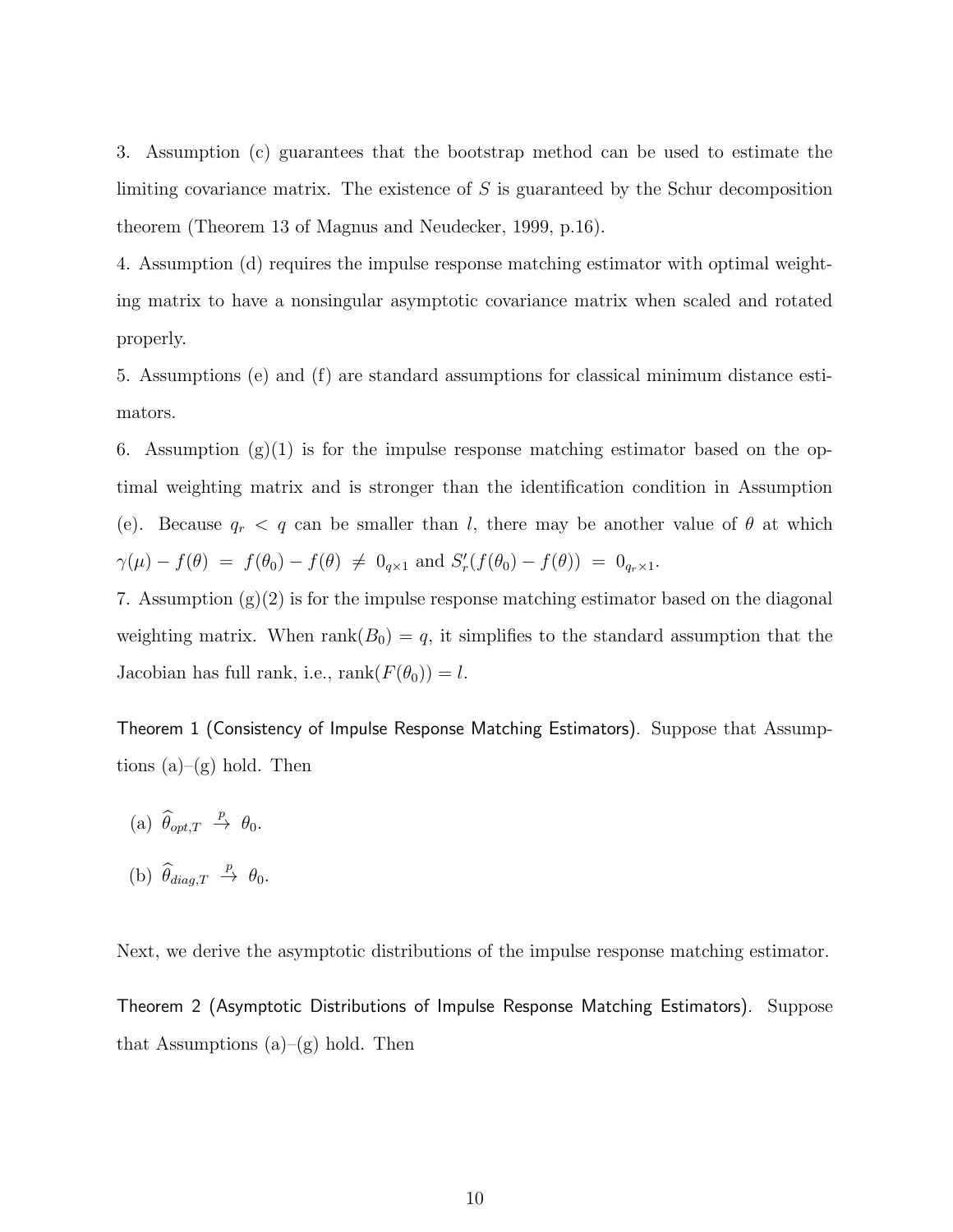$$
T^{\frac{r+1}{2}}(\hat{\theta}_{opt,T} - \theta_0) \stackrel{d}{\to} (F_0'S_r J^{rr-1} S_r' F_0)^{-1} F_0'S_r J^{r-1} \xi,
$$
\n(9)

$$
T^{\frac{r+1}{2}}(\hat{\theta}_{opt,T}^* - \hat{\theta}_{opt,T}) \stackrel{d}{\to} (F_0'S_r J^{rr-1}S_r' F_0)^{-1} F_0'S_r J^{r-1} \xi^*,
$$
 (10)

where  $J^{rr-1}$  is the  $q_r \times q_r$  lower-right submatrix of  $J^{-1}$  and  $J^{r-1}$  is the  $q_r \times q$  lower submatrix of  $J^{-1}$ , and

(b)

$$
T^{\frac{1}{2}}(\widehat{\theta}_{diag,T} - \theta_0) \stackrel{d}{\rightarrow} (F'_0WF_0)^{-1}F'_0WB_0Z,
$$
\n(11)

$$
T^{\frac{1}{2}}(\widehat{\theta}_{diag,T}^* - \widehat{\theta}_{diag,T}) \stackrel{d}{\rightarrow} (F_0'WF_0)^{-1}F_0'WB_0Z^*.
$$
 (12)

Here the convergences in (10) and (12) are with respect to the bootstrap probability measure conditional on the data.

Remarks. Theorem 2(a) shows that the impulse response matching estimator based on the optimal weighting matrix has a nonstandard convergence rate that is faster than  $T^{\frac{1}{2}}$ and has a nonstandard asymptotic distribution, when the number of impulse responses exceeds the number of VAR model parameters. While the bootstrap can mimic the convergence rate and nonstandard asymptotic distribution, the estimator has higher-order bias in that the limiting distribution has nonzero mean if  $r$  is even. In contrast the impulse response matching estimator based on the diagonal weighting matrix in Theorem 2(b) is  $\sqrt{T}$ -consistent and asymptotically normal because Z and  $Z^*$  are normal.

# 2.2 Asymptotic Distributions of the Test Statistic for Overidentifying Restrictions

The results of section 2.1 not only have implications for the construction of point and interval estimates of the structural parameters, but they also affect tests of overidentifying

(a)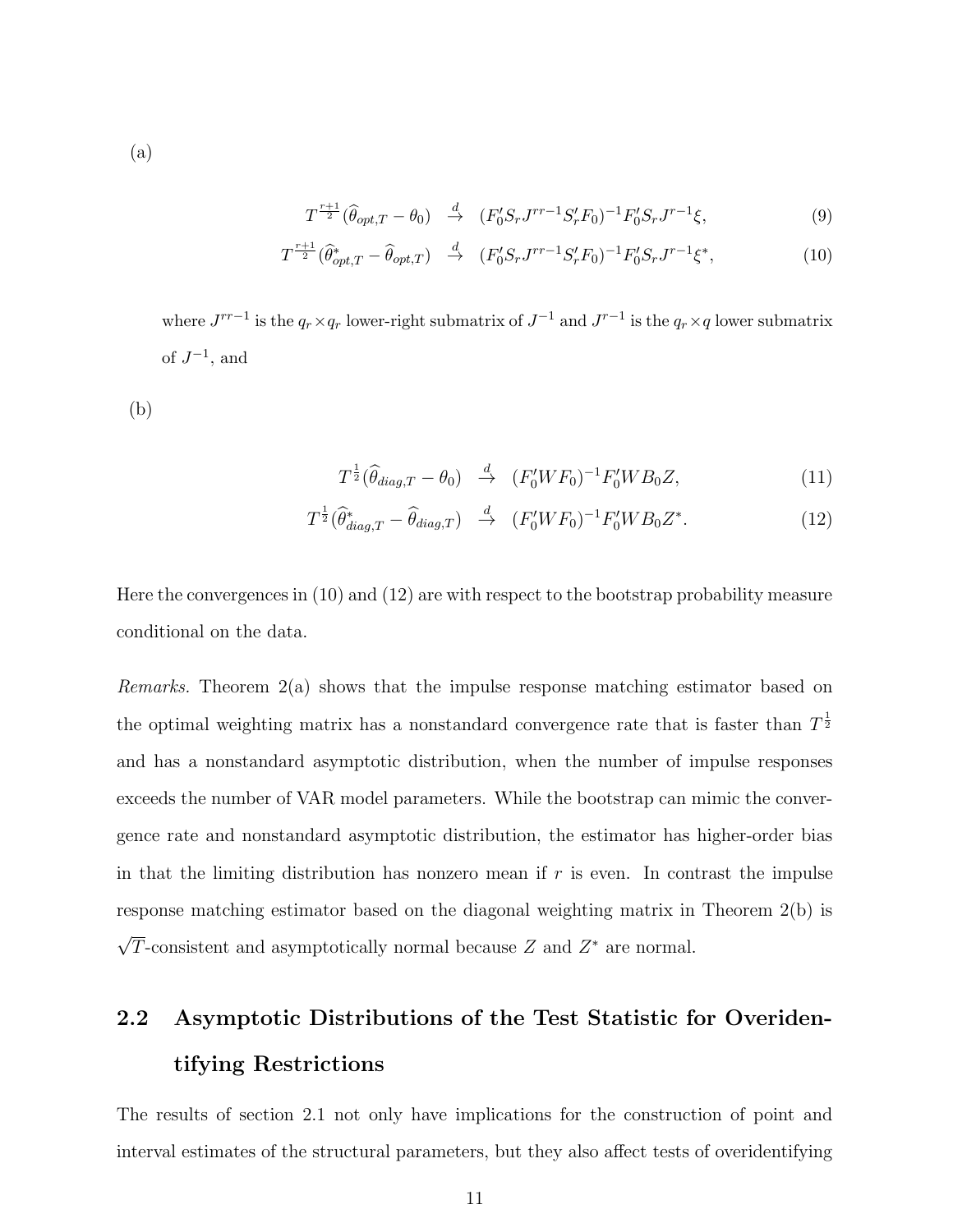restrictions. The conventional test statistic for overidentifying restrictions for testing the null hypothesis that  $\gamma(\mu) = f(\theta_0)$  is defined as

$$
J_T = (\widehat{\gamma}_T - f(\widehat{\theta}_{opt,T}))' \widehat{\Sigma}_T^{*-1} (\widehat{\gamma}_T - f(\widehat{\theta}_{opt,T})).
$$
\n(13)

Under standard assumptions including  $q \leq k$ , the test statistic has an asymptotic  $\chi^2$ distribution under the null hypothesis. This test has been used, for example, in Boivin and Giannoni (2006). The bootstrap analogue of this test statistic is defined as

$$
J_T^* = \left(\widehat{\gamma}_T^* - f(\widehat{\theta}_{opt,T}^*) - \widehat{\gamma}_T + f(\widehat{\theta}_{opt,T})\right)' \widehat{\Sigma}_T^{**-1} \left(\widehat{\gamma}_T^* - f(\widehat{\theta}_{opt,T}^*) - \widehat{\gamma}_T + f(\widehat{\theta}_{opt,T})\right), \quad (14)
$$

where the term  $\hat{\gamma}_T - f(\theta_{opt,T})$  accomplishes the required recentering (see Hall and Horowitz 1996).

Theorem 3 (Asymptotic Distribution of the Test Statistic for Overidentifying Restrictions). Suppose that Assumptions (a)–(f) and (g)(1) hold. Then

$$
J_T \quad \stackrel{d}{\to} \quad \eta'\eta,\tag{15}
$$

$$
J_T^* \quad \stackrel{d}{\to} \quad \eta^{*\prime} \eta^*,\tag{16}
$$

where

$$
\eta = J^{-\frac{1}{2}}\xi - J^{-\frac{1}{2}}S'_rF_0(F'_0S_rJ^{rr-1}S'_rF_0)^{-1}F'_0S_rJ^{r-1}\xi,
$$
  

$$
\eta^* = J^{-\frac{1}{2}}\xi^* - J^{-\frac{1}{2}}S'_rF_0(F'_0S_rJ^{rr-1}S'_rF_0)^{-1}F'_0S_rJ^{r-1}\xi^*.
$$

Theorem 3 shows that the asymptotic distribution of the test statistic for overidentifying restrictions is nonstandard if  $q \leq k$ , but can be mimicked by the bootstrap.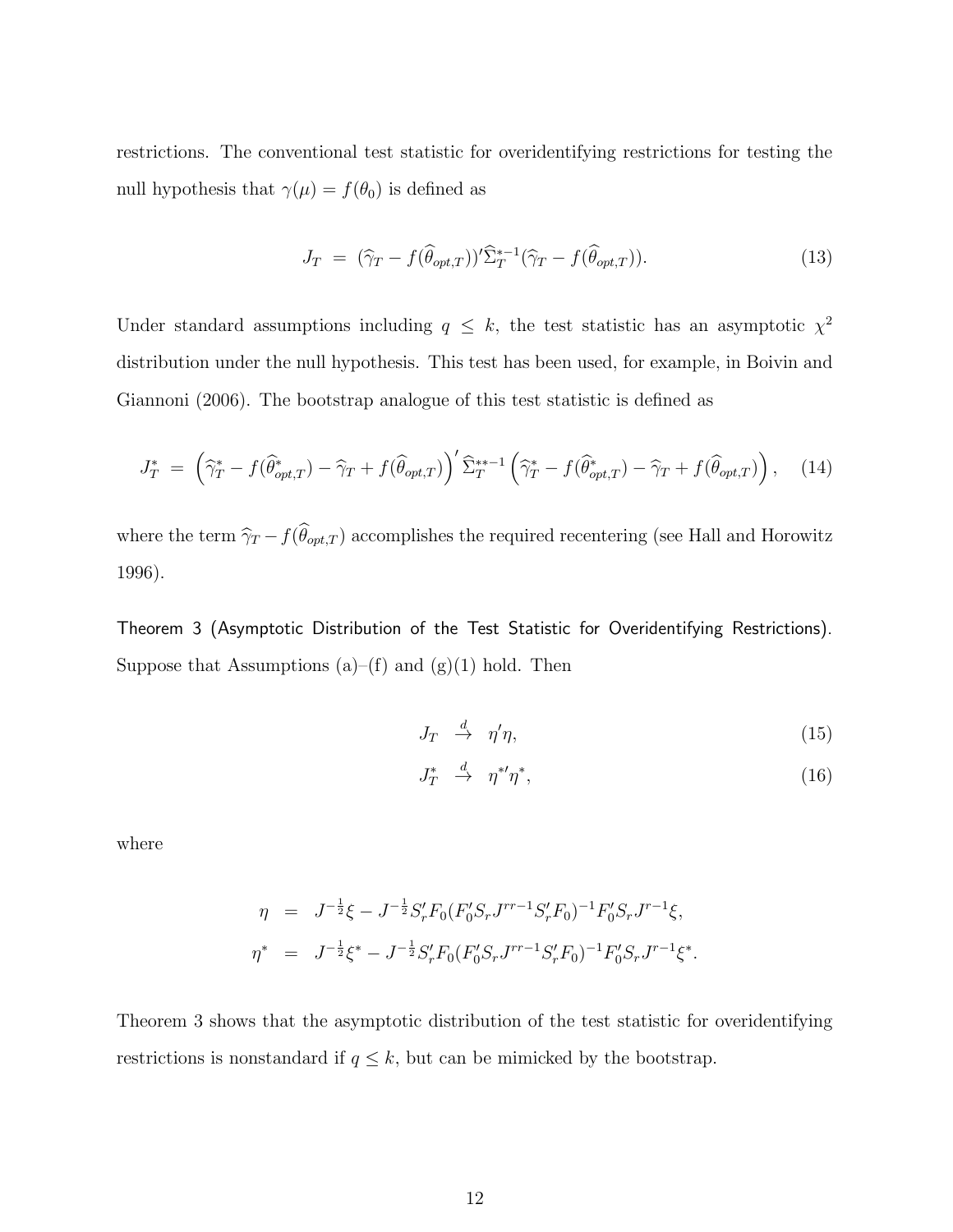# 2.3 Asymptotic Distributions of Bayesian Impulse Response Matching Estimators

Next, we evaluate the Bayesian impulse response matching estimator of Christiano et al. (2011) and Christiano et al. (2013) from an asymptotic point of view. Christiano et al. motivate their approach as building on the analysis in Kim (2002) in particular. Define the quasi-posterior density as

$$
p(\theta) = \frac{\exp(-q_T(\theta))\pi(\theta)}{\int_{\Theta} \exp(-q_T(\theta))\pi(\theta)d\theta}
$$
 (17)

where  $\pi(\theta)$  is the prior density and

$$
q_T(\theta) = \frac{1}{2} (\widehat{\gamma}_T - f(\theta))^{\prime} \widehat{\Sigma}_T^{*-1} (\widehat{\gamma}_T - f(\theta)). \tag{18}
$$

Under the standard assumptions the quasi-posterior density converges to the asymptotic distribution of the impulse response matching estimator. As in Chernozhukov and Hong (2003), the quasi-posterior density is concentrated in a  $T^{-(r+1)/2}$  neighborhood around  $\theta_0$ , which is characterized by the local parameter

$$
h = T^{\frac{r+1}{2}}(\theta - \theta_0) + T^{\frac{r+1}{2}}(\nabla^2 q_T(\theta_0))^{-1} \nabla q_T(\theta_0), \tag{19}
$$

where  $T^{\frac{r+1}{2}}$  is used because of the convergence rate of the impulse response matching estimator. Define the quasi-posterior density for  $h$  as

$$
p_T^*(h) = T^{-\frac{l(r+1)}{2}} p_T \left( \frac{h}{T^{\frac{r+1}{2}}} + \theta_0 - (\nabla^2 q_T(\theta_0))^{-1} \nabla q_T(\theta_0) \right)
$$
(20)

The next theorem establishes the asymptotic behavior of this quasi-posterior distribution. Theorem 4 (Asymptotic Behavior of the Quasi-Posterior Distribution). Suppose that Assump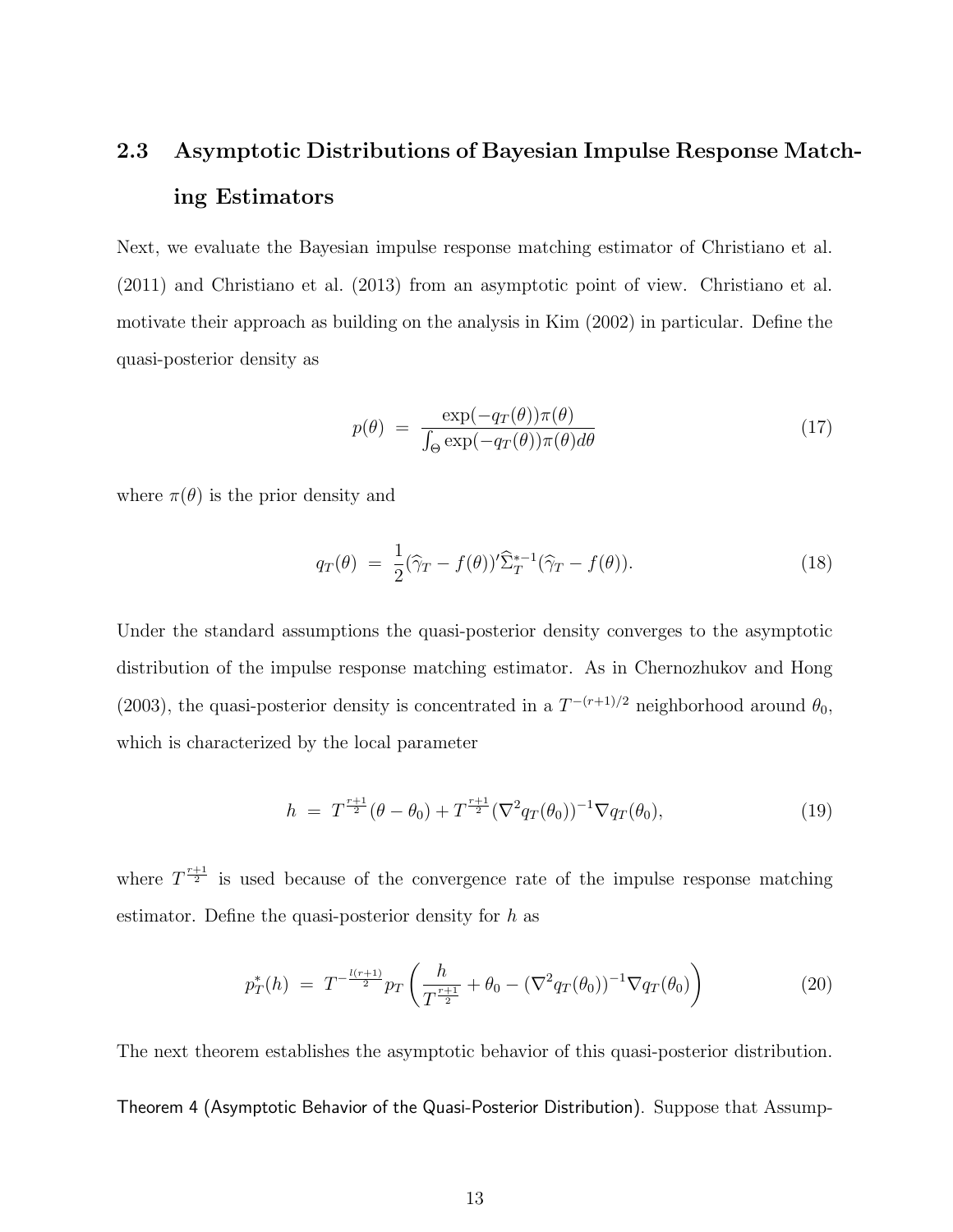tions (a)–(f) and (g)(1) hold.

$$
||p_T^*(h) - p_\infty^*(h)||_{TVM(\alpha)} \equiv \int_{H_T} (1 + ||h||^{\alpha}) |p_T^*(h) - p_\infty^*(h)| dh = o_p(1), \tag{21}
$$

where

$$
H_T = \{ h \in \mathbb{R}^l : h = T^{\frac{r+1}{2}} (\theta - \theta_0) - T^{\frac{r+1}{2}} (\nabla^2 q_T(\theta_0))^{-1} \nabla q_T(\theta_0) \text{ for some } \theta \in \Theta \},
$$
  

$$
p^*_{\infty}(h) = \sqrt{\frac{|T^{-(r+1)} \nabla^2 q_T(\theta_0)|}{(2\pi)^l}} \exp\left(-\frac{1}{2T^{r+1}} h' \nabla^2 q_T(\theta_0) h\right).
$$

Remarks. 1. Theorem 4 shows that the quasi-posterior is concentrated around the impulse response matching estimator  $\theta_T$  and will be locally asymptotically normal. Heuristically, this follows from a quadratic expansion of  $q_T(\theta)$  around  $\theta_T$  in a neighborhood of  $\theta_T$ :

$$
q_T(\theta) \approx q_T(\widehat{\theta}_T) + \frac{1}{2}(\theta - \widehat{\theta}_T)' \nabla^2 q_T(\widehat{\theta}_T) (\theta - \widehat{\theta}_T), \qquad (22)
$$

where the linear term is zero due to the first-order condition for  $\theta_T$ . Because  $q_T(\theta_T)$  is constant in  $\theta$ , the quasi-posterior is approximately proportional to

$$
\exp\left(-\frac{1}{2}(\theta - \widehat{\theta}_T)' \nabla^2 q_T(\widehat{\theta}_T)(\theta - \widehat{\theta}_T)\right),\tag{23}
$$

provided  $\pi(\theta_0) > 0$ , which basically implies a normal density with mean  $\theta_T$  and covariance matrix  $[\nabla^2 q_T(\theta_T)]^{-1}$ .

2. This result means that the posterior distribution in equation (23) is different from the asymptotic distribution of the impulse response matching estimator in equation (11). Hence, Markov Chain Monte Carlo draws, which are designed to characterize the quasiposterior distribution, cannot be used to estimate asymptotic standard errors and confidence intervals when  $q > k$ . Under Assumption (g)(1), a necessary condition for estimating the asymptotic standard errors from the quasi-posterior is that  $q \leq k$ .

3. It can be shown that the same problem arises when Assumption  $(g)(1)$  is replaced by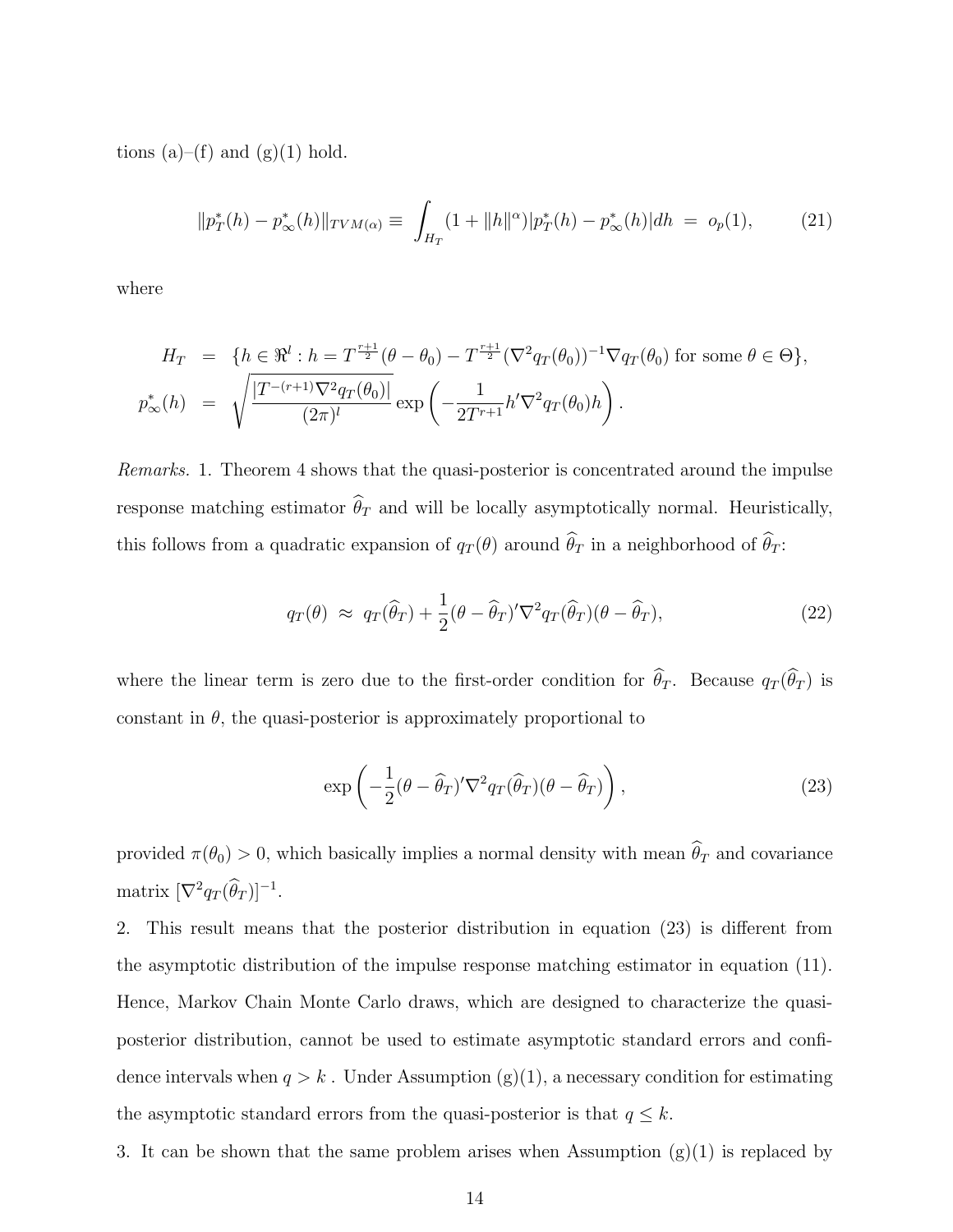Assumption  $(g)(2)$ . In that case, the quasi-posterior again is normal, but different from equation (11), so we cannot rely on the standard errors of the quasi-posterior for asymptotic inference. Instead, one has to evaluate the sandwich formula in Chernozhukov and Hong (2003, p. 307), whether  $q > k$  or  $q \leq k$ . Likewise, it is not asymptotically valid to compute confidence bands based on the upper and lower percentiles of the quasi-posterior of the structural parameters.

#### 2.4 Robust Inference in the Presence of Rank Deficiencies

Although both impulse matching estimators based on the optimal weighting matrix and impulse response matching estimators based on the diagonal weighting matrix allow asymptotically valid inference, there is a reason to favor the impulse response matching estimator based on the diagonal weighting matrix. The condition that  $q \leq k$ , on which the conventional asymptotic analysis of the impulse response matching estimator is based, is an order condition, which is only necessary, but not sufficient for the conventional asymptotics to apply. There are cases in which our alternative asymptotic analysis is required even when  $q \leq k$  because the rank condition fails. For example, consider the bivariate reduced-form VAR(1) model

$$
\begin{bmatrix} y_{1t} \\ y_{2t} \end{bmatrix} = \begin{bmatrix} b_{11} & b_{12} \\ b_{21} & b_{22} \end{bmatrix} \begin{bmatrix} y_{1,t-1} \\ y_{2,t-1} \end{bmatrix} + \begin{bmatrix} e_{1t} \\ e_{2t} \end{bmatrix}.
$$
 (24)

Suppose that one is interested in matching the two-step-ahead impulse responses only. Without loss of generality suppose that the covariance matrix of  $[e_{1t} \ e_{2t}]'$  is known to be the identity matrix, but that the slope parameters are unknown. Then the two-step-ahead structural impulse responses are

$$
\begin{bmatrix} b_{11} & b_{12} \\ b_{21} & b_{22} \end{bmatrix} \begin{bmatrix} b_{11} & b_{12} \\ b_{21} & b_{22} \end{bmatrix} = \begin{bmatrix} b_{11}^2 + b_{12}b_{21} & b_{11}b_{12} + b_{12}b_{22} \\ b_{21}b_{11} + b_{22}b_{21} & b_{21}b_{12} + b_{22}^2 \end{bmatrix}.
$$
 (25)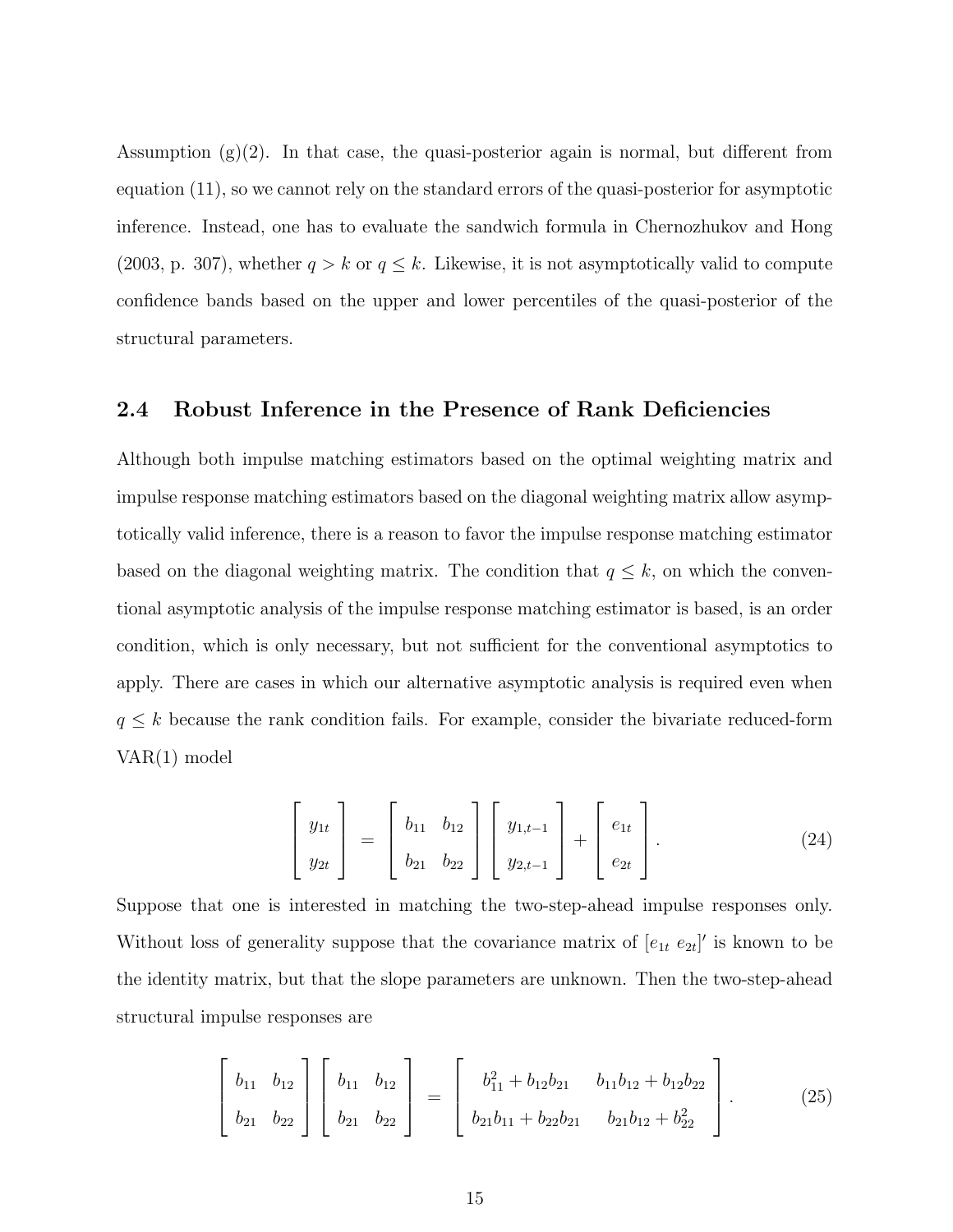Because there are four impulse response parameters  $(q = 4)$  and four unknown VAR model parameters  $(k = 4)$ , the order condition  $q \leq k$  for a nonsingular joint distribution is satisfied. For the joint distribution of the structural responses to be nonsingular, the Jacobian has to be of full rank. The Jacobian matrix takes the form

$$
\begin{bmatrix} 2b_{11} & b_{21} & b_{12} & 0 \ b_{21} & 0 & b_{11} + b_{22} & b_{21} \ b_{21} & b_{11} + b_{22} & 0 & b_{12} \ 0 & b_{21} & b_{12} & 2b_{11} \end{bmatrix}.
$$
 (26)

This matrix, however, may be rank deficient for certain parameter values even when the order condition is satisfied. For example, it will have rank 2 when  $b_{11} = b_{22} = 0$  and  $b_{12} = b_{21} = \kappa \neq 0$ , indicating that the rank condition is violated and that it is not possible to rely on conventional asymptotics. A similar point is made in Benkwitz et al. (2000). While this example is tractable, it is somewhat artificial. It nevertheless illustrates that in general it is not enough to check the order condition before applying conventional asymptotic analysis to impulse response matching estimators.

Verifying the rank condition in more complicated models is often difficult as well as tedious. Our analysis in section 2.2 implies that evaluating this rank condition is not required in practice because, as long as one uses the diagonal weighting matrix, the same bootstrap methods may be used to compute the asymptotic standard errors for the structural parameters, whether the rank condition for the application of the delta method holds or not. A similar robustness result is obtained for the Bayesian impulse response estimator in section 2.4, provided the sandwich formula of Chernozhukov and Hong (2003) is used.

#### 2.5 Inference When Identification is Not Strong

A common problem in applied work is that some parameters of the DSGE model may not be strongly identified. In the GMM context, this problem was first discussed in Stock and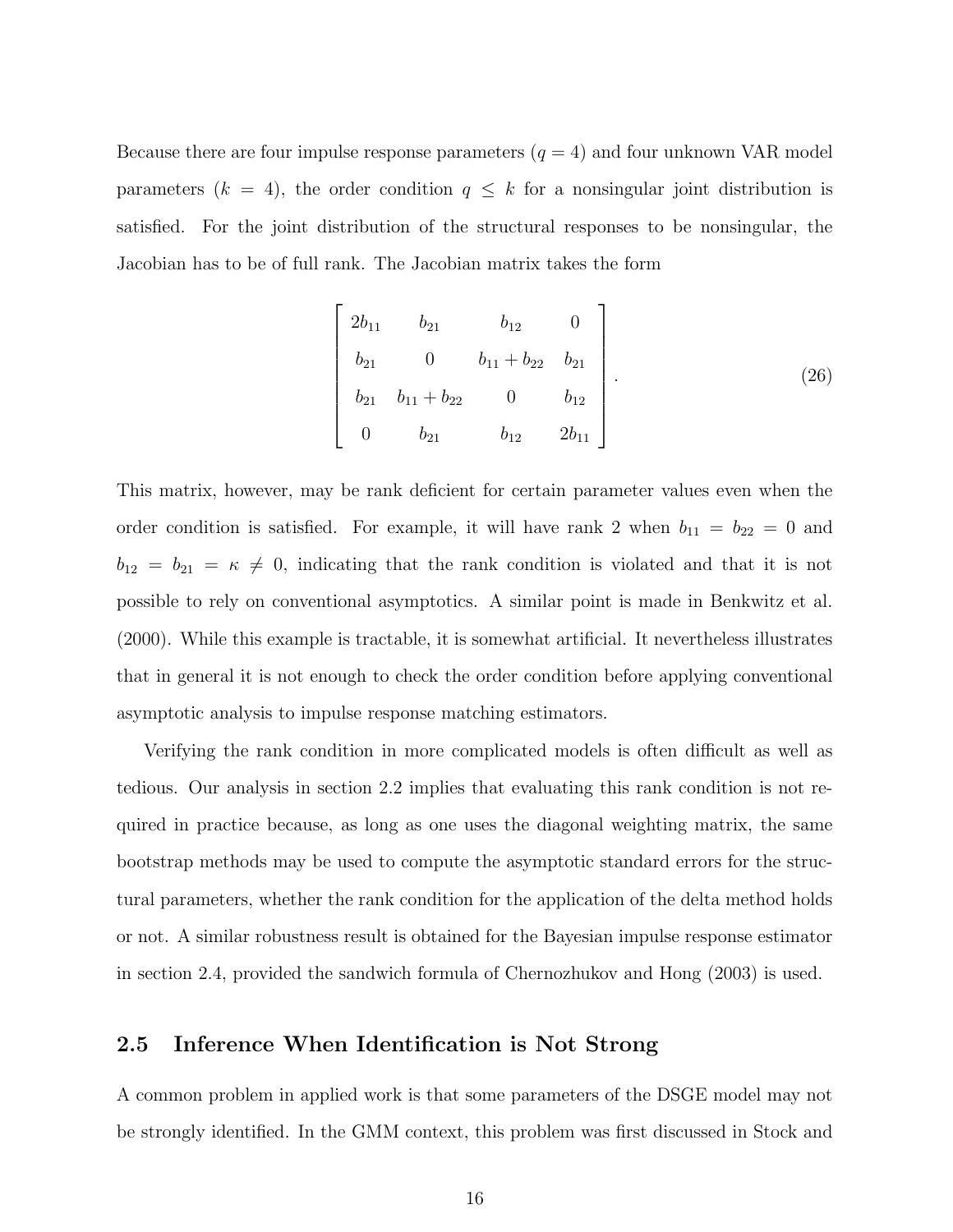Wright (2000). While several methods of inference have been developed that are robust to weak identification problems in DSGE models, none of these methods are designed for impulse response matching estimators (e.g., Guerron-Quintana, Inoue and Kilian 2013; Dufour, Khalaf and Kichian 2013; Qu 2014; Andrews and Mikusheva 2014).

Below we derive the asymptotic distribution of the Wald test statistic without assuming the identifiability of  $\theta_0$ . Our results apply whether  $q > k$  or  $q \leq k$ .

Proposition (Asymptotic Distributions of the Wald Test Statistic of the Structural Impulse Responses).

Suppose that Assumptions (a)–(d) hold. If  $\gamma(\mu) = f(\theta_0)$  for some  $\theta_0 \in \Theta$ , then

$$
J_{0,T} \stackrel{d}{\to} \xi' J^{-1} \xi,\tag{27}
$$

$$
J_{0,T}^{\gamma*} \stackrel{d}{\rightarrow} \xi^{*'} J^{-1} \xi^* \tag{28}
$$

where

$$
J_T(\theta_0) = (\hat{\gamma}_T - f(\theta_0)') \Sigma_T^{*-1} (\hat{\gamma}_T - f(\theta_0)),
$$
  
\n
$$
J_T^* = (\hat{\gamma}_T^* - \hat{\gamma}_T) \Sigma_T^{*-1} (\hat{\gamma}_T^* - \hat{\gamma}_T),
$$
  
\n
$$
\Sigma_T^* = \frac{1}{B} \sum_{j=1}^B (\hat{\gamma}_T^{*(j)} - \bar{\hat{\gamma}}_T^*) (\hat{\gamma}_T^{*(j)} - \bar{\hat{\gamma}}_T^*)',
$$
  
\n
$$
\Sigma_T^{**}(j) = \frac{1}{B} \sum_{k=1}^B (\hat{\gamma}_T^{**}(j,k) - \bar{\hat{\gamma}}_T^{(j)**}) (\hat{\gamma}_T^{**}(j,k) - \bar{\hat{\gamma}}_T^{(j)**})',
$$

with  $\hat{\gamma}_T^{**(j,k)} = \gamma(\bar{X}_T^{**(j,k)})$  denoting the kth bootstrap draw of the structural impulse response based on the *j*th bootstrap estimate and  $\bar{\hat{\gamma}}_T^{**}(j) = (1/B) \sum_{k=1}^B \hat{\gamma}_T^{**}(j)$ . The convergence of  $W^{\gamma*}_T$  is with respect to the bootstrap probability measure conditional on the data with probability one.

This proposition follows from Theorem 2 in Inoue and Kilian (2014) by replacing  $\gamma_0$  =  $\gamma(\mu)$  with  $f(\theta_0)$ . Because the asymptotic distribution does not depend on the strength of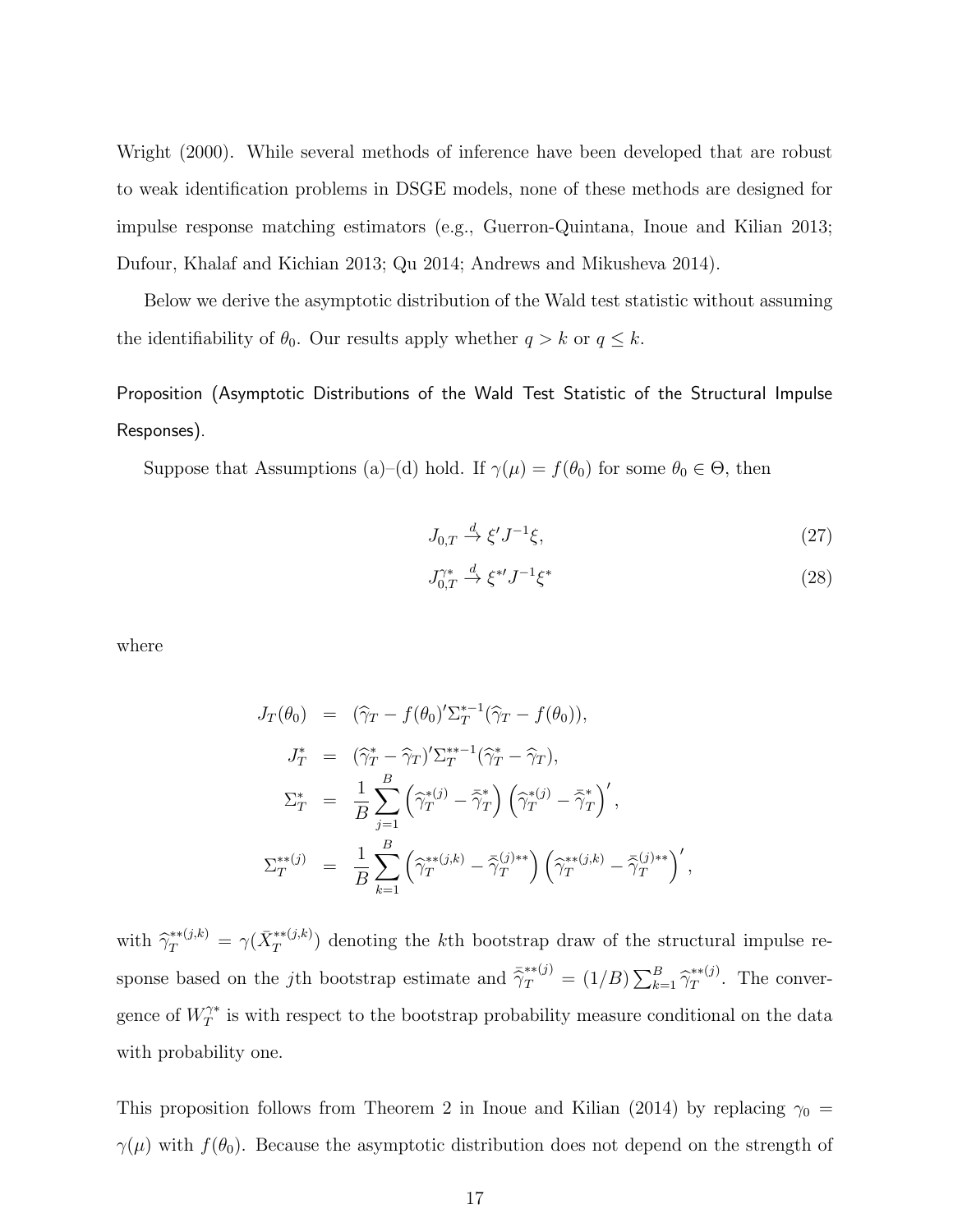identification of  $\theta_0$  and can be approximated by the bootstrap, one can invert the Wald statistic to obtain a  $100(1 - \varsigma)$  asymptotic confidence set for  $\theta_0$ :

$$
\{\theta \in \Theta : J_T(\theta) \le J_{1-a}^*\}\tag{29}
$$

where  $J_{1-\gamma}^*$  is the 100(1 -  $\varsigma$ ) percentile of the bootstrap distribution of  $J_T^*(\theta)$ . Pointwise confidence intervals for the individual elements of the structural parameter vector  $\theta$  may be obtained by the projection method (see, e.g., Dufour and Taamouti 2005, Chaudhuri and Zivot 2011; Guerron-Quintana, Inoue and Kilian 2013).

### 3 Monte Carlo Simulation Experiments

For this section, we focus on a small-scale New Keynesian model that often serves as an illustrative example in the literature. This model consists of a Phillips curve, a Taylor rule, an investment-savings relationship, and the exogenous driving processes  $z_t$  and  $\xi_t$ :

$$
\pi_t = \kappa x_t + \beta \mathbb{E}(\pi_{t+1}|\mathcal{I}_{t-1}),\tag{30}
$$

$$
R_t = \rho_r R_{t-1} + (1 - \rho_r) \phi_\pi \pi_t + (1 - \rho_r) \phi_x x_t + \xi_t,
$$
\n(31)

$$
x_t = \mathbb{E}(x_{t+1}|\mathcal{I}_{t-1}) - \sigma\left(\mathbb{E}(R_t|\mathcal{I}_{t-1}) - \mathbb{E}(\pi_{t+1}|\mathcal{I}_{t-1}) - z_t\right),\tag{32}
$$

$$
z_t = \rho_z z_{t-1} + \sigma^z \varepsilon_t^z,\tag{33}
$$

$$
\xi_t = \sigma^r \varepsilon_t^r,\tag{34}
$$

where  $x_t$ ,  $\pi_t$  and  $R_t$  denote the output gap, inflation rate, and interest rate, respectively. Note that this model has more variables than shocks. The structural shocks  $\varepsilon_t^z$  and  $\varepsilon_t^r$  are assumed to be distributed  $\mathcal{NID}(0,1)$ . The model parameters are the discount factor  $\beta$ , the intertemporal elasticity of substitution  $1/\sigma$ , the probability  $\alpha$  of not adjusting prices for a given firm, the elasticity of substitution across varieties of goods,  $\theta$ , the parameter  $ω$  controlling disutility of labor supply;  $φ_π$  and  $φ_x$  capture the central bank's reaction to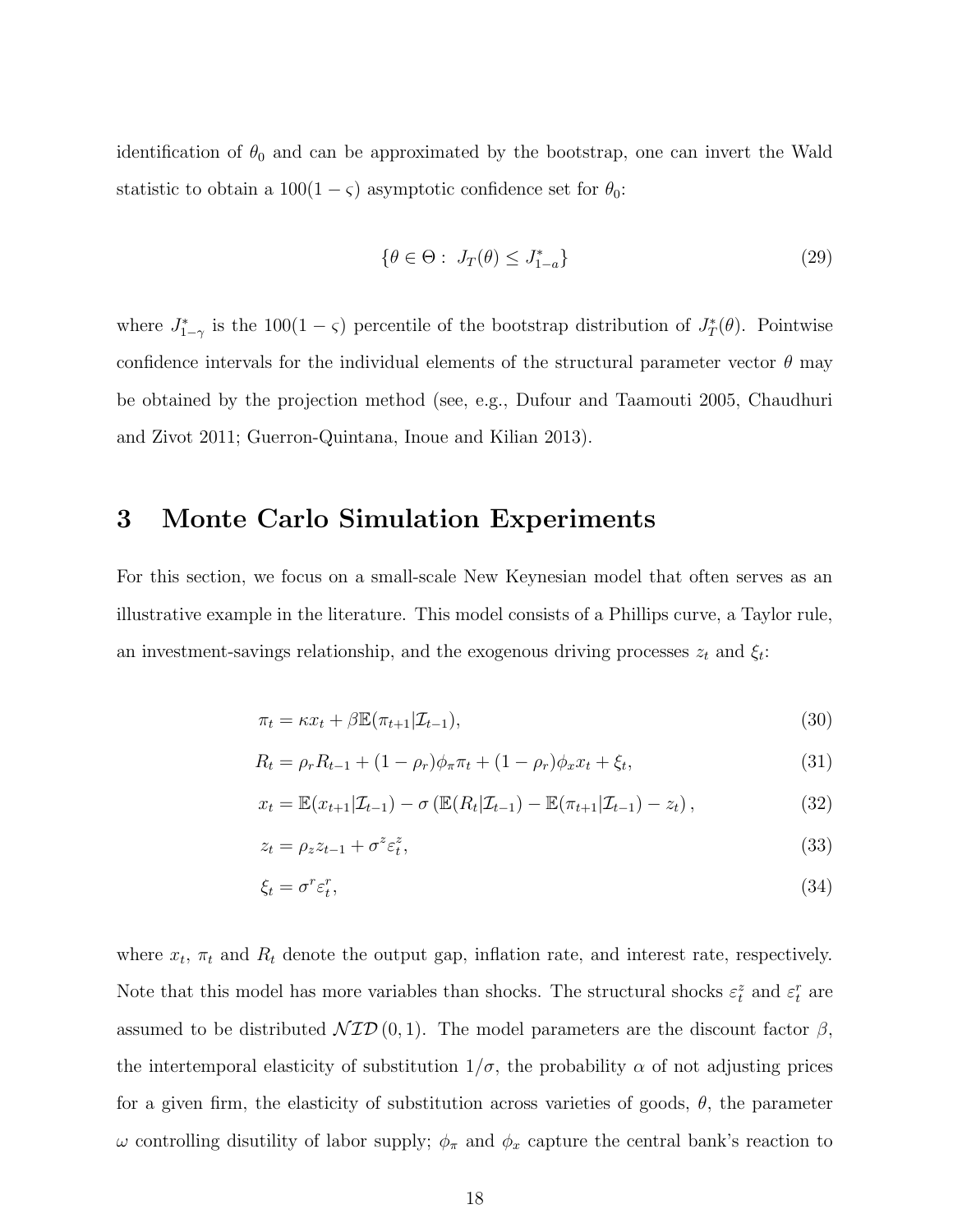changes in inflation and the output gap, respectively, and  $\kappa = \frac{(1-\alpha)(1-\alpha\beta)}{\alpha}$  $ω + σ$  $\frac{\omega+\sigma}{\sigma(\omega+\theta)}$ .

While this model is similar to the model used in Guerron-Quintana et al. (2013), there is one crucial difference. In this model, inflation and real output do not react contemporaneously to the monetary policy shock,  $\xi_t$ , but they do respond contemporaneously to a shock to the investment-savings relationship,  $z_t$ . These restrictions are required for us to be able to identify the structural shocks of interest in the VAR model based on shortrun identifying restrictions. Given this informational constraint, household and firms form expectations based on the information set  $\mathcal{I}_{t-1}$ .

Given the computational cost of evaluating higher-dimensional models, we focus on the estimation of one parameter only in the simulation study. For expository purposes, we concentrate on the problem of estimating the probability of not adjusting prices,  $\alpha$ , by matching the impulse responses of inflation and of the interest rate with the remaining parameters set to their population values in estimation. The population parameters in the data generating process are  $\sigma = 1$ ,  $\alpha = 0.75$ ,  $\beta = 0.99$ ,  $\phi_{\pi} = 1.5$ ,  $\phi_{x} = 0.125$ ,  $\omega = 1$ ,  $\rho_r = 0.75, \, \rho_z = 0.90, \, \theta = 6, \, \sigma^z = 0.30, \, \sigma^r = 0.20.$ 

This model may equivalently be expressed in the state-space representation

$$
x_t = Ax_{t-1} + B\varepsilon_t, \tag{35}
$$

$$
y_t = C x_t, \tag{36}
$$

where  $x_t$  is a vector of state variables,  $\varepsilon_t$  is a vector that consists of the technology shock and the monetary policy shock, and  $y_t$  is a vector that consists of inflation and the interest rate. A, B and C are matrices of suitable dimensions. Substitution of  $x_t$  in equation (36) yields the structural moving average representation of  $y_t$  in terms of current and lagged structural shocks  $\varepsilon_t$ . This moving average representation is invertible because, given our population parameter values, the eigenvalues of A are strictly less than unity in modulus, so Fernandez-Villaverde, Rubio-Ramirez, Sargent and Watson's (2007) condition for the existence of an infinite-order VAR representation is satisfied. This structural VAR( $\infty$ )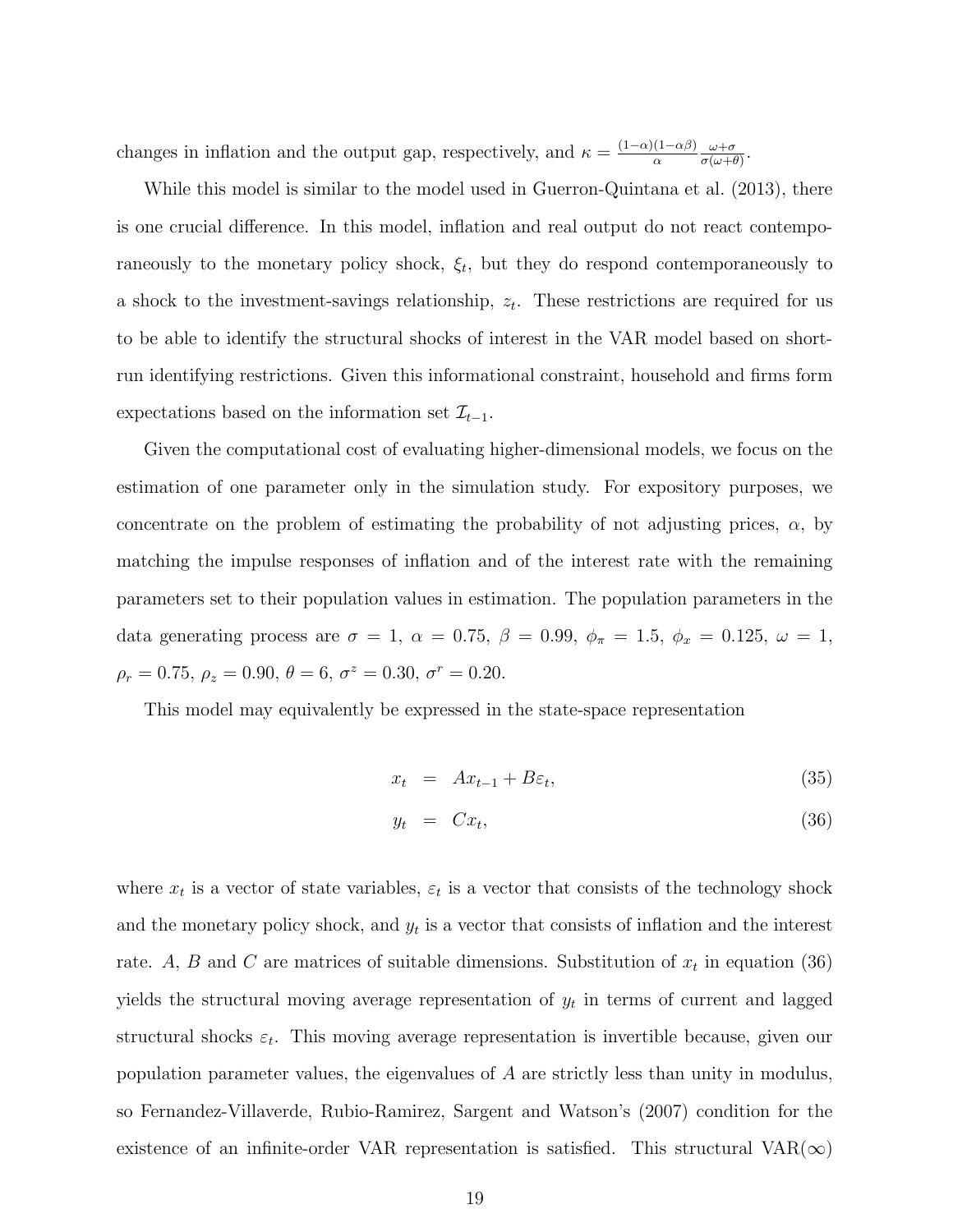model in turn may be approximated by a finite-order structural VAR model (see Inoue and Kilian 2002). Because the structural impact multiplier matrix of the VAR model, CB, is lower triangular given the informational constraints discussed earlier, we can recover the two structural shocks  $\varepsilon_t^z$  and  $\varepsilon_t^r$  by applying a lower triangular Cholesky decomposition to the residual covariance matrix with the diagonals of the decomposition normalized to be positive.

The Monte Carlo study consists of the following steps:

- 1. First, we generate 500 synthetic data sets of length T for inflation and the interest rate from the New Keynesian model evaluated at the true parameter values. We consider two alternative sample sizes:  $T = 100$  and  $T = 232$ . The shorter sample corresponds to the length of a quarterly time series starting in 1984 with the onset of the Great Moderation. The longer sample corresponds to the period from 1950 to 2008, which represents another common situation in the empirical literature.
- 2. For each synthetic data set, we fit a bivariate  $VAR(p)$  model for inflation and the interest rate and estimate the four structural impulse response functions at horizons  $0, ..., h-1$ , which are stacked into a vector and denoted by  $\hat{\gamma}_T$ . To this end, we use a Cholesky decomposition in which inflation does not react contemporaneously to the second structural shock in the VAR, which identifies this shock as the monetary policy shock. Using the standard nonparametric residual-based bootstrap for VAR models, we bootstrap the  $VAR(p)$  model and estimate a vector of bootstrap structural impulse responses  $\hat{\gamma}_T^{*(j)}$  for  $j = 1, ..., B$ , where  $B = 500$ . For each of the B bootstrapped VAR parameter estimates,  $\hat{\gamma}_T^{*(j)}$ , the residual-based bootstrap is applied and B vectors of bootstrap structural impulse responses,  $\hat{\gamma}_T^{*(j,b)}$ , are computed for  $b = 1, 2, ..., B$ .
- 3. We estimate  $\alpha$ . The other parameters are treated as known in the estimation for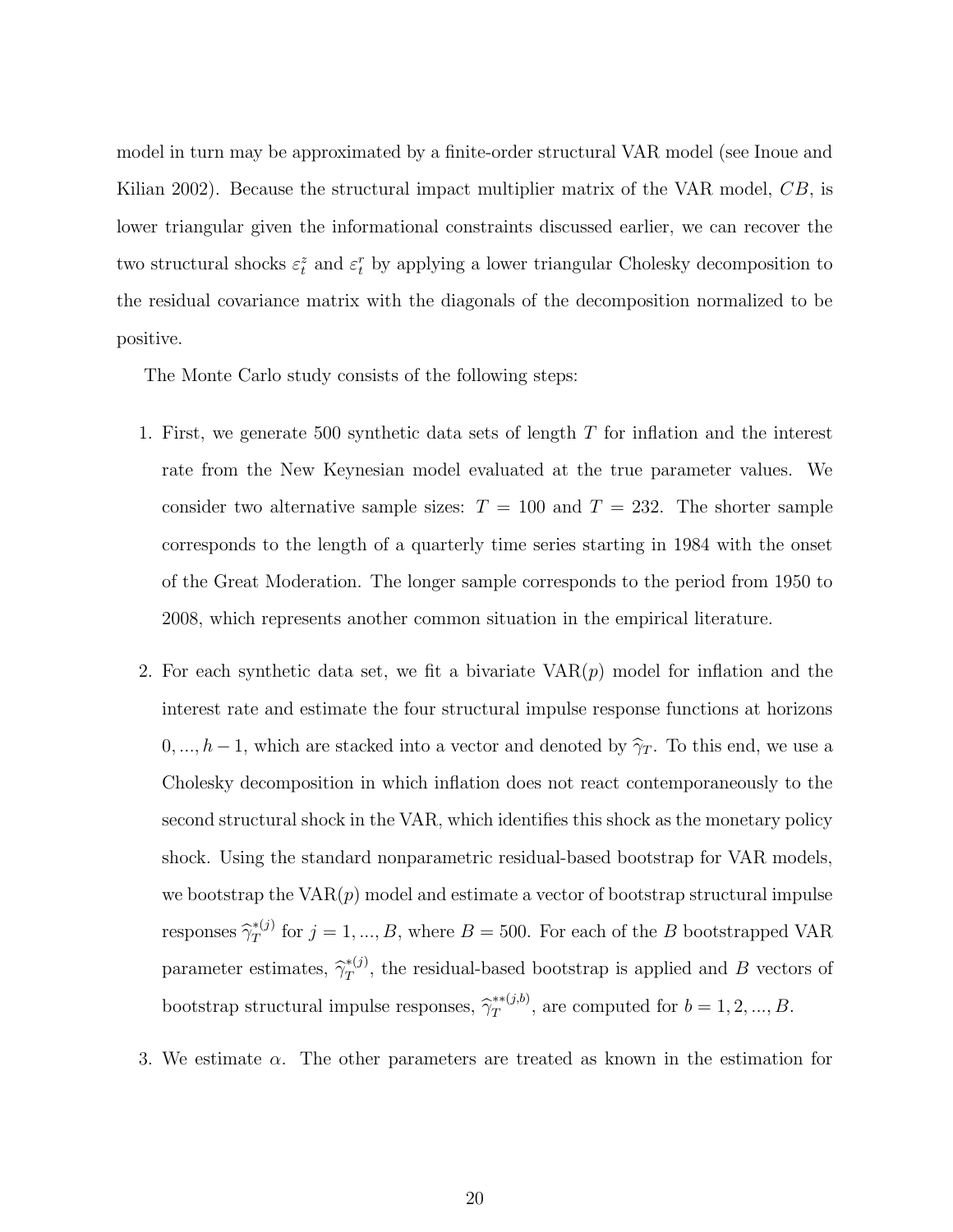computational simplicity. Define  $\hat{\alpha}_T$  by

$$
\widehat{\alpha}_{opt,T} = \operatorname{argmin}_{\alpha \in A} (\widehat{\gamma}_T - g(\alpha))' W_{opt,T} (\widehat{\gamma}_T - g(\alpha)), \tag{37}
$$

$$
\widehat{\alpha}_{diag,T} = \operatorname{argmin}_{\alpha \in A} (\widehat{\gamma}_T - g(\alpha))' W_{diag,T} (\widehat{\gamma}_T - g(\alpha)), \tag{38}
$$

where  $g(\alpha)$  is a vector of structural impulse responses implied by the macroeconomic model evaluated at  $\alpha$ ,  $W_{opt,T} = [(1/B) \sum_{j=1}^{B} (\hat{\gamma}_T^{*(j)} - \bar{\hat{\gamma}}_T)(\hat{\gamma}_T^{*(j)} - \bar{\hat{\gamma}}_T^*)']^{-1}$  and  $W_{diag,T}$ is the diagonal matrix whose diagonal elements are given by the reciprocal of the diagonal elements of  $(1/B)\sum_{j=1}^{B}(\hat{\gamma}_T^{*(j)} - \bar{\hat{\gamma}}_T)(\hat{\gamma}_T^{*(j)} - \bar{\hat{\gamma}}_T^*)'$ .

4. Let  $\hat{\alpha}_T^*$  be the bootstrap analogue of  $\hat{\alpha}_T$ . Then

$$
\hat{\alpha}_{opt,T}^{*(j)} = \operatorname{argmin}_{\alpha \in A} (\hat{\gamma}_T^{*(j)} - g(\alpha) - \hat{\gamma}_T + g(\hat{\alpha}_{opt,T}))' W_{opt,T}^{*(j)}(\hat{\gamma}_T^{*(j)} - g(\alpha) - \hat{\gamma}_T + g(\hat{\alpha}_{opt,T})), \tag{39}
$$

$$
\hat{\alpha}_{diag,T}^{*(j)} = \operatorname{argmin}_{\alpha \in A} (\hat{\gamma}_T^{*(j)} - g(\alpha) - \hat{\gamma}_T + g(\hat{\alpha}_{diag,T}))' W_{diag,T}^{*(j)}(\hat{\gamma}_T^{*(j)} - g(\alpha) - \hat{\gamma}_T + g(\hat{\alpha}_{diag,T})), \tag{40}
$$

where  $W_{opt,T}^{*(j)} = [(1/B) \sum_{k=1}^{B} (\hat{\gamma}_T^{*(j,k)} - \bar{\hat{\gamma}}_T^{*(j)}) (\hat{\gamma}_T^{*(j,k)} - \bar{\hat{\gamma}}_T^{*(j)})']^{-1}$  and  $W_{diag,T}^{*(j)}$  is the diagonal matrix whose diagonal elements are given by the reciprocal of the diagonal elements of  $(1/B)\sum_{j=1}^{B}(\hat{\gamma}_T^{*(j,k)}-\bar{\hat{\gamma}}_T^{*(j)})(\hat{\gamma}_T^{*(j,k)}-\bar{\hat{\gamma}}_T^{*(j)})'$ . Using these bootstrap estimates we construct nominal 68% and 90% confidence intervals based on Hall's (1992) percentile interval to allow for the fact that the asymptotic distribution may not be normal, depending on the choice of weighting matrix.

Our simulation evidence is necessarily tentative, but nevertheless provides some useful insights. Table 1 summarizes the properties of the point estimator of  $\alpha$ . Because the quality of the VAR approximation depends on the lag order  $p$ , we report results for a range of  $p$ . We also consider a range of values for h to allow for situations in which the asymptotic theory developed on this paper applies as well as for situations in which the conventional asymptotic theory for impulse response matching estimators applies.

The upper panel of Table 1 shows that the estimator based on the diagonal weighting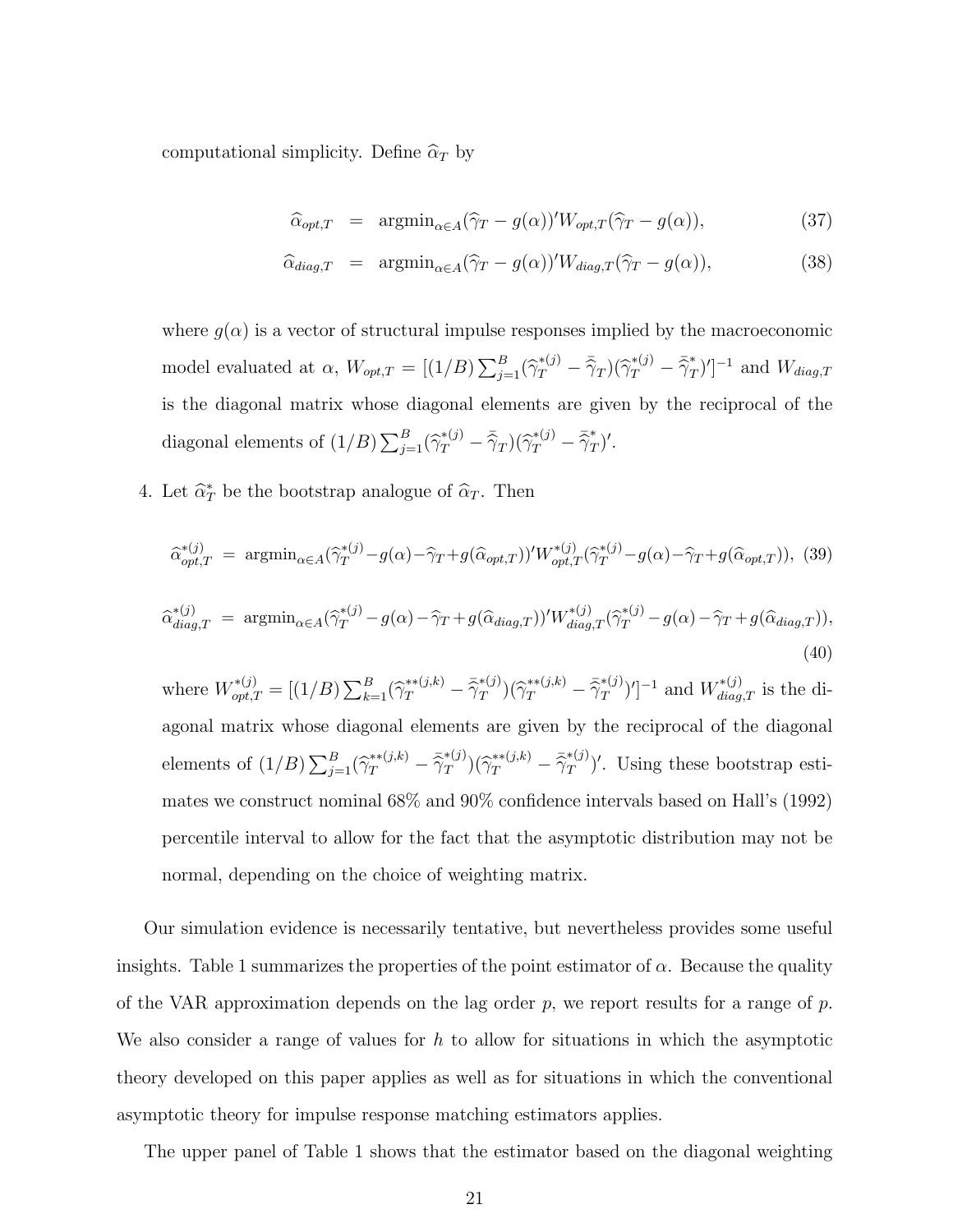matrix tends to have a small negative bias, whereas that based on the optimal weighting matrix tends to have somewhat larger positive bias, consistent with the presence of a higherorder bias in the theoretical analysis of section 2.1. The estimator based on the optimal weighting matrix also tends to have higher MSE than the estimator based on the diagonal weighting matrix.

These results are based on the value of  $g(\alpha)$  implied by the underlying macroeconomic model, which has a  $VAR(\infty)$  representation. This creates a mismatch with the structural impulse responses estimated based on a finite-order approximation to this  $VAR(\infty)$  model. We can refine the analysis by deriving in population the value of  $g(\alpha)$  based on the finiteorder VAR representation of the macroeconomic model with the same choice of  $p$  as in the empirical VAR model. Let  $\Gamma_j = E(y_t y'_{t-j})$  denote the population autocovariances implied by the state space representation given a structural parameter value. Then the population parameter values of the  $VAR(p)$  model fitted to data generated by the model may be expressed as:

$$
\Phi_{2p\times 2} = \begin{bmatrix} \Gamma_0 & \Gamma_1 & \cdots & \Gamma_{p-1} \\ \Gamma'_1 & \Gamma_0 & \cdots & \Gamma_{p-2} \\ \vdots & \vdots & \ddots & \vdots \\ \Gamma'_{p-1} & \Gamma'_{p-2} & \cdots & \Gamma_0 \end{bmatrix} \begin{bmatrix} \Gamma'_1 \\ \Gamma'_2 \\ \vdots \\ \Gamma'_p \end{bmatrix},
$$
\n(41)\n
$$
\sum_{2\times 2} = \Gamma_0 - \begin{bmatrix} \Gamma_1 & \Gamma_2 & \cdots & \Gamma_p \end{bmatrix} \begin{bmatrix} \Gamma_0 & \Gamma_1 & \cdots & \Gamma_{p-1} \\ \Gamma'_1 & \Gamma_0 & \cdots & \Gamma_{p-2} \\ \vdots & \vdots & \ddots & \vdots \\ \Gamma'_{p-1} & \Gamma'_{p-2} & \cdots & \Gamma_0 \end{bmatrix}^{-1} \begin{bmatrix} \Gamma'_1 \\ \Gamma'_2 \\ \vdots \\ \Gamma'_p \end{bmatrix}.
$$
\n(42)

The population structural impulse responses can be calculated from the slope coefficients  $\Phi$  and the reduced-form error covariance matrix Σ.

The revised results are presented in the lower panel of Table 1. After correcting for VAR specification mismatch, the estimator based on the optimal weighting matrix becomes less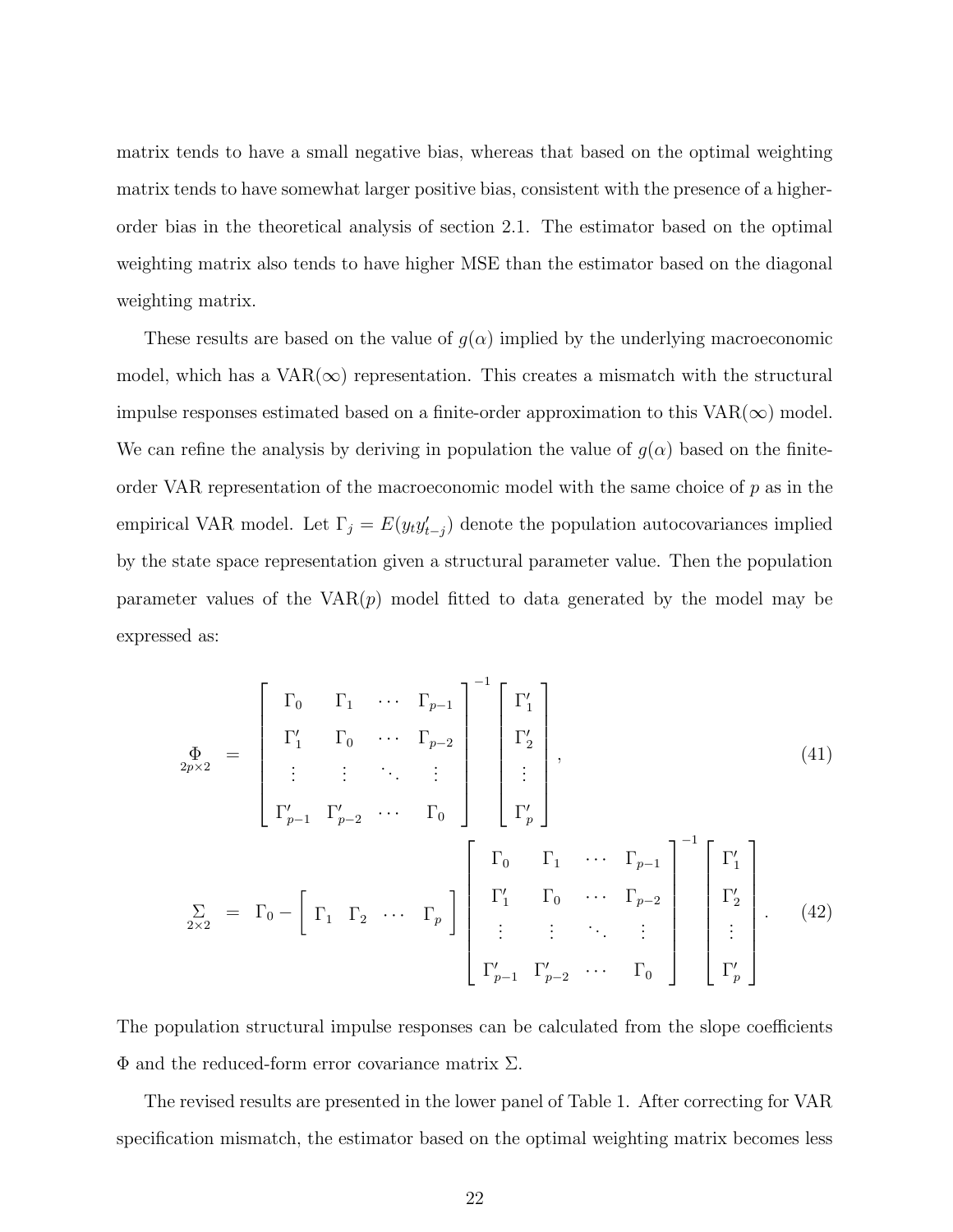sensitive to the choice of  $p$  and  $h$ . Nevertheless, overall, by the MSE metric the uncorrected estimator based on the diagonal weighting matrix is preferred. The finite-sample correction actually increases the bias, variance and MSE of the estimator of the structural parameter based on the diagonal weighting matrix. We conclude that overall the impulse response matching estimator based on the diagonal weighting matrix without corrections for any finite-sample VAR model misspecification is most reliable.

Table 2 reports the effective coverage probabilities of the corresponding nominal 68% and 90% bootstrap confidence intervals for  $\alpha$ . The confidence intervals based on the diagonal weighting matrix tend to be more robust to the choice of  $p$  and  $h$  than the confidence intervals based on the optimal weighting matrix. The latter interval may perform erratically in some cases. Finite-sample corrections in those cases substantially improve the accuracy of the interval based on the optimal weighting matrix, but overall, the intervals implied by the estimator based on the diagonal weighting matrix tend to be even more accurate with finite-sample corrections having an ambiguous effect on the coverage accuracy of the interval. Generally, the coverage rates are reasonably close to their nominal levels.

### 4 Empirical Application

For the empirical application, we consider a prototypical medium-scale New Keynesian DSGE model (see, e.g., Christiano, Eichenbaum, and Evans 2005; Smets and Wouters 2007; Altig, Christiano, Eichenbaum and Lindé 2011; Guerron-Quintana, Inoue, and Kilian 2013). Since this class of models has been extensively discussed in the macroeconomics literature, we provide only a brief summary. The main features of the model are as follows: The economy grows along a stochastic path; prices and wages are assumed to be sticky à la Calvo; preferences display internal habit formation; investment is costly; and finally, there are three sources of uncertainty: neutral and capital embodied technology shocks, and monetary shocks.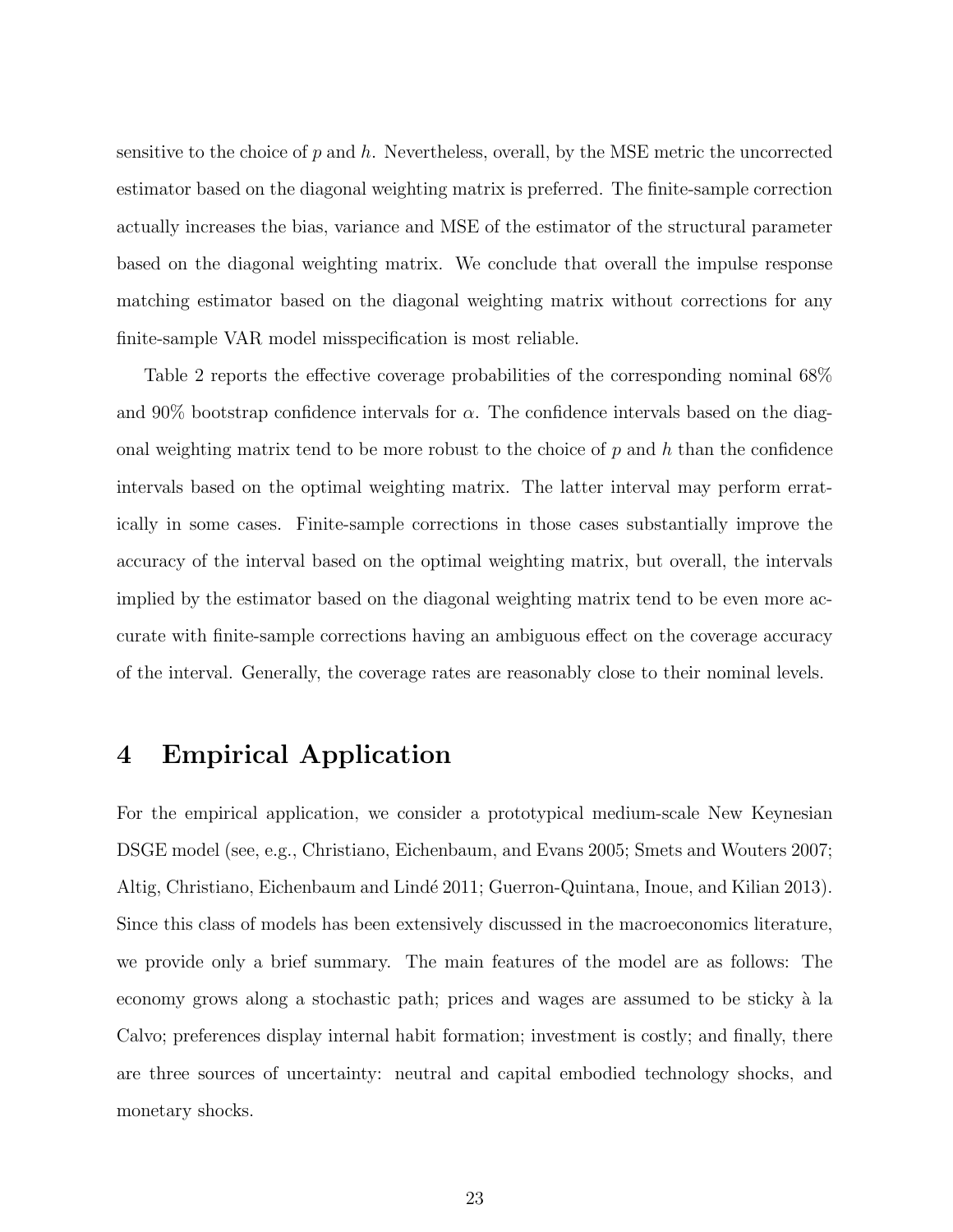#### 4.1 Households

The economy is populated by a continuum of households. Every period households must decide how much to consume, work, and invest. In addition, they must choose the amount of government bonds. Agents in the economy have access to complete markets; such an assumption is needed to eliminate wealth differentials arising from wage heterogeneity. Households maximize the expected present discounted value of utility

$$
\mathbb{E}_0 \sum_{t=0}^{\infty} \beta^t \left[ \log(C_t - bC_{t-1}) - A \int_0^1 \frac{h_{j,t}^{1+v}}{1+v} dj \right]
$$
(43)

subject to

$$
P_t C_t + P_t \left( I_t + a(u_t) \overline{K}_t \right) / \Psi_t + B_{t+1} = R_t^K u_t \overline{K}_t + \int_0^1 W_{j,t} h_{j,t} d\dot{j} + R_{t-1} B_t + \Pi_t + T_t,
$$

and

$$
\overline{K}_{t+1} = (1 - \delta)\overline{K}_t + I_t \left(1 - S(\frac{I_t}{I_{t-1}})\right).
$$

Here,  $\mathbb{E}_t$  is the time t expectation operator conditional on the information set of the household; preferences display internal habit formation measured by  $b \in (0,1)$ ; and  $S(.)$  is a function reflecting the costs associated with adjusting the investment portfolio. This function is assumed to be increasing and convex satisfying  $S = S = 0$  and  $S'' > 0$  in the steady state.  $T_t$  corresponds to lump-sum transfers from the government to the household.  $B_t$ is the individual demand for one-period government bonds, which pay the gross nominal interest rate  $R_t$ . As in the related literature, it is assumed that physical capital can be used with different intensities (see, e.g., Christiano, Eichenbaum, and Evans; 2005). Using capital with intensity  $u_t$  yields the return  $R_t^K u_t \overline{K}_t$  but entails a cost  $a(u_t)$ , which satisfies  $a(1) = 0; a''(1) > 0; a'(1) > 0.$  For future reference, we define  $\sigma_a = a''(1)/a'(1)$ . Finally,  $\Pi_t$  corresponds to profits from producers.  $\Psi_t$  is an investment-specific disturbance, which,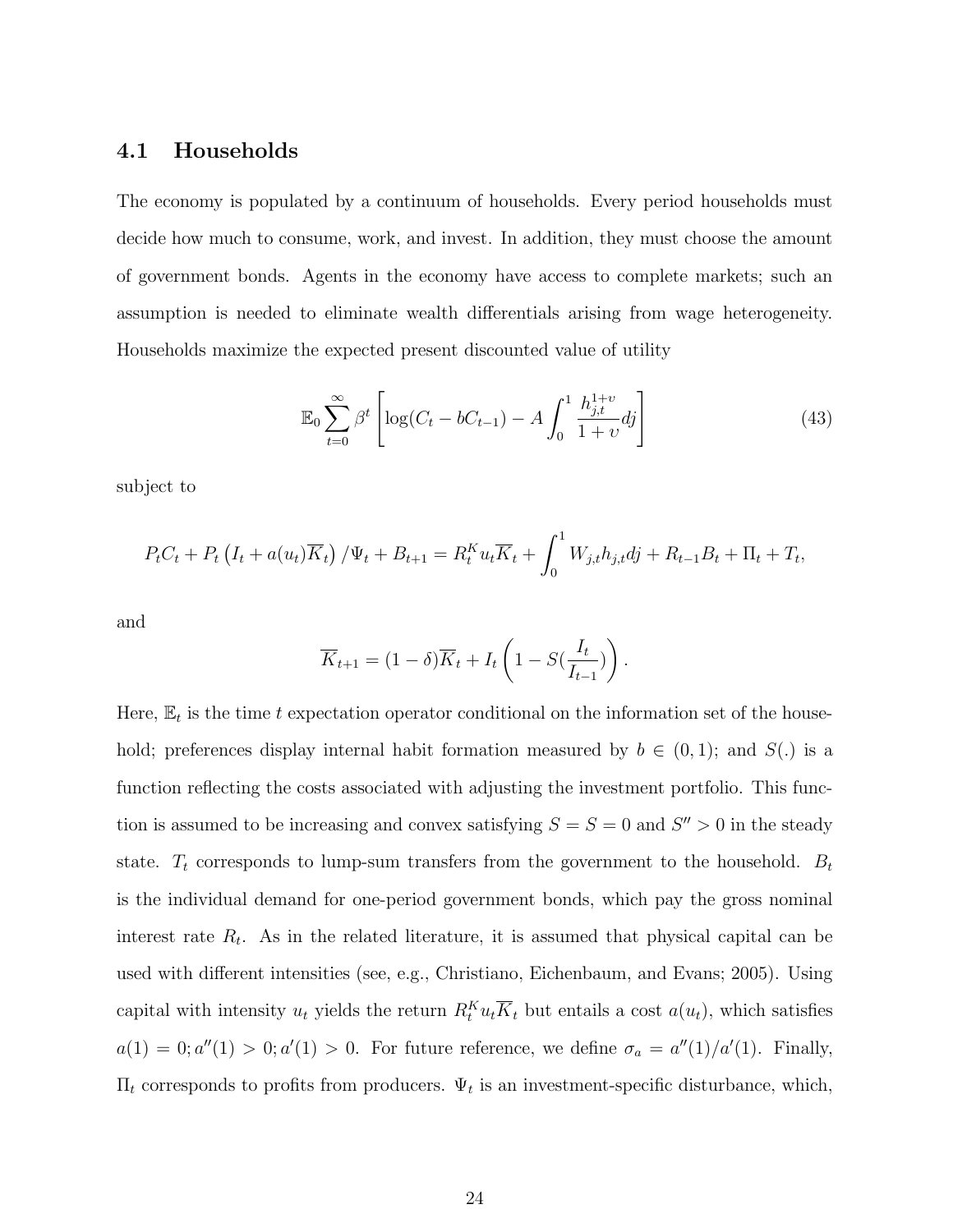following the literature, is assumed to grow at rate  $\mu_{\Psi,t} = log(\Psi_t / \Psi_{t-1})$ , where

$$
\mu_{\Psi,t} = (1 - \rho_{\psi})\mu_{\psi} + \rho_{\mu,\psi}\mu_{\Psi,t-1} + \sigma_{\epsilon,\psi}\epsilon_{\Psi,t},
$$

and  $\epsilon_{\Psi,t}$  is distributed  $\mathcal{NID}(0, 1)$ .

### 4.2 Wage Setting

Households sell differentiated labor services  $h_{j,t}$  to a competitive firm that aggregates labor and sells it to final firms. This labor aggregator pays  $W_{j,t}$  for each unit of differentiated labor of type  $j$ . The technology used by the aggregator is

$$
H_t = \left[ \int_0^1 h_{j,t}^{1/\lambda_w} dj \right]^{\lambda_w}, \quad 1 < \lambda_w.
$$

It is straightforward to show that the relationship between the labor aggregate,  $H_t$ , and the aggregate wage,  $W_t$ , is given by

$$
h_{j,t} = \left[\frac{W_{j,t}}{W_t}\right]^{-\lambda_w/(\lambda_w - 1)} H_t.
$$

To induce wage sluggishness, it is assumed that there exists a labor union representing all workers of type j. Each period, the union sets wages in a Calvo fashion. In particular, with exogenous probability  $\xi_w$  a union does not re-optimize wages each period. In that case, wages are set according to the rule of thumb  $W_{j,t} = \pi^{1-\iota_w} (\pi_t)^{\iota_w} W_{j,t-1} \mu_{z^+}$ . Here,  $\mu_{z^+}$ is the average growth rate of the economy, as defined below, and  $\iota_w$  is the degree of wage indexation to inflation.

### 4.3 Firms

There is a continuum of monopolistically competitive firms indexed by  $i \in [0,1]$ , each producing an intermediate good from capital services,  $k_{i,t}$ , and labor services,  $H_{i,t}$ . Firms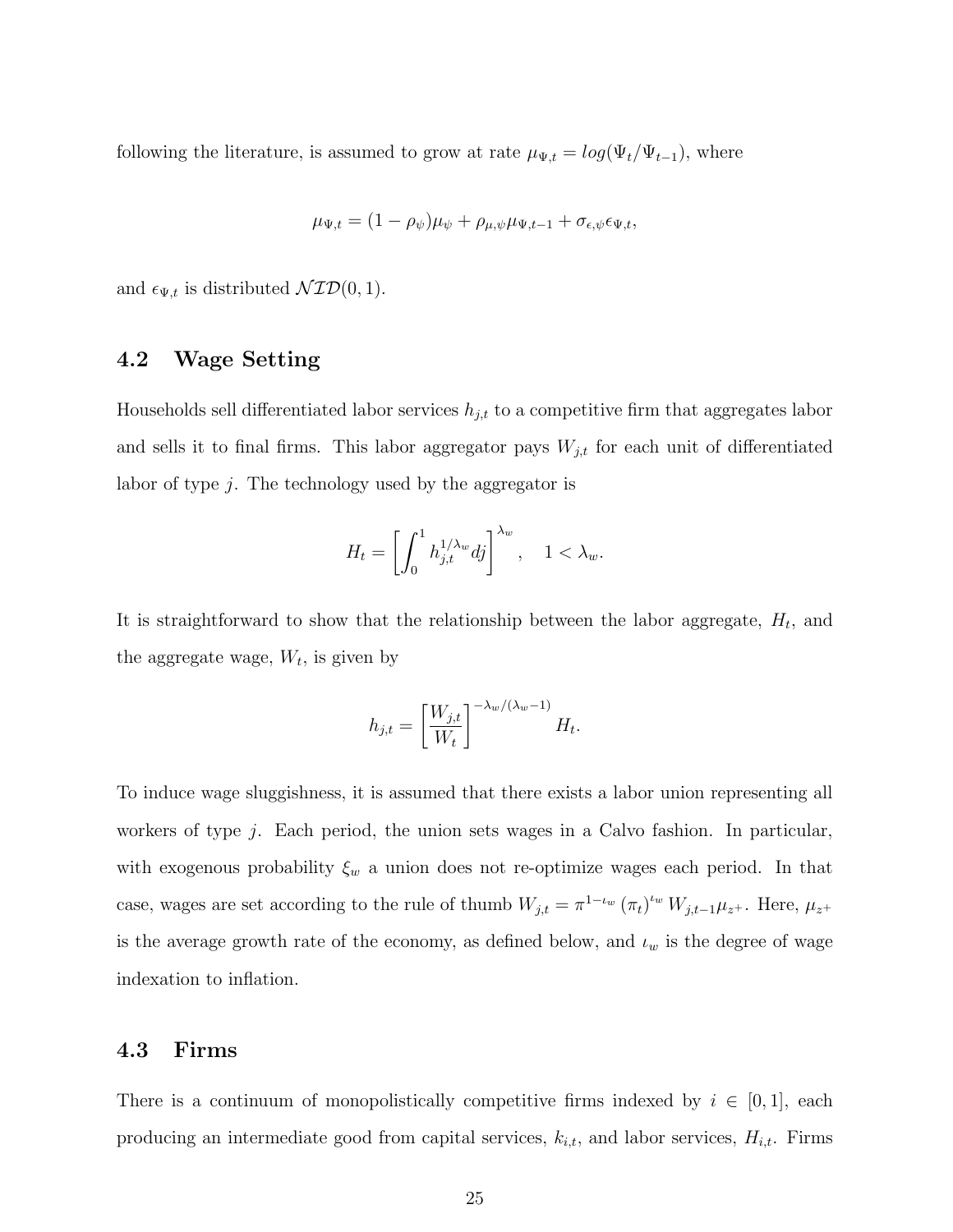rent capital and labor in perfectly competitive factor markets. The production function is given by

$$
Y_{i,t} = k_{i,t}^{\alpha} (z_t H_{i,t})^{1-\alpha} - z_t^+ \psi,
$$

where  $\psi$  is a fixed cost of production. The technology shock,  $z_t$ , grows at rate  $\mu_{z,t}$  =  $\log (z_t/z_{t-1})$ , which is assumed to follow the process

$$
\mu_{z,t} = \mu_z + \sigma_{\epsilon,\mu} \epsilon_{z,t},
$$

where  $\epsilon_{z,t}$  is distributed  $\mathcal{NID}(0,1)$ . The aggregate trend  $z_t^+ = \Psi_t^{\alpha/(1-\alpha)} z_t$  grows at rate  $\mu_{z^+,t}$ .<sup>2</sup>

Intermediate firms must borrow the wage bill in advance. As a consequence, the cost of hiring one unit of labor is  $W_t R_t$ . These firms choose prices to maximize the present value of profits; prices are set in Calvo fashion; i.e., each period, firms optimally revise their prices with an exogenous probability  $1-\xi_p$ . If, instead, a firm does not re-optimize its price, then the price is updated according to the rule:  $P_{i,t} = \pi P_{i,t-1}$ . Here,  $\pi$  is steady-state inflation.

There is a competitive firm that produces the final good using intermediate goods according to the technology

$$
Y_t = \left[ \int_0^1 Y_{j,t}^{1/\lambda_p} dj \right]^{\lambda_p}.
$$

The parameter  $\lambda_p$  determines the degree of monopoly power enjoyed by intermediate producers.

#### 4.4 Government

As in most of the recent New Keynesian literature, we assume a cashless economy (see Woodford 2003). The monetary authority sets the short-term interest rate according to a Taylor rule. In particular, the central bank smoothes interest rates and responds to

<sup>2</sup>The growth term in the fixed cost is needed for a well-defined steady state to exist about which the model can be solved.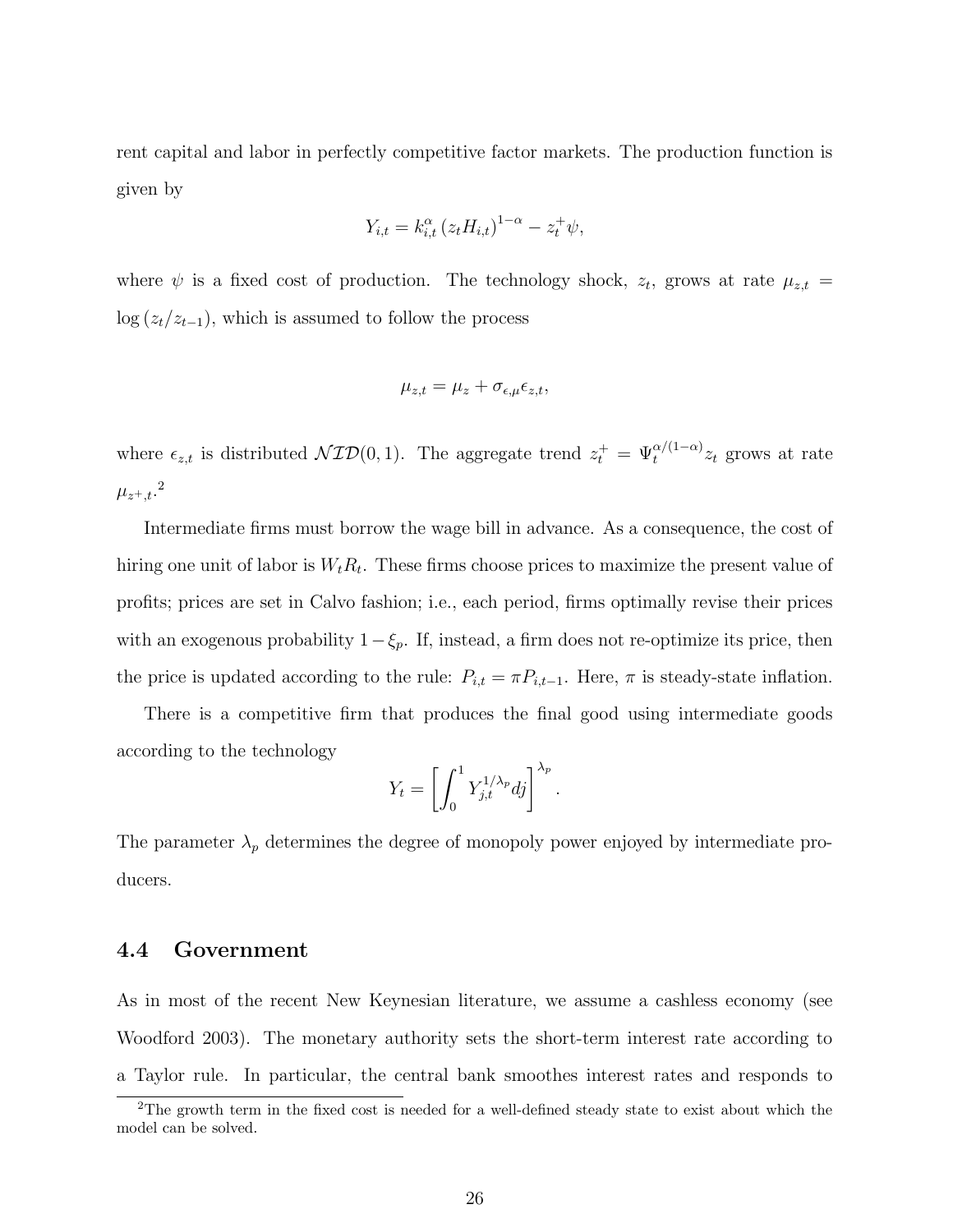deviations of actual inflation from steady-state inflation,  $\pi$ , and deviations of output from its target level, Y.

$$
\frac{R_t}{R} = \left(\frac{R_{t-1}}{R}\right)^{\rho_r} \left[ \left(\frac{\pi_t}{\pi}\right)^{\phi_\pi} \left(\frac{\mathcal{Y}_t}{\mathcal{Y}}\right)^{\phi_y} \right]^{1-\rho_r} \exp(\sigma_{\epsilon,r}\epsilon_{r,t}). \tag{44}
$$

The term  $\epsilon_{r,t}$  is a random shock to the systematic component of monetary policy and is assumed to be standard normal;  $\sigma_{\epsilon,r}$  is the size of the monetary shock. Following Christiano, Trabandt and Walentin (2011),  $\mathcal{Y}_t$  corresponds to de-trended GDP such that  $\mathcal{Y}_t \,=\, \frac{C_t + I_t/\Psi_t + G_t}{z_t^+}$  $z_t^{+\sqrt{\Psi_t + \mathbf{G}_t}}$ . R is the steady-state gross nominal interest rate. Finally, we assume that government spending is given by  $G_t = gz_t^+$ . Here, g is a constant and the government uses lump-sum taxes to finance its purchases.

#### 4.5 Estimation

We estimate the model in two stages. First, a stationary  $VAR(2)$  model is used to recover the dynamic responses of the model variables to three structural innovations: the monetary policy, the shock to the growth of neutral productivity, and the shock to the growth rate of investment-specific technology. The sample extends from 1951Q1 to 2008Q4. The set of variables include the growth rate of the relative price of investment, the growth rate of the real GDP-to-hours ratio, inflation, the unemployment rate, capacity utilization, the log of hours, the log of real GDP-to-hours ratio minus the log of real wages, the log of the nominal consumption-to-nominal GDP ratio, the log of the nominal investment-to-nominal GDP ratio, vacancies, the job separation rate, the job finding rate, the log of hours-to-labor force ratio, and the fed funds rate.<sup>3</sup>

Second, the structural parameters in the model are estimated by minimizing the distance between the DSGE model's impulse responses to the structural shocks and the corresponding structural VAR responses. There are three identifying assumptions imposed on

<sup>3</sup>For additional details on the estimation of the structural VAR, the reader may consult Altig et al.  $(2011)$  and Christiano et al.  $(2011)$ . Note that Christiano et al.  $(2011)$  treat the federal funds rate as  $I(0)$ in their analysis.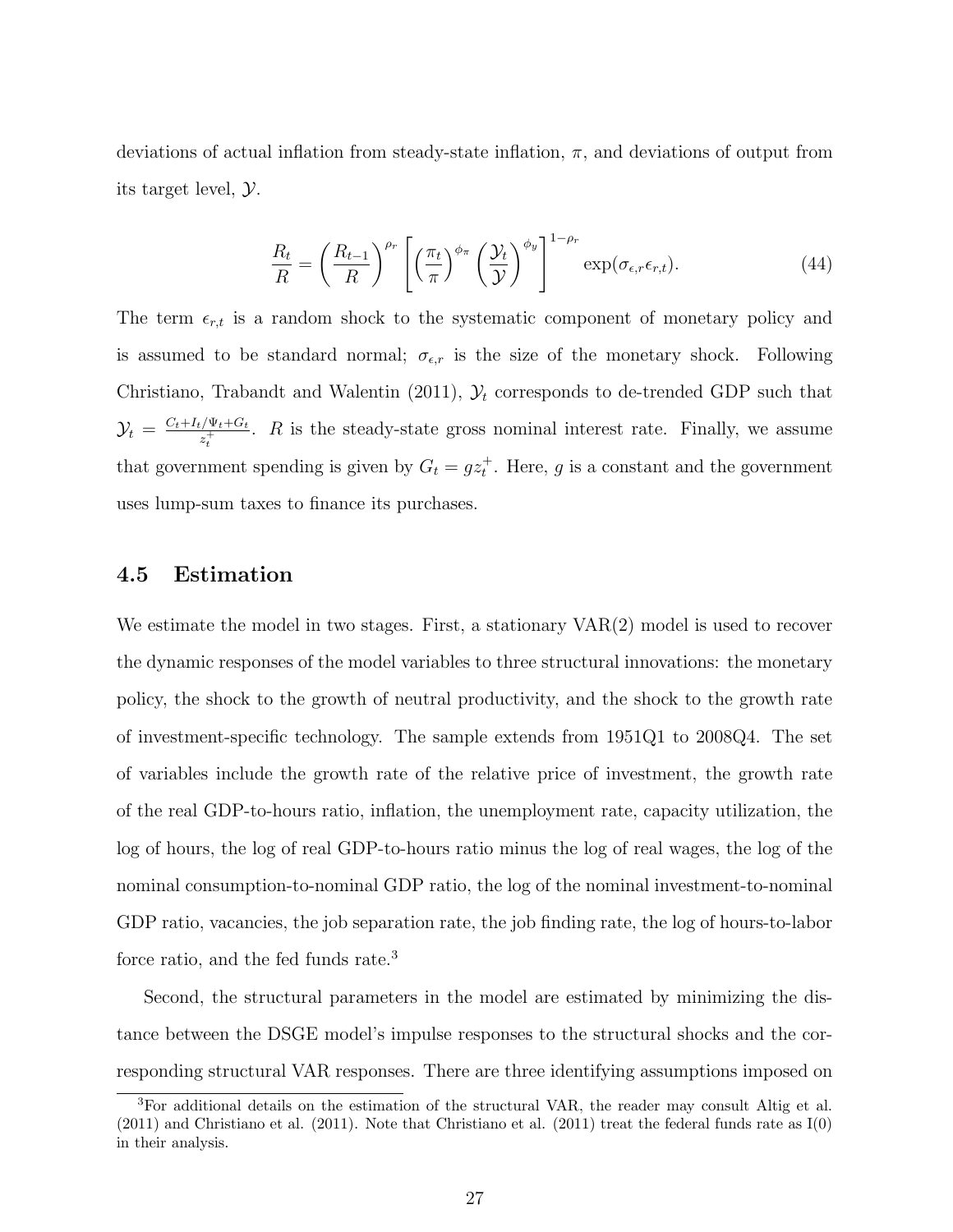the structural VAR model. First, the only variable that the monetary policy shock affects contemporaneously is the federal funds rate. Second, the only shocks that affect labor productivity in the long run are the two technology shocks. Third, the only shock that affects the price of investment relative to consumption is the innovation to the investment specific shock. All these identifying assumptions are satisfied in the underlying DSGE model as well.

As is standard in the literature, in estimating  $\theta$  a subset of the structural parameters is set to values typically imposed in the literature and treated as known: The capital share is  $\alpha = 0.25$ ; the depreciation rate is  $\delta = 0.025$ ; the discount factor is  $\beta = 0.999$ ; the steadystate gross inflation is  $\pi = 1.0083$ ; the government consumption to GDP ratio is 0.2; the relative price of capital in steady state is 1; the wage indexation parameter is  $\iota_w = 1$ ; the wage markup is  $\lambda_w = 1.01$ ; wage stickiness  $\xi_w = 0.75$ ; the gross neutral technology growth is  $\mu_z = 1.0041$ ; and the gross investment technology growth is  $\mu_{\Psi} = 1.0018$ .

We consider two alternative estimation methods. The first method corresponds to the classical impulse matching approach as outlined in Rotemberg and Woodford (1997) and Christiano, Eichenbaum, and Evans (2005). The second method corresponds to the Bayesian impulse matching framework recently proposed by Christiano, Trabandt and Walentin (2011). All results shown are based on the diagonal weighting matrix.

#### 4.5.1 Results

Table 3 presents the estimates of the structural parameters based on alternative choices of the maximum horizon of the impulse response functions. We evaluate the structural impulse responses at horizons  $0, 1, ..., h-1$  with  $h \in \{16, 20\}$ . The order condition  $q \leq k$ , where  $q$  is the number of impulse response parameters to be matched and  $k$  is the number of VAR model parameters, is violated for  $h = 20$ , given that the approximating VAR model in this example includes 14 variables and 2 lags. The order condition is satisfied for  $h = 16$ . Whether the rank condition holds for  $h = 16$  is not readily apparent, but our methods are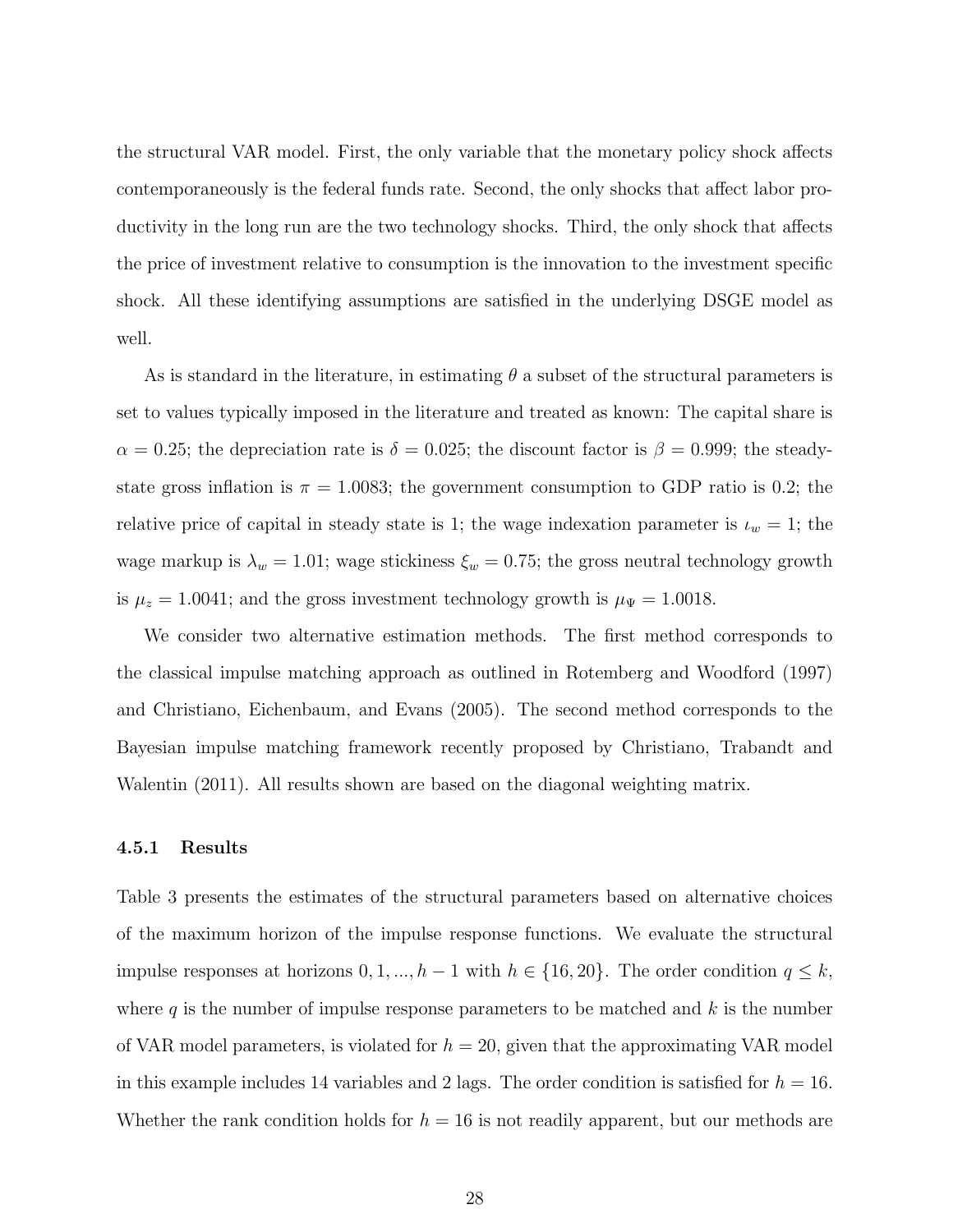designed to be asymptotically valid regardless.

The column labelled *Frequentist* reports the results from the impulse response matching estimator based on the diagonal weighting matrix that performed well in the simulation study. The first column corresponds to the point estimate for each structural parameter and the second column shows the standard error. Given the asymptotic normality of this estimator, it makes sense to base inference on these two summary statistics. Alternatively, one could have reported bootstrap percentile intervals. We focus on the standard errors to conserve space.

The next three columns labelled *Bayesian* report results obtained from the quasiposterior distribution. The first column shows the mode, median and mean of the quasiposterior, respectively, as three alternative point estimates of the structural parameters, whereas the second column provides the corresponding standard errors. All Bayesian results are again based on the diagonal weighting matrix and rely on the sandwich formula of Chernozhukov and Hong (2003).

Finally, the column CTW reports the mean and standard deviation of the quasiposterior distributions, computed as in Christiano, Trabandt, and Walentin (2011). As we proved earlier, the variance of the quasi-posterior cannot be used to estimate the asymptotic variance of the structural parameters for  $h = 20$ , but these standard deviations are reported for comparison.

The qualitative pattern of the results is similar for all choices of  $h$ . Table 3 shows that the point estimates are quite robust across alternative methods. This result is not surprising, as all point estimates reported in these tables are consistent. In contrast, there is strong evidence that computing asymptotic standard errors based on the standard deviation of the quasi-posterior tends to understate the uncertainty about the structural parameter estimates. Typically, the standard deviation obtained by the other methods is substantially higher, sometimes by a factor of 3. For example, the standard error of the price markup for  $h = 16$  increases from 0.08 to 0.22. Whereas the confidence interval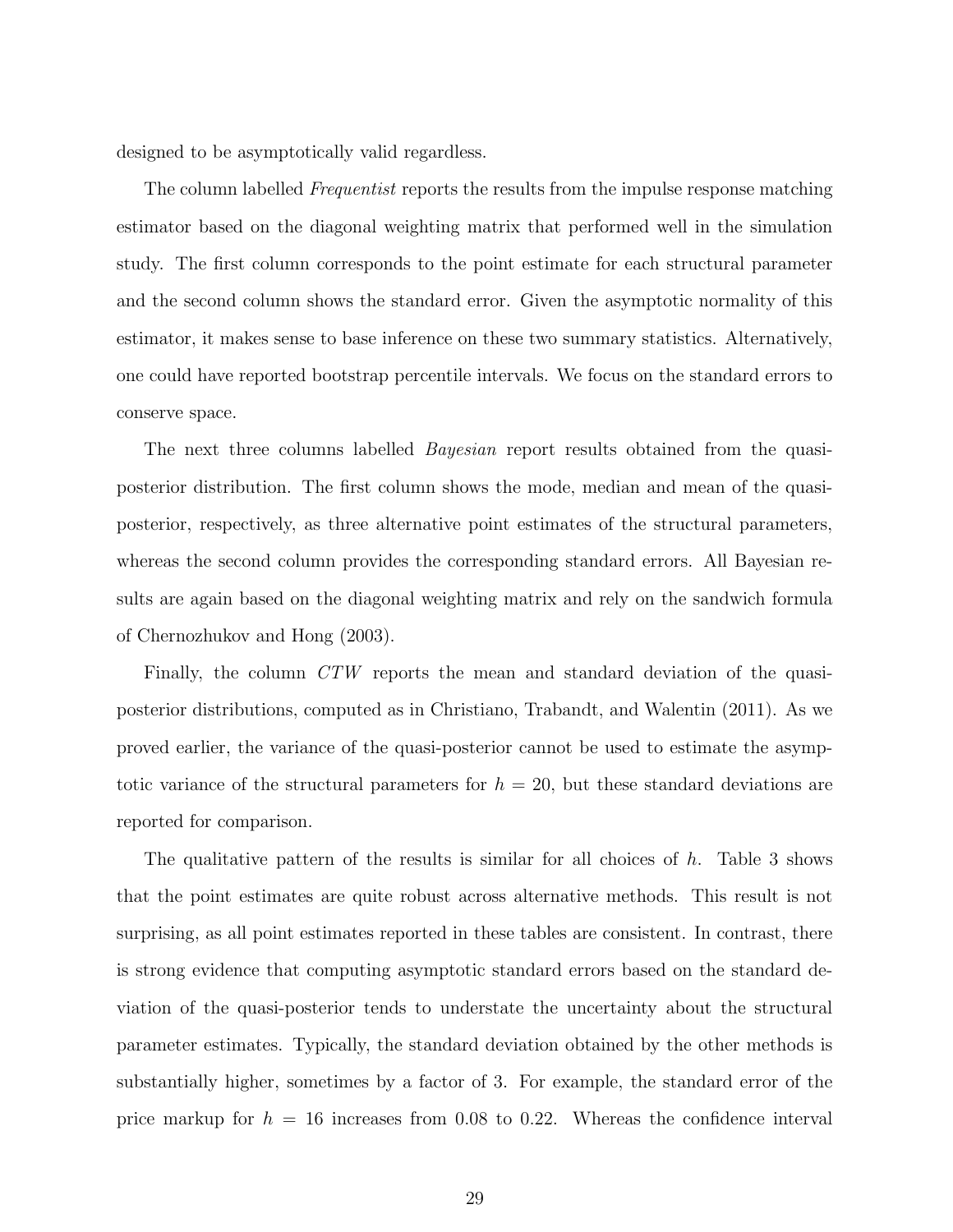obtained by adding  $\pm 1.96$  standard deviations of the quasi-posterior to the point estimate reported in the  $CTW$  column does reject the null hypothesis that there is no markup (i.e.,  $\lambda_p = 1$ , 95% confidence intervals based on the point estimates and standard errors in the Frequentist and Bayesian columns do not. Likewise, the standard error of the consumption habit parameter, b, increases threefold compared with the asymptotically invalid estimate reported in the CTW column. For  $h = 16$ , it increases from 0.02 to 0.07. Similarly, the policy reaction function parameters are estimated very imprecisely. For example,  $\phi_{\pi}$  is no longer statistically significantly different from zero when conducting inference based on the Bayesian intervals, although it does remain significantly different from zero using the Frequentist interval. The fact that Bayesian priors affect the results is not surprising, given the high dimensionality of the model. For  $h = 20$ , broadly similar results are obtained.

A parameter of particular interest is the price stickiness parameter. The length of the price contracts is defined as  $1/(1 - \xi_p)$  quarters, where  $\xi_p$  is the probability of not reoptimizing prices today. There is an active literature on measuring the degree of price rigidity at the micro level (see, e.g., Klenow and Kryvtsov (2008), Nakamura and Steinsson (2008)). For example, Klenow and Kryvtsov (2008) provide evidence that price contracts last, on average, about 2.3 quarters. Based on the point estimates for  $h = 16$  in Table 3, a researcher would have concluded that the length of a price contract is 2.94, 2.65 or 2.64, respectively. The 95% confidence interval constructed from the information in the CTW column ranges from 2.23 to 3.25 and includes the value of 2.3 from the micro literature. The 95% confidence interval for the length of the price contract implied by the Frequentist estimates ranges from 2.12 to 4.79 and includes that value as well, as do the corresponding three 95% confidence intervals implied by the entries in the *Bayesian* columns of Table 3.

This pattern of results changes for  $h = 20$ . In the latter case,  $q > k$ , and the conventional asymptotic theory for the CMD estimator breaks down. The results in the CTW column of Table 3 imply a 95% confidence interval with a lower bound of 2.67 that excludes 2.3 for  $h = 20$ , whereas the three asymptotically valid intervals computed based on the entries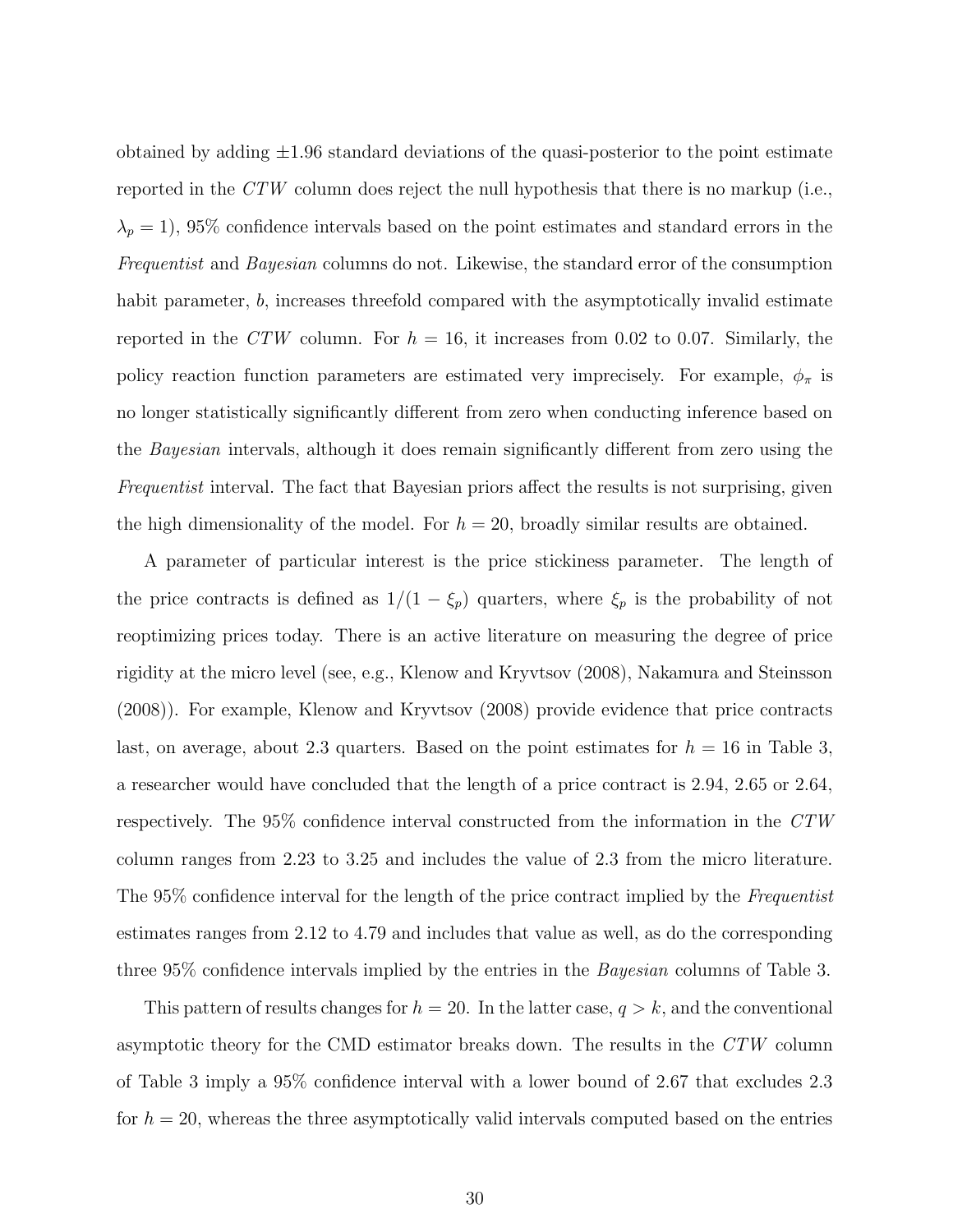in the Bayesian columns all include the value of 2.3, suggesting that the DSGE model estimate is consistent with the micro evidence. These estimates are all based on the same prior and hence directly comparable. This example illustrates that the choice of estimation method may affect one's views of whether the macroeconomic evidence is compatible with the length of the price spells found in the micro literature. In contrast, the corresponding 95% confidence interval based on the Frequentist method does not include 2.3 for  $h = 20$ , again illustrating the influence of the prior on the estimates.

The results in Table 3 are based on the conventional premise in empirical work that the structural parameters of interest are strongly identified. The sensitivity of the results to the prior is an indication that the structural parameters may not be strongly identified. Table 4 presents an alternative set of results that allows for the possibility that at least some parameters are only weakly identified. These results are of particular interest for applied work, as none of the currently available methods of inference allows for weak identification of the structural parameters, which is a common problem in the estimation of DSGE models in practice, including the type of DSGE model considered here. We again focus on  $h = 16$ and  $h = 20$ , for expository purposes. Of particular interest is a comparison with the Frequentist results in Table 3.

Table 4 shows the lower and upper endpoints of the pointwise 95% interval for each parameter. Allowing for weak identification can affect the substantive conclusions. For example, for both choices of h the null hypothesis that there is no markup (i.e.,  $\lambda_p = 1$ ) is rejected. This result differs from the *Frequentist* results in Table 3, which did not allow to reject this null hypothesis for either  $h$ . On the other hand, the results for the length of the price contract are qualitatively consistent with Frequentist results in Table 3 that were obtained under the premise of strong identification. Whereas the confidence interval for  $h = 16$  in Table 4 includes 2.3 quarters, the confidence interval for  $h = 20$  in Table 4 does not.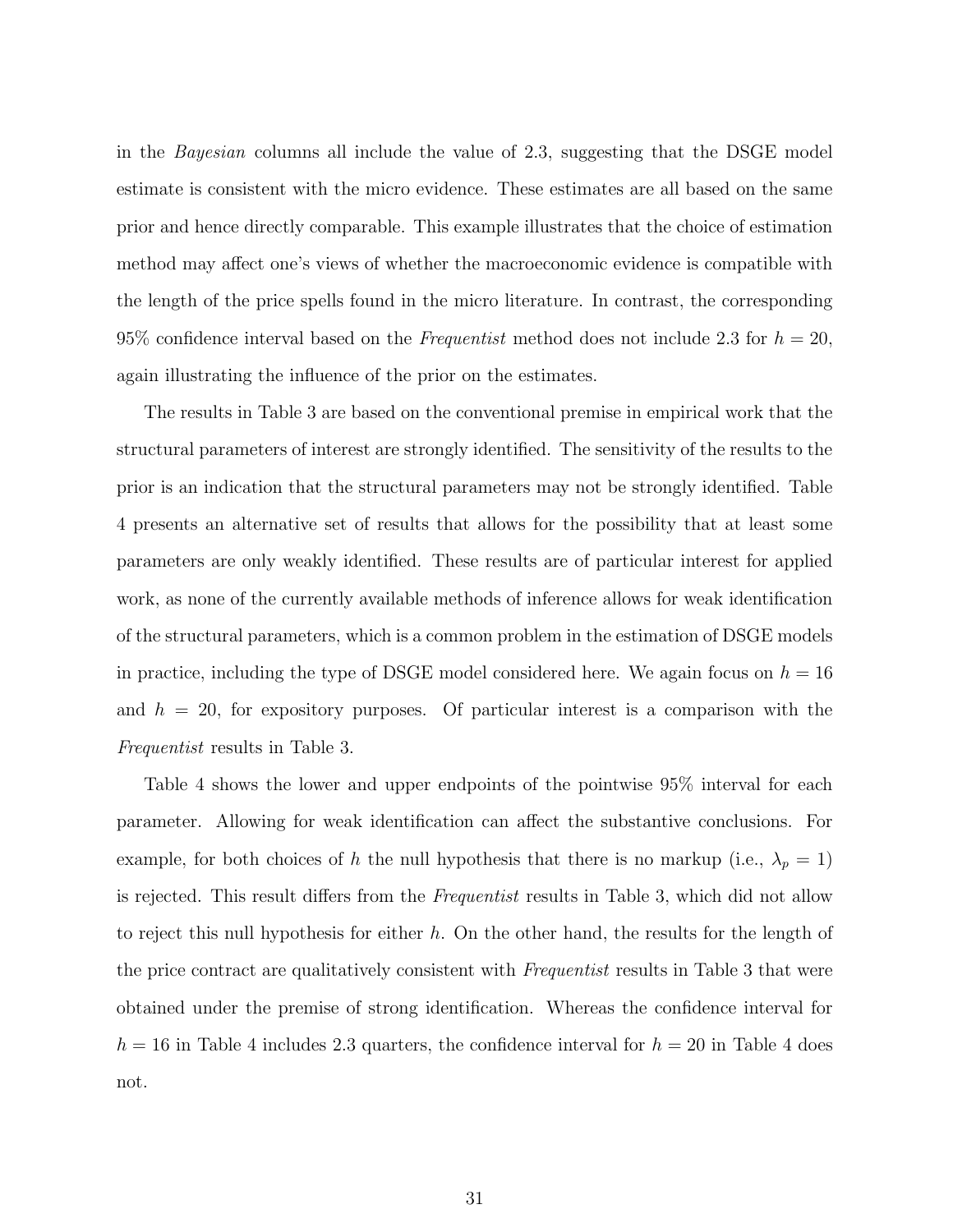### 5 Concluding Remarks

One of the leading methods of estimating the structural parameters of DSGE models is the VAR-based impulse response matching estimator. The existing asymptotic theory for this estimator does not cover situations in which the number of impulse response parameters  $(q)$  exceeds the number of VAR model parameters  $(k)$ . Such situations often arise in applied work. We established the consistency of the impulse response matching estimator in this situation, derived its asymptotic distribution and showed how this distribution can be approximated by bootstrap methods. Our results provide formal guidance on how to conduct inference about structural parameters in DSGE models. We also discussed implications of these results for tests of overidentifying restrictions.

Our analysis shed new light on the choice of the weighting matrix. On the one hand, we showed that the impulse response matching estimator based on the optimal weighting matrix, while remaining consistent under our assumptions, does not have an asymptotic normal distribution. Approximating its distribution requires suitable bootstrap methods in practice. On the other hand, we provided a formal justification for the use of bootstrap methods in conducting inference about impulse response matching estimators based on the diagonal weighting matrix. The distribution of the latter estimator was shown to be asymptotically normal, but with a nonstandard asymptotic variance. This result is important because this estimator to date has been used without a formal asymptotic justification having been provided for the practically relevant case of  $q > k$ . Our analysis also showed that special care is required to ensure that Bayesian methods of inference remain valid from an asymptotic point of view when  $q > k$ .

We compared the finite-sample accuracy of impulse response matching estimators based on alternative weighting matrices by simulation. A Monte Carlo study based on a smallscale New Keynesian macroeconomic model suggested that the proposed point and interval estimators based on the diagonal weighting matrix are reasonably accurate in finite samples and robust to the choice of the approximating VAR model and the horizon. In contrast,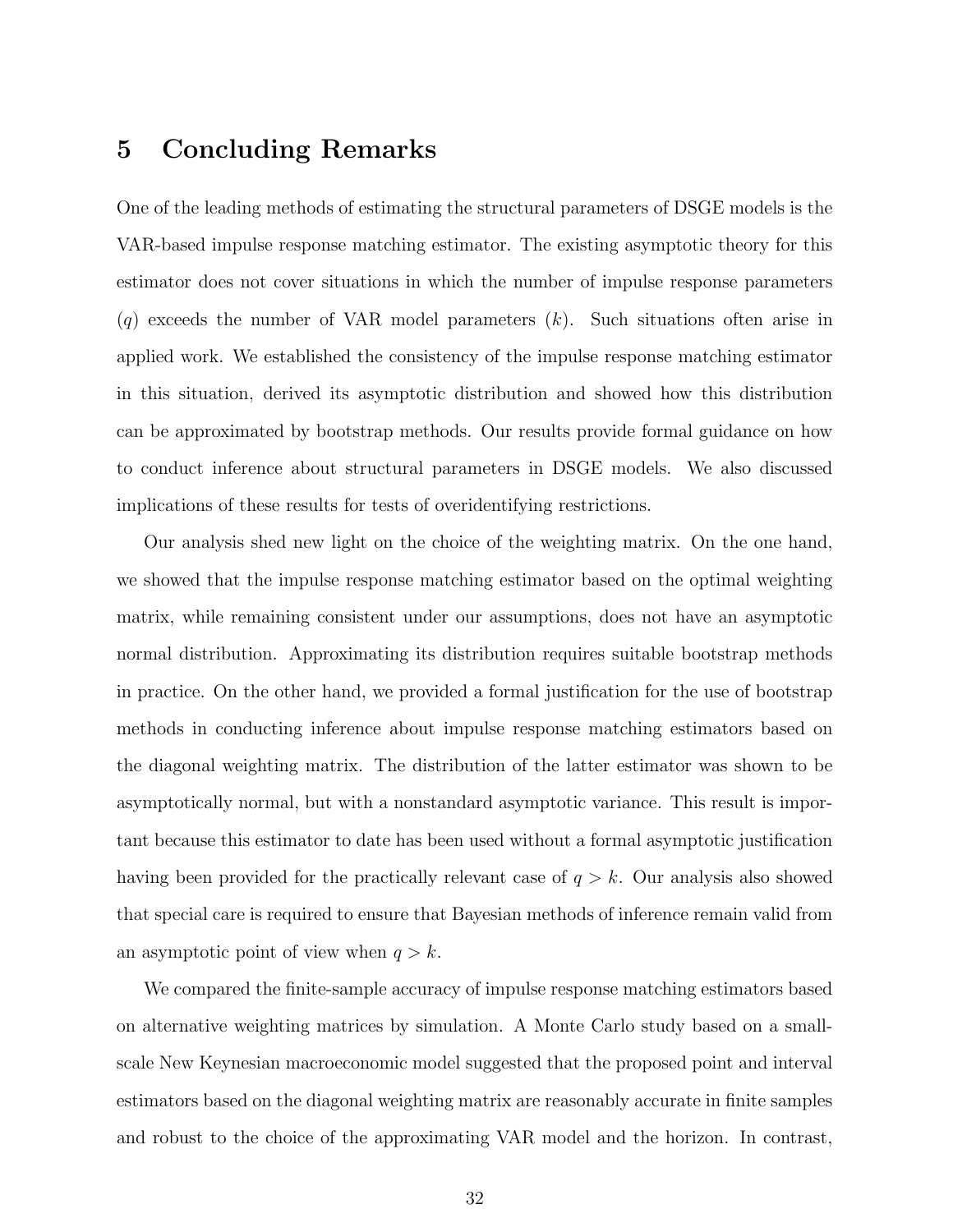the estimator based on the optimal weighting matrix can be sensitive to the VAR model specification, unless additional finite-sample VAR misspecifications corrections are made. Even in the latter case, its accuracy is slightly lower on average than that of the estimator based on the diagonal weighting matrix.

There is another reason for favoring the impulse response matching estimator based on the diagonal weighting matrix. The condition that  $q \leq k$ , on which the conventional asymptotic analysis of the impulse response estimator is based, is an order condition, which is only necessary, but not sufficient for the conventional asymptotics to apply. There are cases in which our alternative asymptotic analysis is required even when  $q \leq k$  because the rank condition fails. Verifying the rank condition for the use of the delta method is often difficult in more complicated models. Our analysis showed that verifying this rank condition is not required in practice because, as long as one uses the diagonal weighting matrix, the same bootstrap methods may be used to approximate the asymptotic distribution of the impulse response matching estimator and to compute the asymptotic standard errors for the structural parameters, whether the rank condition holds or not. A similar robustness result is obtained for Bayesian impulse response estimators, provided the sandwich formula of Chernozhukov and Hong (2003) is used.

Finally, we extended the analysis to cover weakly identified DSGE model parameters. Weak identification is a pervasive problem in medium-scale DSGE models. Although several solutions to this problem have been proposed in the recent literature, none apply to impulse response matching estimators. Thus, our analysis greatly extends the range of applications of the impulse response matching estimator. We showed that robustness to weak identification may be achieved by inverting the Wald test statistic of the structural impulse responses to form a joint confidence set and by applying the projection method to recover confidence intervals for individual structural parameters. The proposed method remains asymptotically valid whether  $q > k$  or  $q \leq k$ .

We illustrated the use of the various new methods proposed in this paper in prac-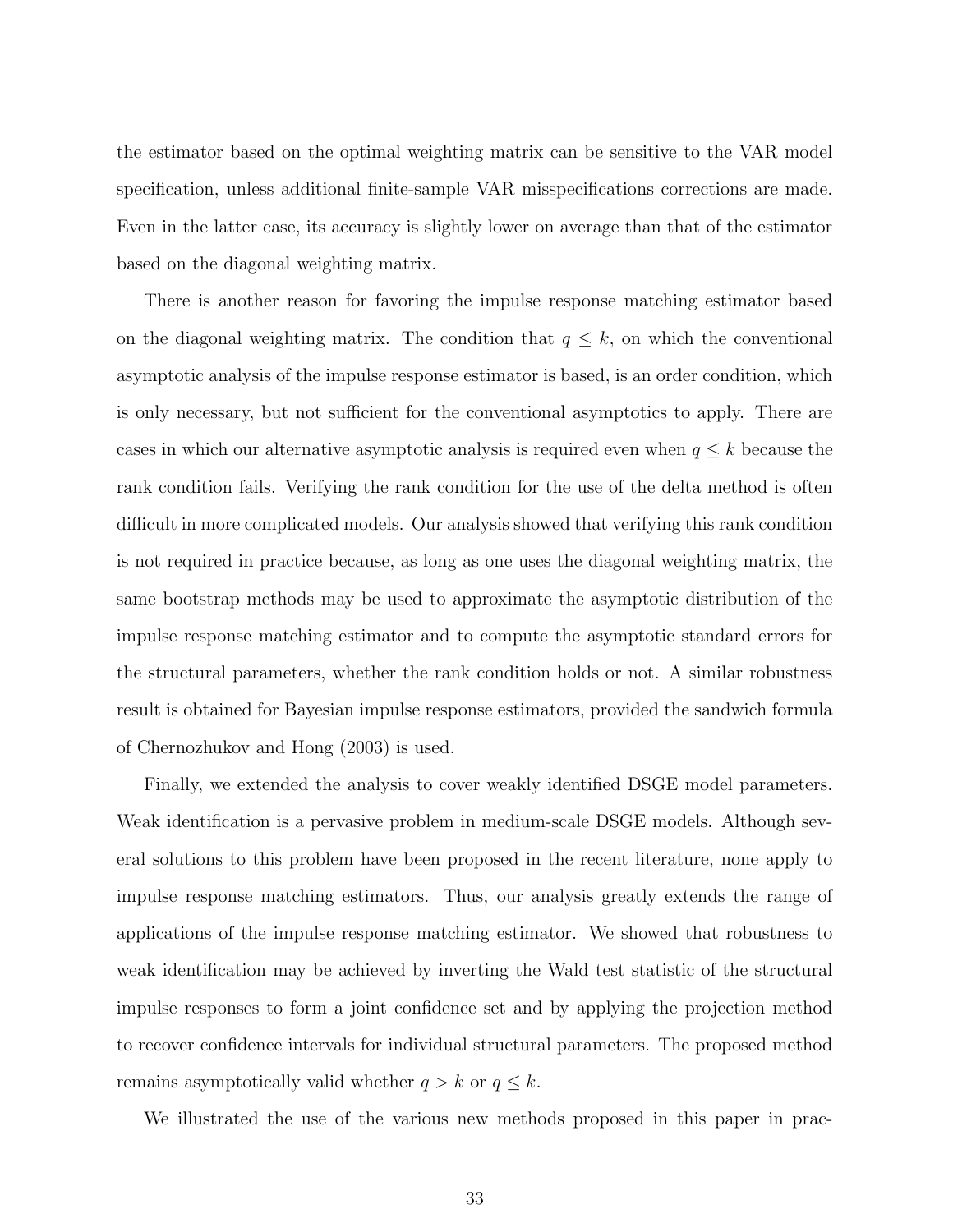tice. When estimating a prototypical medium-scale New Keynesian DSGE model based on Christiano, Trabandt and Walentin (2011), inference based on the alternative methods proposed in this paper generated substantively different conclusions than methods based on the standard deviation of the quasi-posterior distribution of the structural parameters. For example, whereas the latter method suggested that the macro evidence is inconsistent with micro evidence on the degree of price stickiness at conventional significance levels, given a horizon of 20 quarters, we demonstrated that this result is overturned when using asymptotically valid Bayesian methods of inference. Substantively different results regarding the degree of price stickiness were obtained using frequentist methods, which suggested that the macroeconomic estimates based on a horizon of 20 quarters are inconsistent with the micro evidence. The latter result was shown to be robust to allowing for weak identification.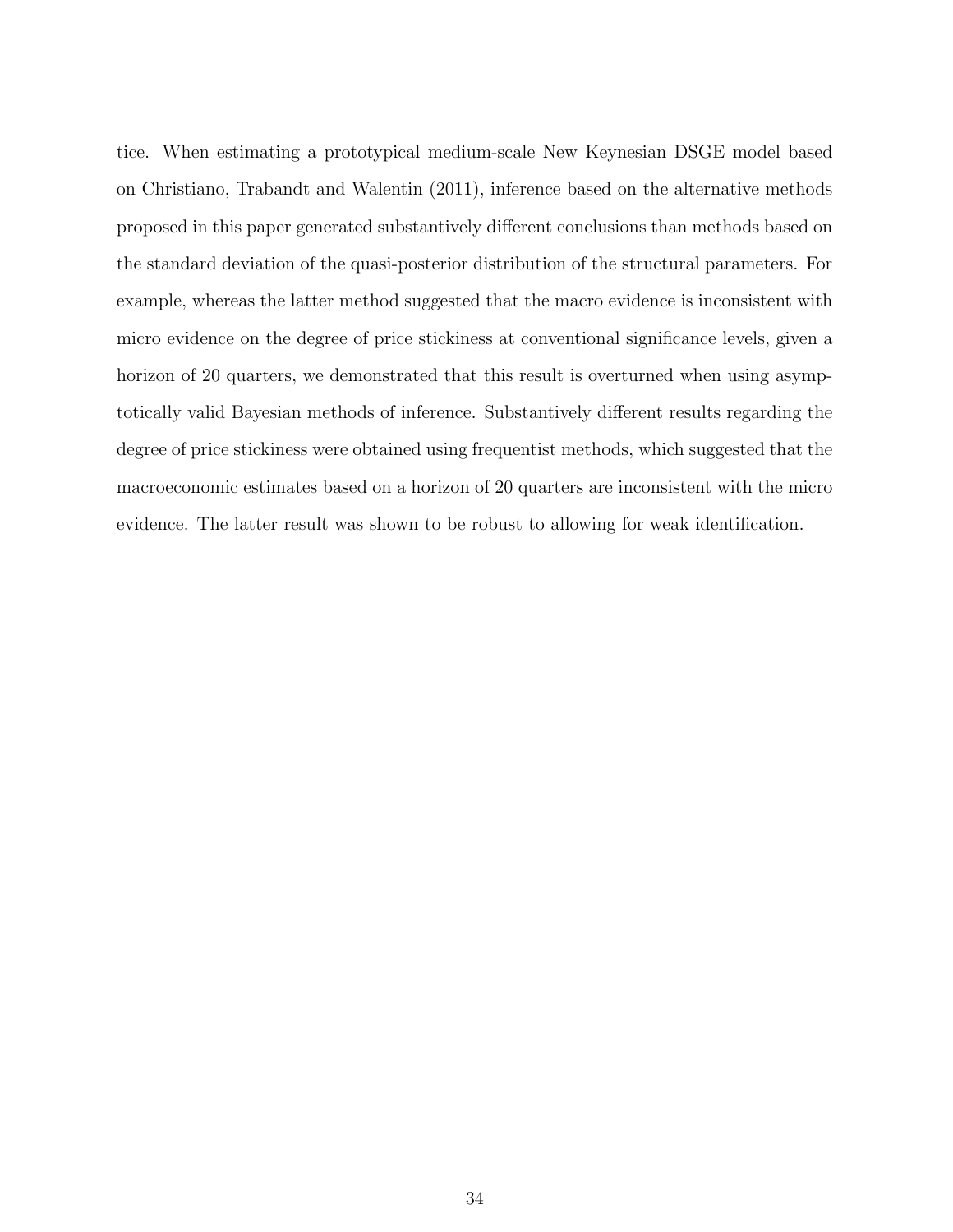## Appendix

Proof of Theorem 1.

It follows from the definitions of  $S_j$  and Assumption (b) that

$$
\Upsilon_T S'(\gamma(\bar{X}_T) - f(\theta)) = \begin{bmatrix} S'_0 B_0 Z_T + T^{\frac{1}{2}} S'_0(f(\theta_0) - f(\theta)) \\ S'_1 B_1(Z_T \otimes Z_T) + T S'_1(f(\theta_0) - f(\theta)) \\ \vdots \\ S'_r B_r(Z_T \otimes \cdots \otimes Z_T) + T^{\frac{r+1}{2}} S'_r(f(\theta_0) - f(\theta)) \end{bmatrix} + o_p(1), \quad (45)
$$

where  $o_p(1)$  is uniform in  $\theta \in \Theta$  due to the continuity of  $f(\cdot)$  and the compactness of Θ. Because of Assumptions (a) and (b) and because of the continuity of eigenvalues and eigenvectors as a function of matrices, we have

$$
\Upsilon_T S'(\gamma(\bar{X}_T^*) - \gamma(\bar{X}_T)) \stackrel{d}{\rightarrow} \begin{bmatrix} S'_0 B_0 Z^* \\ S'_1 B_1 (Z^* \otimes Z^*) \\ \vdots \\ S'_r B_r (Z^* \otimes \cdots \otimes Z^*) \end{bmatrix} = \xi^*, \qquad (46)
$$

where the convergence is with respect to the bootstrap probability measure conditional on the data with probability one. It follows from (46) and Assumption (c) that

$$
\Upsilon_T S' \hat{\Sigma}_T^* S \Upsilon_T = E^* (\xi^* \xi^*) + o_p^* (1) = J + o_p^* (1), \tag{47}
$$

where  $E^*(\cdot)$  is the expectation operator with respect to the bootstrap probability measure conditional on data. It follows from (45), (47) and Assumptions (d) that the objective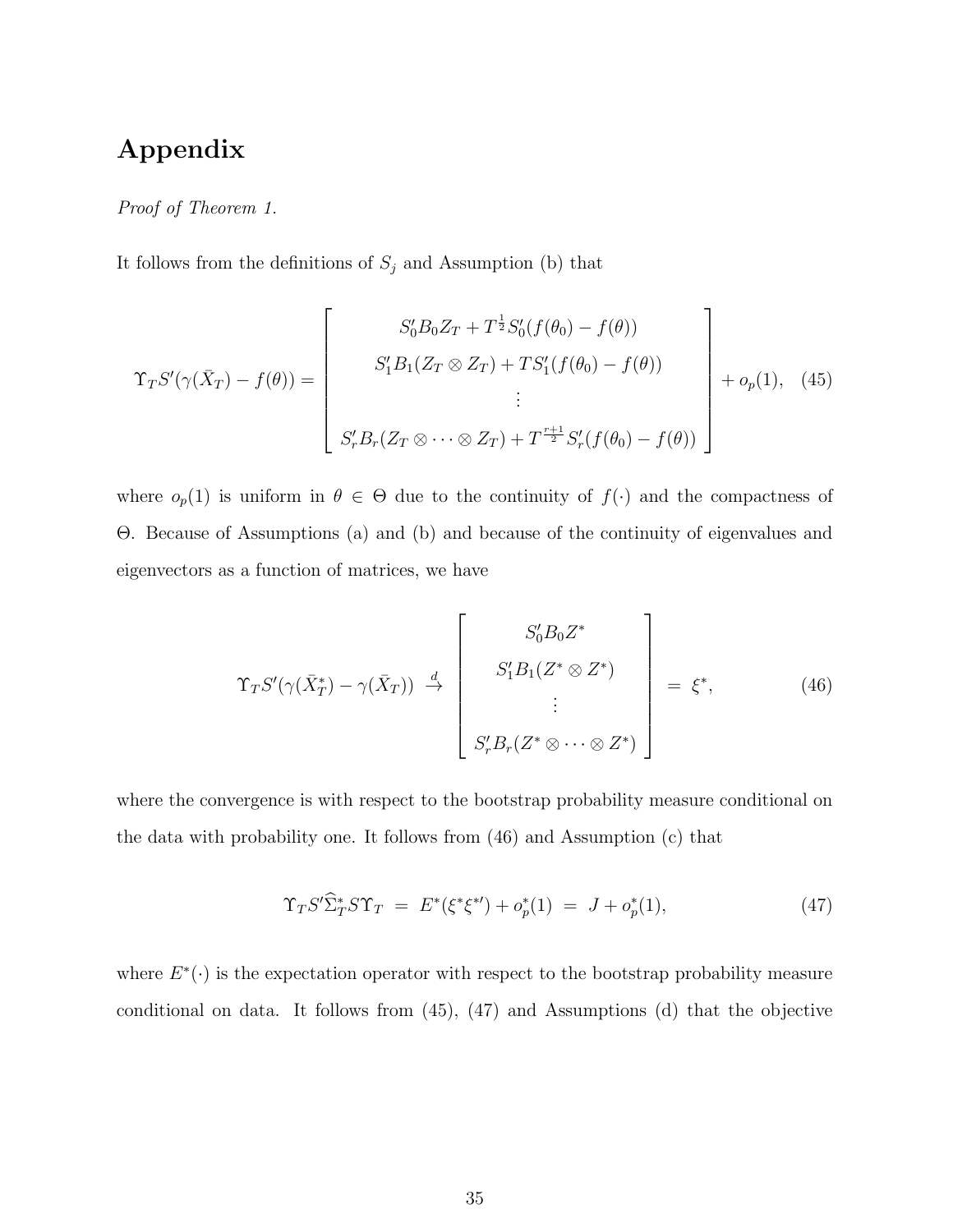function for  $\theta_{opt,T}$  is asymptotically proportional to

$$
\frac{1}{T^{r+1}}(\widehat{\gamma}_T - f(\theta))^{\prime} \widehat{\Sigma}_T^{*-1}(\widehat{\gamma}_T - f(\theta))
$$
\n
$$
= \frac{1}{T^{r+1}}(\widehat{\gamma}_T - f(\theta))^{\prime} S \Upsilon_T \left( \Upsilon_T S^{\prime} \widehat{\Sigma}_T^* S \Upsilon_T \right)^{-1} \Upsilon_T S^{\prime}(\widehat{\gamma}_T - f(\theta))
$$
\n
$$
= (f(\theta_0) - f(\theta))^{\prime} S_r J^{rr-1} S_r^{\prime} (f(\theta_0) - f(\theta)) + o_p(1) + o_p^*(1), \tag{48}
$$

where  $J^{rr-1}$  is the bottom-right  $q_r \times q_r$  submatrix of  $J^{-1}$  and  $o_p(1)$  is uniform in  $\theta \in \Theta$ . Therefore the consistency of  $\theta_{opt,T}$  follows from (48), Assumption (e), and the assumption that  $\theta = \theta_0$  is the only solution to  $S'_r(f(\theta_0) - f(\theta)) = 0_{q_r \times 1}$ . This completes the proof of part (a) of Theorem 1.

To prove part (b), observe that the objective function for  $\theta_{diag,T}$  is proportional to

$$
(\hat{\gamma}_T - f(\theta))' W_T(\hat{\gamma}_T - f(\theta)) = (f(\theta_0) - f(\theta))' W(f(\theta_0) - f(\theta)) + o_p(1), \quad (49)
$$

from which the consistency of  $\theta_{diag,T}$  follows.

Proof of Theorem 2. It follows from the first-order conditions and the mean value theorem that

$$
\widehat{\theta}_{opt,T} - \theta_0 = (F(\widehat{\theta}_{opt,T})' \widehat{\Sigma}_T^{*-1} F(\widetilde{\theta}_{opt,T}))^{-1} F(\widehat{\theta}_{opt,T})' \widehat{\Sigma}_T^{*-1} (\widehat{\gamma}_T - f(\theta_0)),
$$
(50)

$$
\widehat{\theta}_{diag,T} - \theta_0 = (F(\widehat{\theta}_{diag,T})' W_T F(\widetilde{\theta}_{diag,T}))^{-1} F(\widehat{\theta}_T)' W_T(\widehat{\gamma}_T - f(\theta_0)), \tag{51}
$$

where  $\theta_{opt,T}$  and  $\theta_{diag,T}$  are points between  $\theta_{opt,T}$  and  $\theta_0$  and between  $\theta_{diag,T}$  and  $\theta_0$ , respec-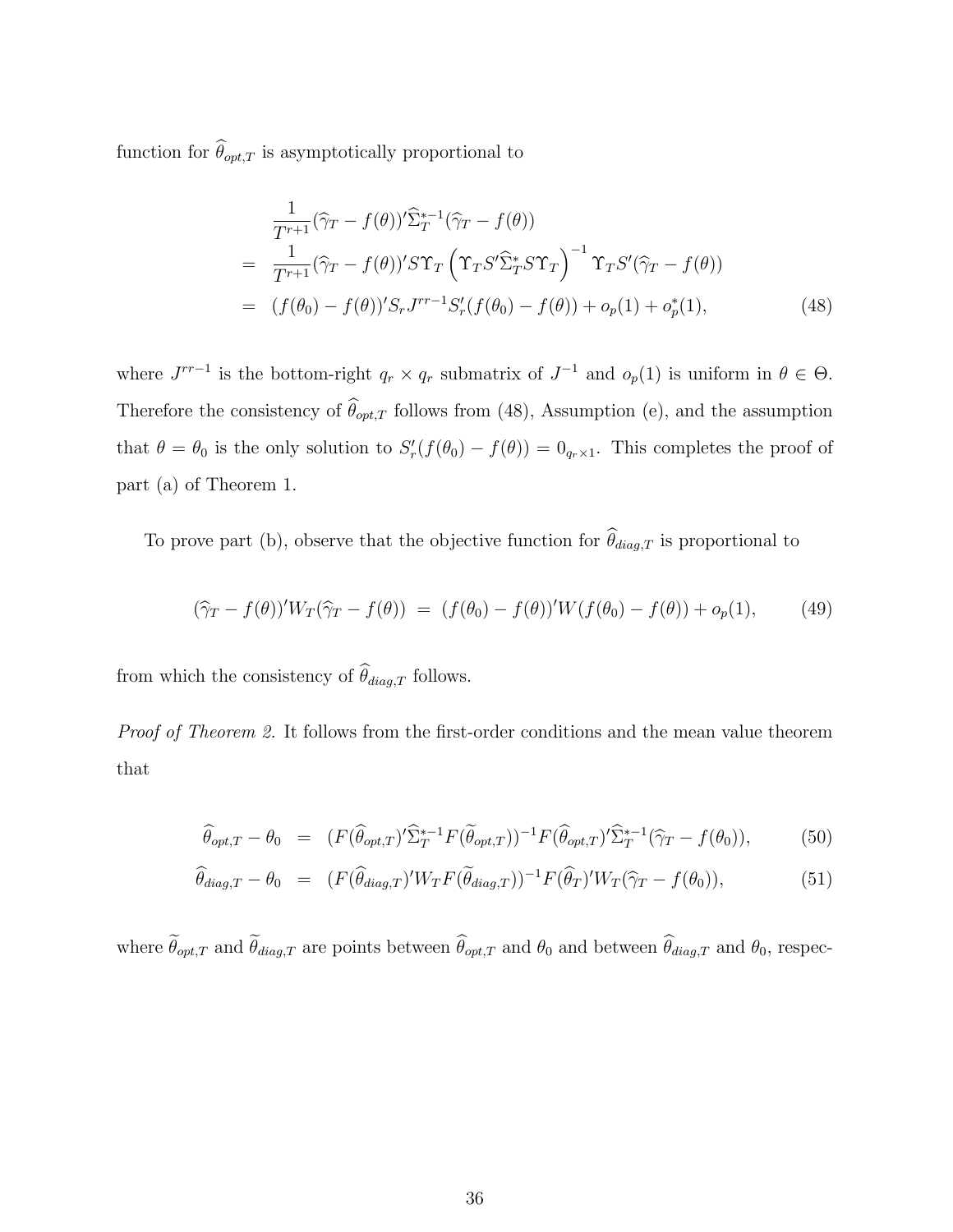tively, implied by the mean value theorem.

It follows from (45) with  $\theta=\theta_0$  and Assumption (a) that

$$
\Upsilon_T S'(\gamma(\bar{X}_T) - \gamma(\mu)) \stackrel{d}{\rightarrow} \begin{bmatrix} S'_0 B_0 Z \\ S'_1 B_1 (Z \otimes Z) \\ \vdots \\ S'_r B_r (Z \otimes \cdots \otimes Z) \end{bmatrix} \equiv \xi.
$$
 (52)

It follows from (47), Theorem 1(a), and Assumptions (d) and (e) that

$$
F(\widehat{\theta}_{opt,T})' \widehat{\Sigma}_T^{*-1} F(\widetilde{\theta}_{opt,T})
$$
\n
$$
= F(\widehat{\theta}_{opt,T})' S \Upsilon_T (\Upsilon_T S' \widehat{\Sigma}_T^* S \Upsilon_T)^{-1} \Upsilon_T S' F(\widetilde{\theta}_{opt,T})
$$
\n
$$
= [T^{\frac{1}{2}} F_0' S_0 T F_0' S_1 \cdots T^{\frac{r+1}{2}} F_0' S_r] J^{-1} \begin{bmatrix} T^{\frac{1}{2}} S_0' F_0 \\ T S_1' F_0 \\ \vdots \\ T^{\frac{r+1}{2}} S_r' F_0 \end{bmatrix} + o_p(T^{r+1})
$$
\n
$$
= T^{r+1} F_0' S_r J^{rr-1} S_r' F_0 + o_p(T^{r+1}), \qquad (53)
$$

and

$$
F(\widehat{\theta}_{opt,T})' \widehat{\Sigma}_T^{*-1} S'^{-1} \Upsilon_T^{-1}
$$
  
=  $F(\widehat{\theta}_{opt,T})' S \Upsilon_T (\Upsilon_T S' \widehat{\Sigma}_T^* S \Upsilon_T)^{-1}$   
=  $[T^{\frac{1}{2}} F'_0 S_0 T F'_0 S_1 \cdots T^{\frac{r+1}{2}} F'_0 S_r] J^{-1} + o_p(T^{\frac{r+1}{2}}).$  (54)

Combining  $(50)$ ,  $(52)$ ,  $(53)$  and  $(54)$ , we obtain

$$
T^{\frac{r+1}{2}}(\widehat{\theta}_{opt,T} - \theta_0) \stackrel{d}{\to} (F_0'S_r J^{rr-1}S_r' F_0)^{-1} F_0'S_r J^{r-1}\xi.
$$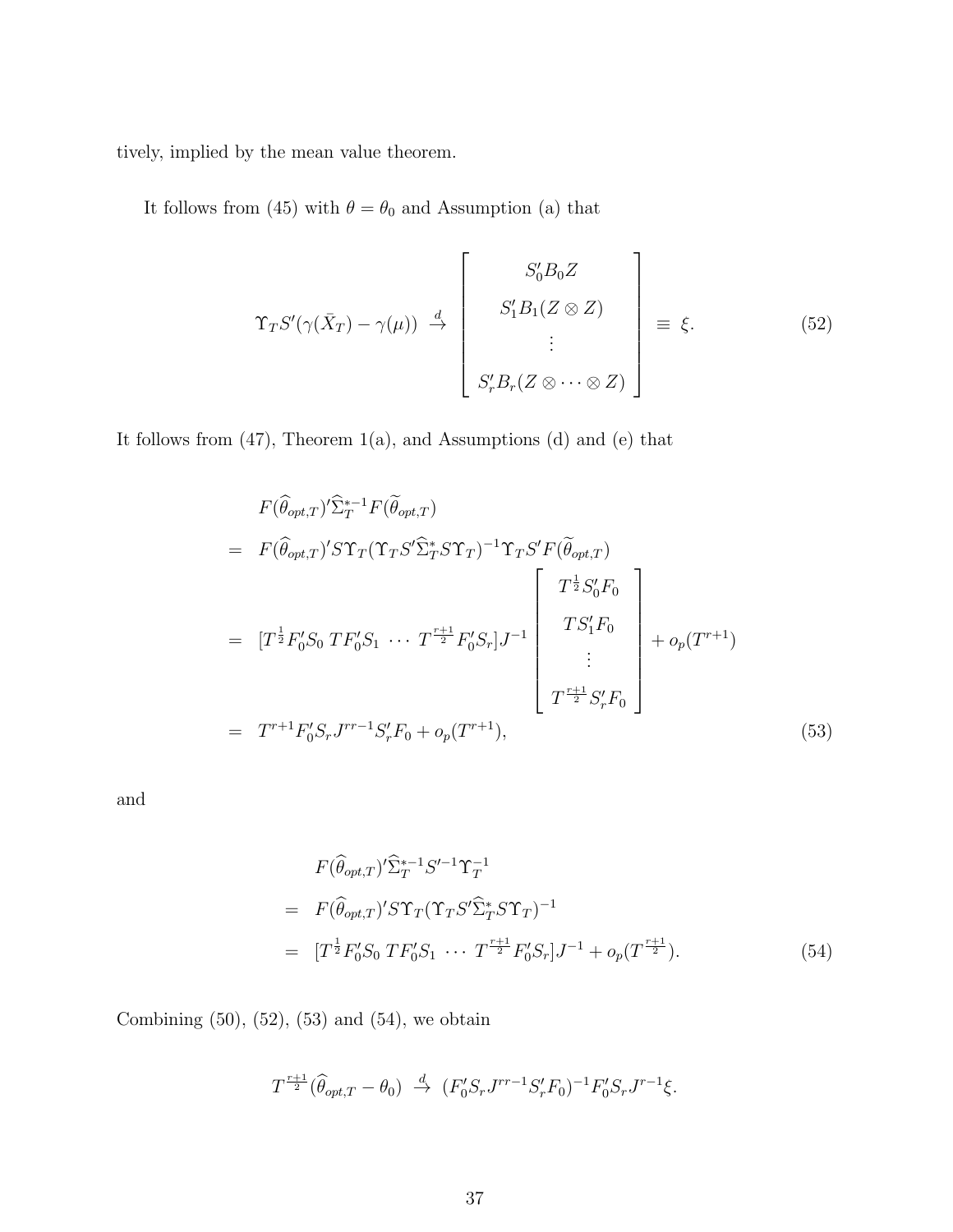Repeating similar arguments we obtain

$$
T^{\frac{r+1}{2}}(\widehat{\theta}_{opt,T}^* - \widehat{\theta}_{opt,T}) \stackrel{d}{\to} (F_0'S_r J^{rr-1}S_r' F_0)^{-1} F_0'S_r J^{r-1} \xi^*,
$$

which completes the proof of part (a).

Because

$$
T^{\frac{1}{2}}(\hat{\gamma}_T - f(\theta_0)) = B_0 Z_T + o_p(1), \qquad (55)
$$

by Assumption (b), it follows from (52) that

$$
T^{\frac{1}{2}}(\widehat{\theta}_{diag,T} - \theta_0) \stackrel{d}{\rightarrow} (F_0'WF_0)^{-1}F_0'WB_0Z,
$$
\n
$$
(56)
$$

$$
T^{\frac{1}{2}}(\widehat{\theta}_{diag,T}^* - \widehat{\theta}_{diag,T}) \stackrel{d}{\rightarrow} (F_0'WF_0)^{-1}F_0'WB_0Z^*,\tag{57}
$$

which completes the proof of part (b).

Proof of Theorem 3.

It follows from the mean value theorem,  $(46)$ , and Theorem  $2(a)$  that

$$
\begin{split}\n&\hat{\Sigma}_{T}^{*-{\frac{1}{2}}}(\hat{\gamma}_{T}-f(\hat{\theta}_{opt,T})) \\
&= (\Upsilon_{T}S'\hat{\Sigma}_{T}^{*}S\Upsilon_{T})^{-{\frac{1}{2}}}\Upsilon_{T}S'(\hat{\gamma}_{T}-f(\hat{\theta}_{opt,T})) \\
&= (\Upsilon_{T}S'\hat{\Sigma}_{T}^{*}S\Upsilon_{T})^{-{\frac{1}{2}}}\Upsilon_{T}S'(\hat{\gamma}_{T}-f(\theta_{0})) - (\Upsilon_{T}S'\hat{\Sigma}_{T}^{*}S\Upsilon_{T})^{-{\frac{1}{2}}}\Upsilon_{T}S'F(\tilde{\theta}_{opt,T})(\hat{\theta}_{opt,T}-\theta_{0}) \\
&= J^{-{\frac{1}{2}}}\xi - J^{-{\frac{1}{2}}}S'_{r}F_{0}(F'_{0}S_{r}J^{rr-1}S'_{r}F_{0})^{-1}F'_{0}S_{r}J^{r-1}\xi,\n\end{split} \tag{58}
$$

where  $\tilde{\theta}_{opt,T}$  is a point between  $\hat{\theta}_{opt,T}$  and  $\theta_0$  and  $A^{\frac{1}{2}}$  is the matrix such that  $A^{\frac{1}{2}}A^{\frac{1}{2}} = A$ . Thus it follows from (58) that

$$
J_T \stackrel{d}{\to} \eta' \eta. \tag{59}
$$

The bootstrap version of this result can be derived in a similar way.

Proof of Theorem 4.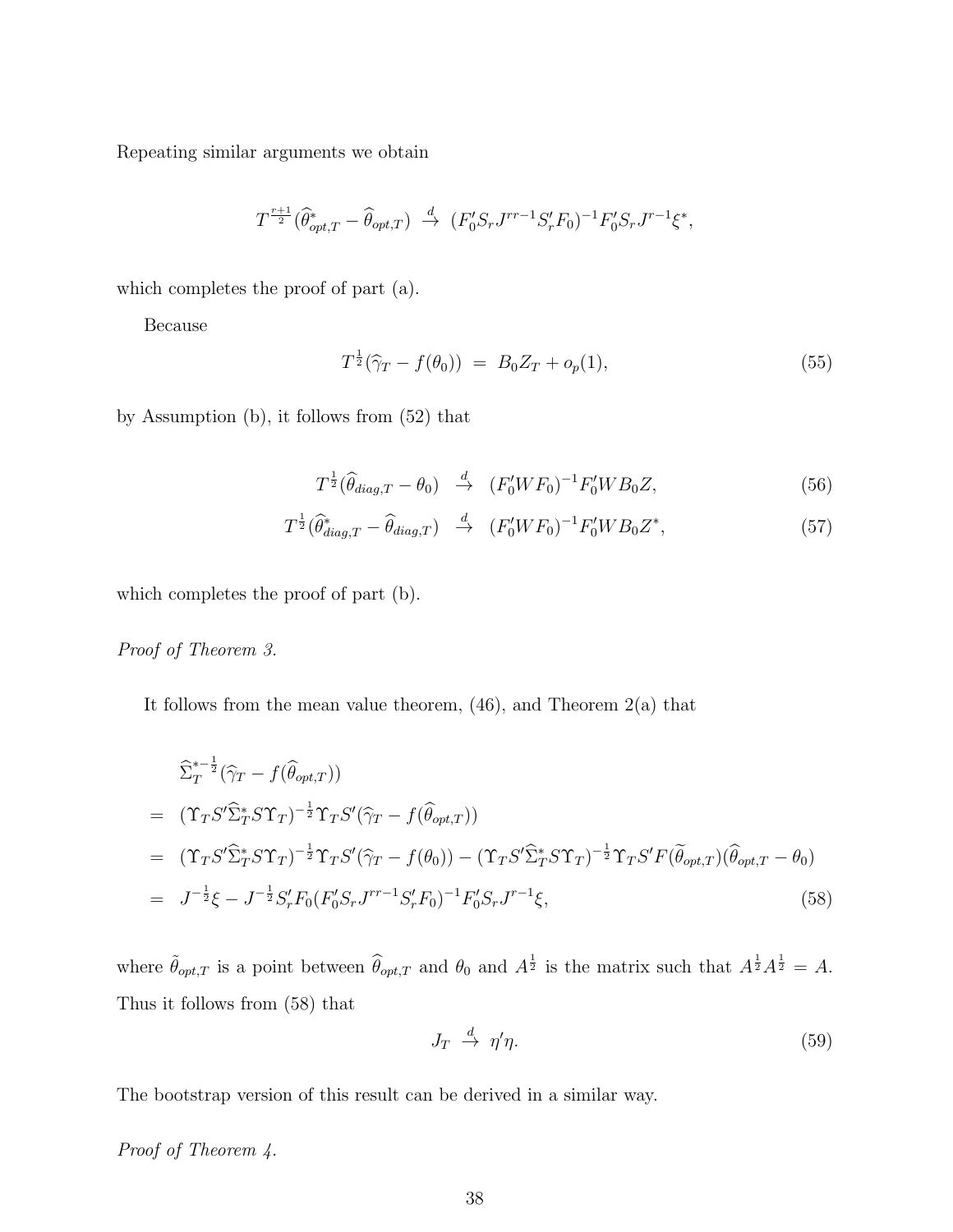We follow the steps in the proof of Theorem 1 in Chernozhukov and Hong (2003) by showing that

$$
\int_{H_T} ||h||^{\alpha} |p_T^*(h) - p_\infty^*(h)| dh = o_p(1), \tag{60}
$$

for every  $\alpha \geq 0$ , from which Theorem 4 immediately follows. It is convenient to write the localized quasi-posterior as

$$
p_T^*(h) = p_T \left(\theta_0 + \frac{h}{T^{\frac{r+1}{2}}} - (\nabla^2 q_T(\theta_0))^{-1} \nabla q_T(\theta_0)\right)
$$
  
\n
$$
= \frac{\pi \left(\theta_0 + \frac{h}{T^{\frac{r+1}{2}}} - (\nabla^2 q_T(\theta_0))^{-1} \nabla q_T(\theta_0)\right) \exp\left(-q_T(\theta_0 + \frac{h}{T^{\frac{r+1}{2}}} - (\nabla^2 q_T(\theta_0))^{-1} \nabla q_T(\theta_0))\right)}{\int_{H_T} \pi \left(\theta_0 + \frac{h}{T^{\frac{r+1}{2}}} - (\nabla^2 q_T(\theta_0))^{-1} \nabla q_T(\theta_0)\right) \exp\left(-q_T(\theta_0 + \frac{h}{T^{\frac{r+1}{2}}} - (\nabla^2 q_T(\theta_0))^{-1} \nabla q_T(\theta_0))\right) dh}
$$
  
\n
$$
= \frac{\pi \left(\theta_0 + \frac{h}{T^{\frac{r+1}{2}}} - (\nabla^2 q_T(\theta_0))^{-1} \nabla q_T(\theta_0)\right) \exp(\omega(h))}{\int_{H_T} \pi \left(\theta_0 + \frac{h}{T^{\frac{r+1}{2}}} - (\nabla^2 q_T(\theta_0))^{-1} \nabla q_T(\theta_0)\right) \exp(\omega(h)) dh}, \qquad (61)
$$

where

$$
\omega(h) = -q_T \left( \theta_0 + \frac{h}{T^{\frac{r+1}{2}}} - (\nabla^2 q_T(\theta_0))^{-1} \nabla q_T(\theta_0) \right) + q_T(\theta_0) + \frac{1}{2} \nabla q_T(\theta_0)' (\nabla^2 q_T(\theta_0))^{-1} \nabla q_T(\theta_0).
$$

To prove (60), we first show that

$$
\int_{H_T} \|h\|^{\alpha} \left| \pi \left( \theta_0 + \frac{h}{T^{\frac{r+1}{2}}} - (\nabla^2 q_T(\theta_0))^{-1} \nabla q_T(\theta_0) \right) \exp(\omega(h)) - \pi(\theta_0) \exp\left( -\frac{1}{2} h' F_0' S_r J^{rr-1} S_r' F_0 h \right) \right| dh = o_p(1).
$$
\n(62)

Using the second-order Taylor series approximation,  $\omega(h)$  can be written as

$$
\omega(h) = -\nabla q_T(\theta_0)' \left( \frac{h}{T^{\frac{r+1}{2}}} - (\nabla^2 q_T(\theta_0))^{-1} \nabla q_T(\theta_0) \right)
$$
  
\n
$$
- \frac{1}{2} \left( \frac{h}{T^{\frac{r+1}{2}}} - (\nabla^2 q_T(\theta_0))^{-1} \nabla q_T(\theta_0) \right)' \nabla^2 q_T(\theta_0) \left( \frac{h}{T^{\frac{r+1}{2}}} - (\nabla^2 q_T(\theta_0))^{-1} \nabla q_T(\theta_0) \right)
$$
  
\n
$$
- \frac{1}{2} \nabla q_T(\theta_0)' \nabla^2 q_T(\theta_0) ]^{-1} \nabla q_T(\theta_0) + R_T \left( \frac{h}{T^{\frac{r+1}{2}}} - (\nabla^2 q_T(\theta_0))^{-1} \nabla q_T(\theta_0) \right)
$$
  
\n
$$
= - \frac{1}{2T^{r+1}} h' \nabla^2 q_T(\theta_0) h + R_T \left( \frac{h}{T^{\frac{r+1}{2}}} - (\nabla^2 q_T(\theta_0))^{-1} \nabla q_T(\theta_0) \right), \tag{63}
$$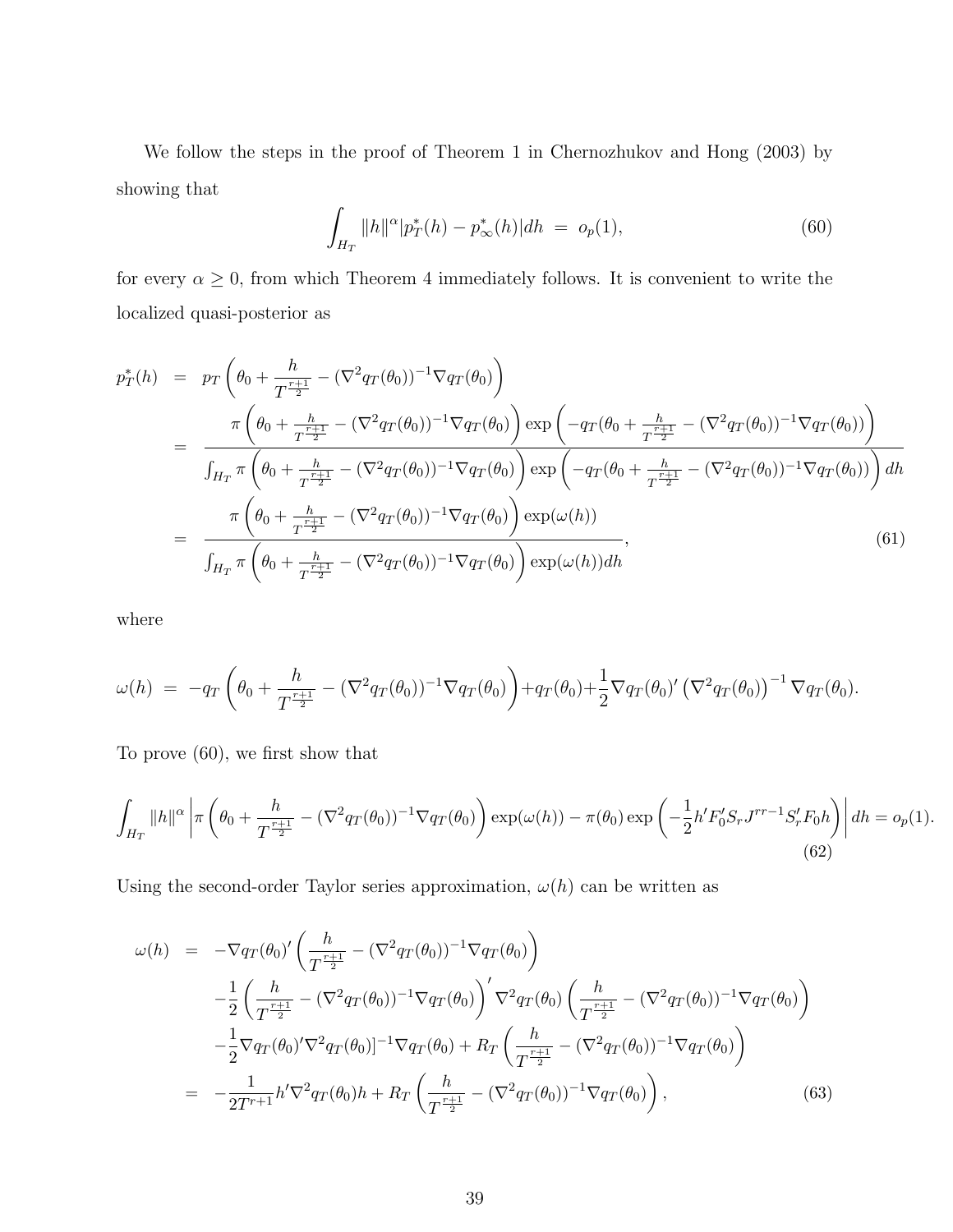where  $R_T(\cdot)$  is the remainder term. Note that the integral in (62) can be written as the sum of three integrals over (i)  $\{h \in H_T : ||h|| \leq M\}$ , (ii)  $\{h \in H_T : M \leq ||h|| \leq \delta T^{r+1}\}$ and (iii)  $\{h \in H_T : ||h|| \geq \delta T^{r+1}\}$ . We evaluate each of the three integrals in turn.

Start with the integral over set (i). It follows from the continuity of  $\pi(\cdot)$ , the smoothness of  $f(\cdot)$ , (53) and (54) that

$$
\sup_{\|h\| \le M} \left| \pi \left( \theta_0 + \frac{h}{T^{\frac{r+1}{2}}} - (\nabla^2 q_T(\theta_0))^{-1} \nabla q_T(\theta_0) \right) - \pi(\theta_0) \right| \stackrel{p}{\to} 0, \tag{64}
$$

$$
\sup_{\|h\| \le M} \left| R_T \left( \frac{h}{T^{\frac{r+1}{2}}} - (\nabla^2 q_T(\theta_0))^{-1} \nabla q_T(\theta_0) \right) \right| \stackrel{p}{\to} 0, \tag{65}
$$

from which it follows that

$$
\sup_{\|h\| \le M} \|h\|^{\alpha} \left| \pi \left( \theta_0 + \frac{h}{T^{\frac{r+1}{2}}} - (\nabla^2 q_T(\theta_0))^{-1} \nabla q_T(\theta_0) \right) \exp(\omega(h)) - \pi(\theta_0) \exp\left( -\frac{1}{2} h' \nabla^2 q_T(\theta_0) h \right) \right| \ = \ o_p(1).
$$
\n(66)

Hence, we have that for every  $0 < M < \infty$  and every  $\varepsilon > 0,$ 

$$
\liminf_{T} P_* \left( \int_{h \in H_T : \|h\| \le M} \|h\|^\alpha \left| \pi \left( \theta_0 + \frac{h}{T^{\frac{r+1}{2}}} - (\nabla^2 q_T(\theta_0))^{-1} \nabla q_T(\theta_0) \right) \exp(\omega(h)) \right. \\ \left. - \pi(\theta_0) \exp\left( -\frac{1}{2} h' F'_0 S_r J^{rr-1} S'_r F_0 h \right) \right| \right) \\ \ge 1 - \varepsilon. \tag{67}
$$

Thus the integral over set (i) is  $o_p(1)$ .

Next consider the integral over set (ii). Note that

$$
\int_{M < \|h\| < \delta T^{\frac{r+1}{2}}} \left| \pi(\theta_0) \exp\left(-\frac{1}{2} h' F_0' S_r J^{rr-1} S_r' F_0 h)\right) \right| dh \tag{68}
$$

can be made arbitrarily small by choosing sufficiently large  $M$ . Using the quadratic ap-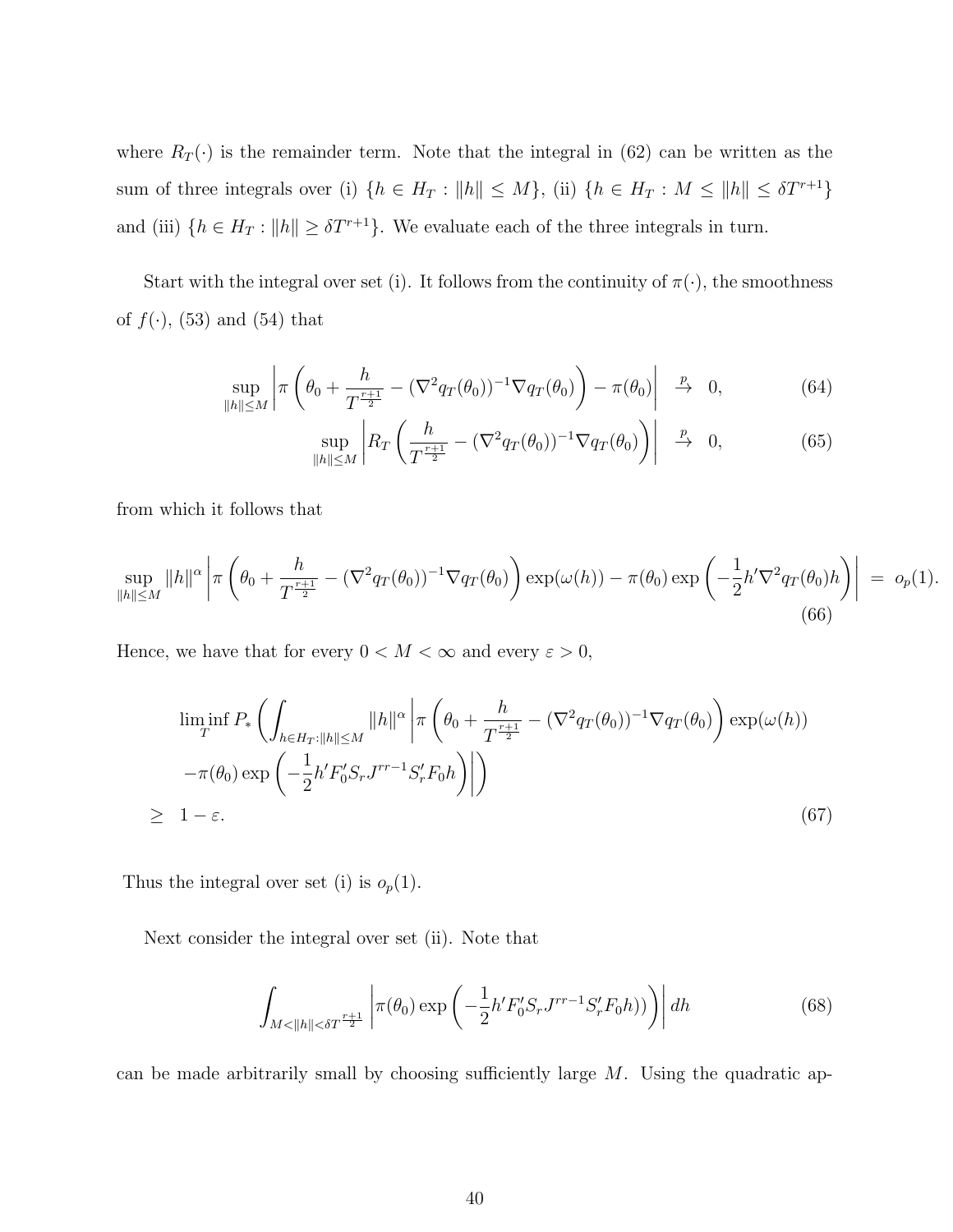proximation of  $\omega(h)$ , (63), we can write

$$
\exp(\omega(h)) \le \exp\left(-\frac{1}{2}h'\nabla^2 q_T(\theta_0)h + \left|R_T\left(\frac{h}{T^{\frac{r+1}{2}}} - (\nabla^2 q_T(\theta_0))^{-1}\nabla q_T(\theta_0)\right)\right|\right) \tag{69}
$$

Because f is twice continuously differentiable, Assumption  $4(iv)(a)$  of Chernozhukov and Hong (2003) is satisfied. Thus, for every  $\varepsilon > 0$ , there are some  $\delta > 0$  and  $M > 0$  such that

$$
\liminf P_*\left(\sup_{M\leq \|h\|\leq \delta T^{\frac{r+1}{2}}} \frac{\left|R_T\left(\frac{h}{T^{\frac{r+1}{2}}}- (\nabla^2 q_T(\theta_0))^{-1}\nabla q_T(\theta_0)\right)\right|}{\|h-T^{\frac{r+1}{2}}(\nabla^2 q_T(\theta_0))^{-1}\nabla q_T(\theta_0)\|^2} \leq \frac{1}{4} \text{maxeig}(\nabla^2 q_T(\theta_0))\right) \geq 1-\varepsilon. \tag{70}
$$

Because  $(\nabla^2 q_T(\theta_0))^{-1} \nabla q_T(\theta_0) = O_p(1)$ , it follows from (69) and (70) that there is C such that

$$
\liminf_{T} P_* \left( \exp(\omega(h)) \le C \exp\left( -\frac{1}{4} h' \nabla^2 q_T(\theta_0) h \right) \right) \ge 1 - \varepsilon. \tag{71}
$$

Combining these results, it follows that

$$
\liminf_{T} P_*\left(\int_{h\in H_T:M<\|h\|<\delta T^{\frac{r+1}{2}}}\|h\|^{\alpha}\left|\pi\left(\theta_0+\frac{h}{T^{\frac{r+1}{2}}}-\left(\nabla^2 q_T(\theta_0)\right)^{-1}\nabla q_T(\theta_0)\right)\exp(\omega(h))dh<\varepsilon\right|\right) \geq 1-\varepsilon
$$
\n(72)

from which we obtain

$$
\liminf_{T} P_* \left( \int_{h \in H_T : M < \|h\| < \delta T^{\frac{r+1}{2}}} \|h\|^{\alpha} \left| \pi(\theta_0 + \frac{h}{T^{\frac{r+1}{2}}} - (\nabla^2 q_T(\theta_0))^{-1} \nabla q_T(\theta_0)) \exp(\omega(h)) \right. \\ \left. - \pi(\theta_0) \exp\left( -\frac{1}{2} h' \nabla^2 q_T(\theta_0) h \right) \right| \right) \tag{73}
$$

Thus, the integral over set (ii) is also asymptotically negligible.

Third, consider the integral over set (iii). As in the second integral,

$$
\int_{\|h\| \ge \delta T^{\frac{r+1}{2}}} \left| \pi(\theta_0) \exp\left(-\frac{1}{2} h' F_0' S_r J^{rr-1} S_r' F_0 h)\right) \right| dh \tag{74}
$$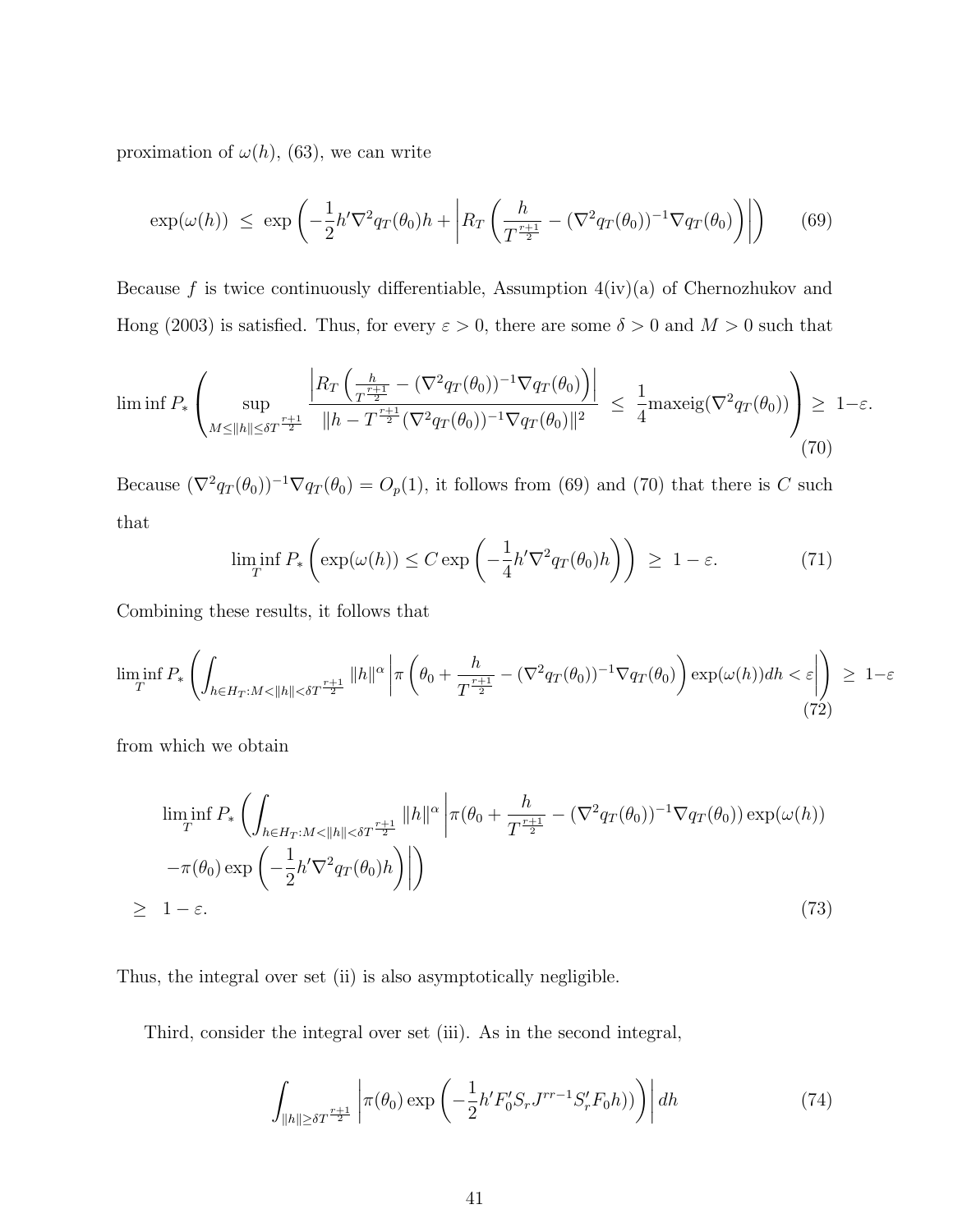goes to zero on set (iii). Note that

$$
\int_{h \in H_T: ||h|| \geq \delta T^{\frac{r+1}{2}}} ||h||^{\alpha} \exp(\omega(h)) \pi \left(\theta_0 + \frac{h}{T^{\frac{r+1}{2}}} - (\nabla^2 q_T(\theta_0))^{-1} \nabla q_T(\theta_0)\right) = o_p(1) \tag{75}
$$

is bounded by

$$
T^{\frac{(r+1)\alpha}{2}+1} \int_{\|\theta-\theta_0+(\nabla^2 q_T(\theta_0))^{-1} \nabla q_T(\theta_0)\| \ge \delta} \|\theta-\theta_0+(\nabla^2 q_T(\theta_0))^{-1} \nabla q_T(\theta_0)\|^{\alpha} \pi(\theta) \times \exp\left(q_T(\theta_0) - q_T(\theta) - \frac{1}{2} \nabla q_T(\theta_0)'(\nabla^2 q_T(\theta_0))^{-1} \nabla q_T(\theta_0)\right) d\theta.
$$
\n(76)

Since

$$
(\nabla^2 q_T(\theta_0))^{-1} \nabla q_T(\theta_0) \stackrel{p}{\to} 0, \tag{77}
$$

(76) is in turn bounded by

$$
C \exp\left(-\frac{1}{2}\nabla q_T(\theta_0)'(\nabla^2 q_T(\theta_0))^{-1}\nabla q_T(\theta_0)\right)T^{1+\frac{\alpha(r+1)}{2}}\int_{\|\theta-\theta_0\|\geq \delta} (1+\|\theta\|^{\alpha})\pi(\theta)\exp(q_T(\theta_0)-q_T(\theta))d\theta. \tag{78}
$$

for some  $C > 0$ . It follows from equation (48) that there is  $\varepsilon > 0$  such that

$$
\liminf_{T \to \infty} P_* \left( \sup_{\|\theta - \theta_0\| \ge \delta/2} \exp(q_T(\theta_0) - q_T(\theta)) \le \exp(-T\epsilon) \right) = 1.
$$
 (79)

Hence with probability approaching one (78) is bounded by

$$
C \exp\left(-\frac{1}{2}\nabla q_T(\theta_0)'(\nabla^2 q_T(\theta_0))^{-1}\nabla q_T(\theta_0)\right)T^{1+\frac{\alpha(r+1)}{2}}\exp(-T\varepsilon)\int_{\Theta} \|\theta\|^\alpha \pi(\theta)d\theta = o_p(1).
$$
\n(80)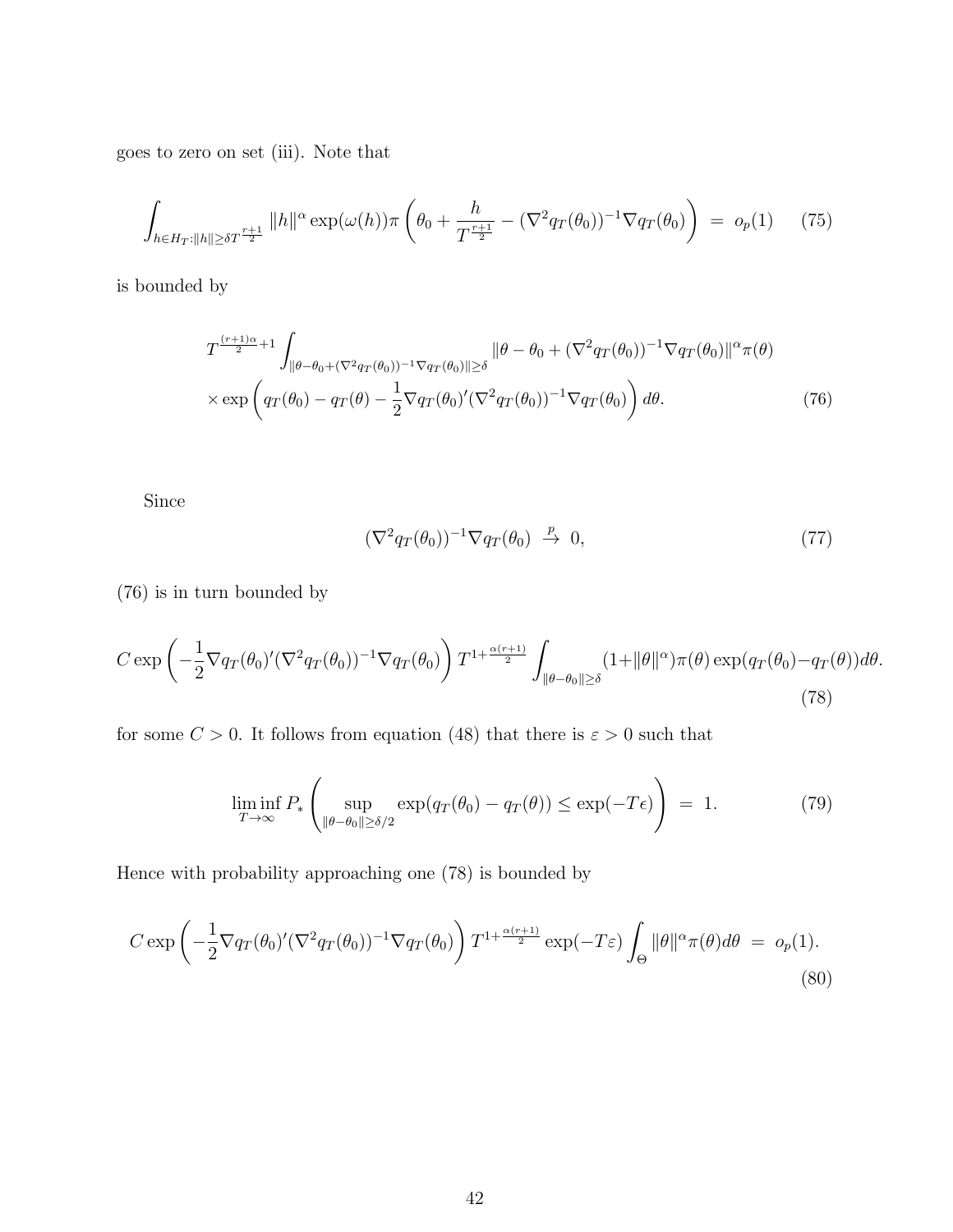Thus we have

$$
\liminf_{T} P_* \left\{ \int_{h \in H_T: \|h\| \ge \delta T} \|h\|^\alpha \exp(\omega(h)) \pi \left( \theta_0 + \frac{h}{T^{\frac{r+1}{2}}} - (\nabla^2 q_T(\theta_0))^{-1} \nabla q_T(\theta_0) \right) (81) - \exp\left( -\frac{1}{2} h' F_0' S_r J^{rr-1} S_r' F_0 h \right) \right\} \pi(\theta_0) \middle| dh < \varepsilon \right\} \ge 1 - \varepsilon \tag{82}
$$

In other words, the integral over set (iii) also converges in probability to zero.

Equation (62) follows from (67), (73) and (82). It follows from (62) with  $\alpha = 0$  that

$$
\int_{H_T} D_T dh = \pi \left( \theta_0 + \frac{h}{T^{\frac{r+1}{2}}} - (\nabla^2 q_T(\theta_0))^{-1} \nabla q_T(\theta_0) \right) \exp(\omega(h)) dh
$$
\n
$$
= \int_{H_T} \pi(\theta_0) \exp\left( -\frac{1}{2T^2} h' \nabla^2 q_T(\theta_0) h \right) dh + o_p(1)
$$
\n
$$
= \int_{H_T} \pi(\theta_0) \exp\left( -\frac{1}{2} h' F'_0 S_r J^{rr-1} S'_r F_0 h \right) dh + o_p(1)
$$
\n
$$
= \int_{\Re^p} \pi(\theta_0) \exp\left( -\frac{1}{2} h' F'_0 S_r J^{rr-1} S'_r F_0 h \right) dh + o_p(1)
$$
\n
$$
= \pi(\theta_0) (2\pi)^{\frac{1}{2}} \left| F'_0 S_r J^{rr-1} S'_r F_0 \right|^{-\frac{1}{2}} + o_p(1). \tag{83}
$$

Thus it follows from (62) and (83) that

$$
\int_{H_T} ||h||^{\alpha} |p_T^*(h) - p_{\infty}^*(h)| dh
$$
\n
$$
= \frac{1}{D_T} \int_{H_T} ||h||^{\alpha} \left| \pi \left( \theta_0 + \frac{h}{T^{\frac{r+1}{2}}} - (\nabla^2 q_T(\theta_0))^{-1} \nabla q_T(\theta_0) \right) \exp(\omega(h)) \right.
$$
\n
$$
-D_T \left( \frac{|F_0'S_r J^{rr-1} S_r' F_0|}{(2\pi)^l} \right)^{\frac{1}{2}} \exp\left( -\frac{1}{2} h' F_0'S_r J^{rr-1} S_r' F_0 h \right) \left| dh \right.
$$
\n
$$
= o_p(1), \tag{84}
$$

from which (60) follows. This completes the proof of Theorem 4.

Proof of the Proposition. The proof follows from results in Inoue and Kilian (2014),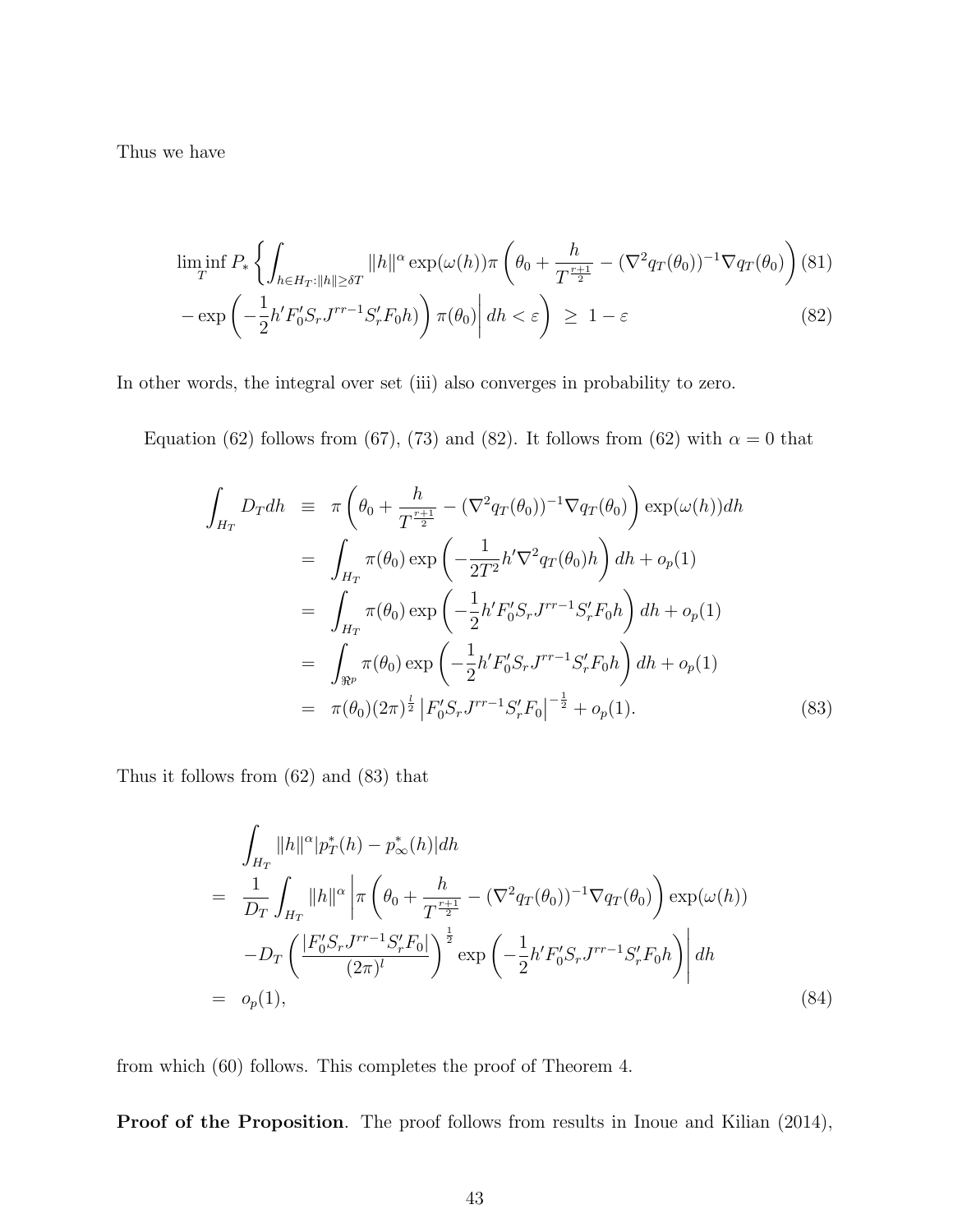but is included here for completeness. Recall the definition of  $S_j$  and S. It follows from (52) that the limiting covariance matrix of  $\Upsilon$ <sub>T</sub>S'( $\gamma(\bar{X}_T) - \gamma(\mu)$ ) is

$$
J = E\left\{ \left[\begin{array}{c} S_0'B_0Z \\ S_1'B_1(Z \otimes Z) \\ \vdots \\ S_r'B_r(Z \otimes \cdots \otimes Z) \end{array}\right] \left[\begin{array}{c} S_0'B_0Z \\ S_1'B_1(Z \otimes Z) \\ \vdots \\ S_r'B_r(Z \otimes \cdots \otimes Z) \end{array}\right] \right\}.
$$
 (85)

Similarly, the limiting covariance matrix of  $\Upsilon_T S'(\gamma(\bar{X}_T^*) - \gamma(\bar{X}_T))$  is also (85) conditional on the data with probability one. It follows from Assumption (c) that

$$
\Upsilon_T S' \hat{\Sigma}_T^* S \Upsilon_T \xrightarrow{p} J. \tag{86}
$$

The first part of the Proposition follows from Theorem 1, (52) and (86). The proof of the second part is analogous.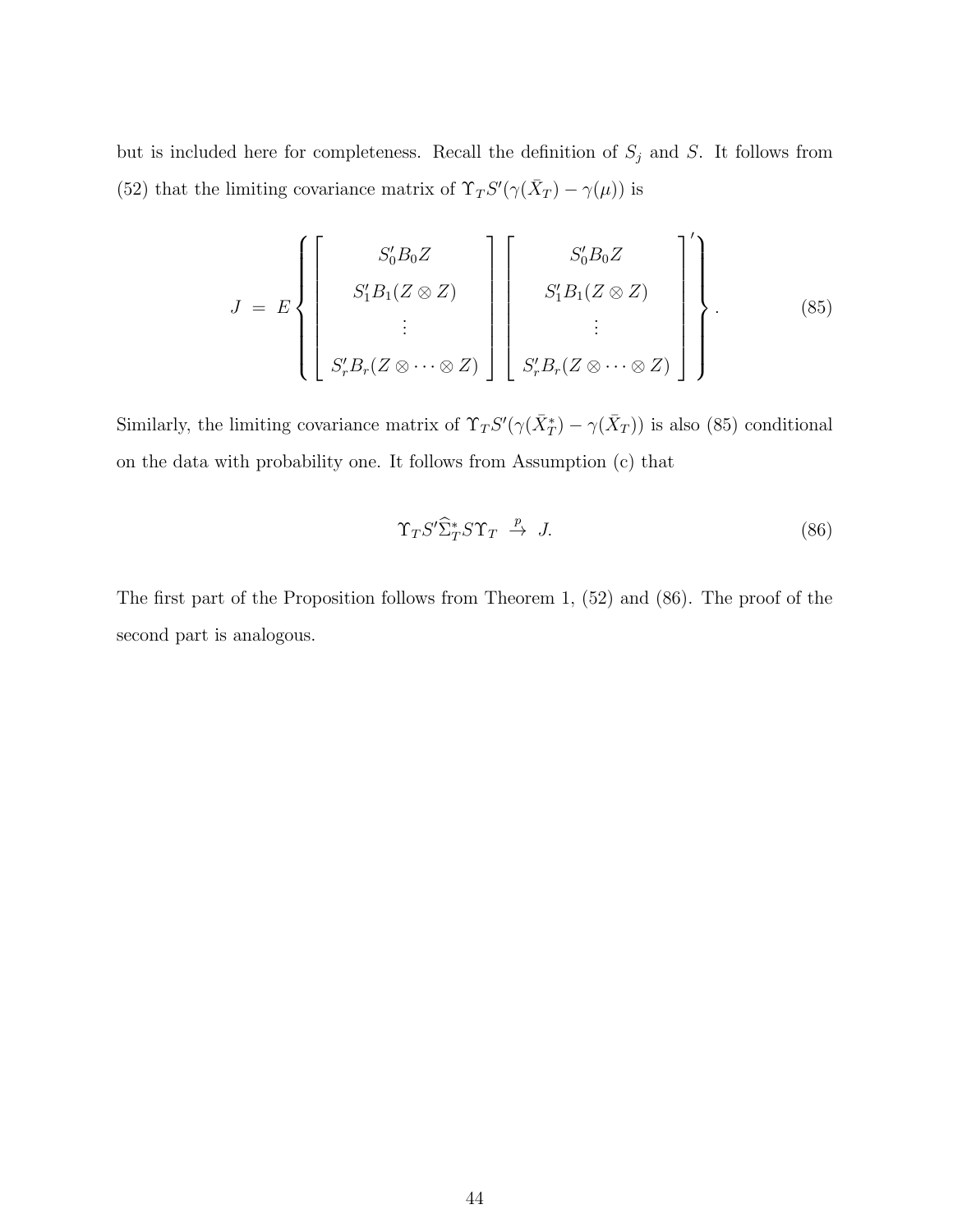#### References

- 1. Altig, D., L.J. Christiano, M. Eichenbaum and J. Lindé (2011), "Firm-Specific Capital, Nominal Rigidities and the Business Cycle," Review of Economic Dynamics 14, 225-247.
- 2. Andrews, D.W.K. (1987), "Asymptotic Results for Generalized Wald Tests," Econometric Theory, 3, 348-358.
- 3. Andrews, I. and A. Mikusheva (2014), "Maximum Likelihood Inference in Weakly Identified Models," forthcoming: Quantitative Economics.
- 4. Antoine, B., and E. Renault (2012), "Efficient Minimum Distance Estimation with Multiple Rates of Convergence," Journal of Econometrics, 1709, 350-367.
- 5. Bao, Y. (2007), "The Approximate Moments of the Least Squares Estimator for the Stationary Autoregressive Model Under a General Error Distribution," Econometric Theory, 23, 1013-1021.
- 6. Bao, Y., and A. Ullah (2007), "The Second-Order Bias and Mean Squared Error of Estimators in Time Series Models," Journal of Econometrics, 140, 650-669.
- 7. Benkwitz, A., M.H. Neumann, and H. Lütekpohl (2000), "Problems Related to Confidence Intervals for Impulse Responses of Autoregressive Processes," *Econometric* Reviews, 19, 69-103.
- 8. Boivin, J., and M. Giannoni (2006), "Has Monetary Policy Become More Effective?", Review of Economics and Statistics, 88, 445-462.
- 9. Canova, F., and L. Sala (2009), "Back to Square One: Identification Issues in DSGE Models," Journal of Monetary Economics, 56, 431-449.
- 10. Chauduri, S., and E. Zivot (2011), "A New Method of Projection-Based Inference in GMM with Weakly Identified Nuisance Parameters," Journal of Econometrics, 164, 239-251.
- 11. Chernozhukov, V., and H. Hong (2003), "An MCMC Approach to Classical Estimation," Journal of Econometrics, 196, 293-346.
- 12. Christiano, L.J., M. Eichenbaum and C. Evans (2005), "Nominal Rigidities and the Dynamic Effects of a Shock to Monetary Policy," Journal of Political Economy, 113, 1-45.
- 13. Christiano, L.J., M. Eichenbaum and M. Trabandt (2013), "Unemployment and Business Cycles," unpublished manuscript, Northwestern University and Board of Governors of the Federal Reserve System.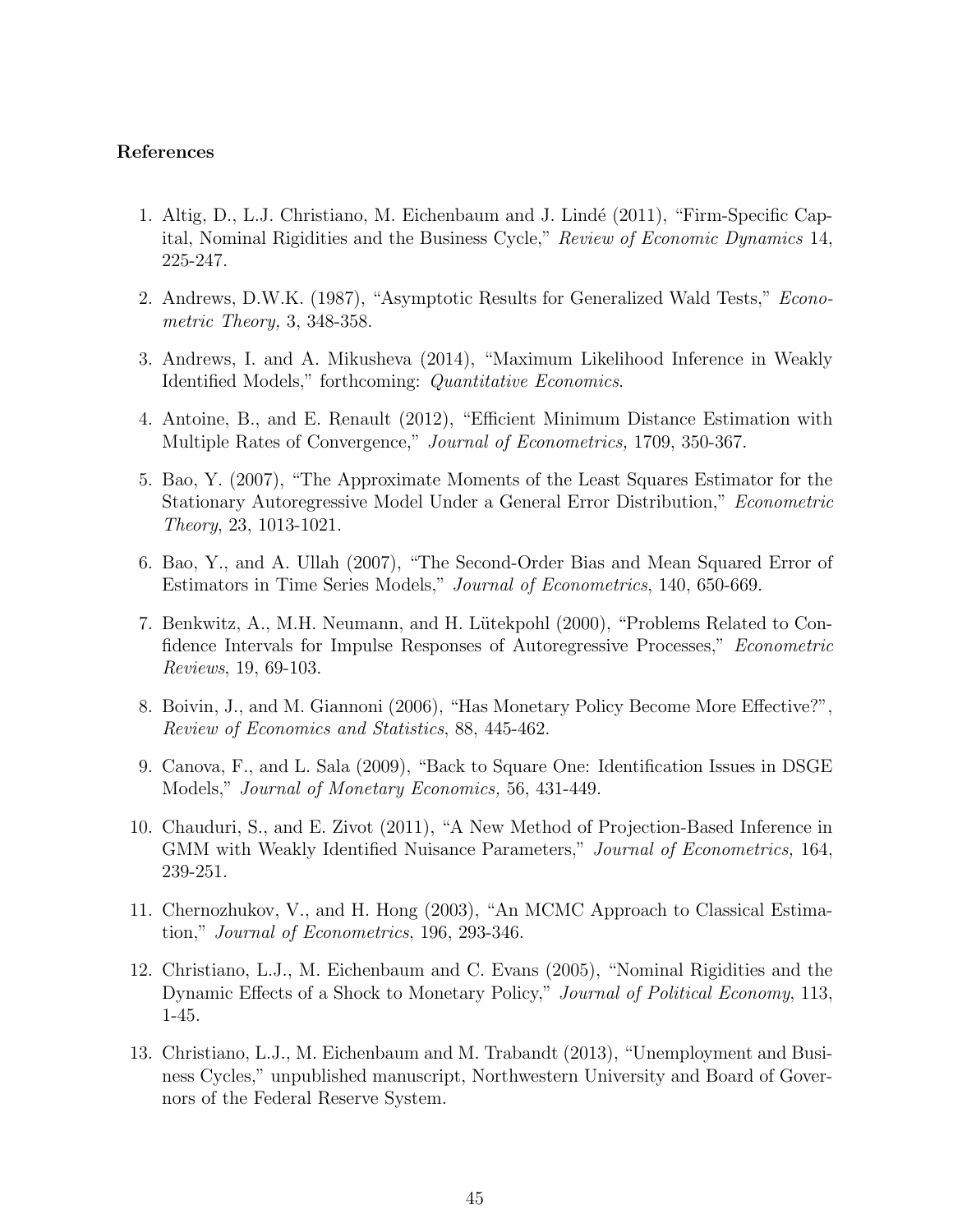- 14. Christiano, L.J., M. Eichenbaum and R.J. Vigfusson (2006), "Assessing Structural VARs," Macroeconomics Annual 2006, Acemoglu, D., K. Rogoff and M. Woodford (eds.), MIT Press, Boston, MA.
- 15. Christiano, L.J., M. Trabandt and K. Walentin (2011), "DSGE Models for Monetary Policy Analysis," in: Friedman, B.M. and M. Woodford (eds.): *Handbook of Monetary* Economics, Volume 3A, North-Holland, Amsterdam.
- 16. DiCecio, R. (2005), "Comovement: It's Not a Puzzle", Working Paper 2005-035, Federal Reserve Bank of St. Louis.
- 17. DiCecio, R., and E. Nelson (2007), "An Estimated DSGE Model for the United Kingdom", Review, Federal Reserve Bank of St. Louis, 89, 215-231.
- 18. Dridi, R., A. Guay, and E. Renault (2007), "Indirect Inference and Calibration of Dynamic Stochastic General Equilibrium Models", Journal of Econometrics, 136, 397-430.
- 19. Dufour, J.M., L. Khalaf, and M. Kichian (2013), "Identification-Robust Analysis of DSGE and Structural Macroeconomic Models," *Journal of Monetary Economics*, 60, 340-350.
- 20. Dufour, J.M., and M. Taamouti (2005), "Projection-Based Statistical Inference in Linear Structural Models with Possibly Weak Instruments," *Econometrica*, 73, 1351-1365.
- 21. Dupor, B., J. Han, and Y.C. Tsai (2007), "What Do Technology Shocks Tell Us about the New Keynesian Paradigm?", Journal of Monetary Economics 56, 560-569.
- 22. Fernandez-Villaverde, J., J.F. Rubio-Ramirez, T.J. Sargent and M.W. Watson (2007), "ABCs (and Ds) of Understanding VARs," American Economic Review, 97, 1021- 1026.
- 23. Guerron-Quintana, P., A. Inoue and L. Kilian (2013), "Frequentist Inference in Weakly Identified DSGE Models," Quantitative Economics, 4, 197-227.
- 24. Hall, P. (1992), The Bootstrap and Edgeworth Expansion, Springer: New York.
- 25. Hall, P., and J.L. Horowitz (1996), "Bootstrap Critical Values for Tests Based on Generalized-Method-of-Moments Estimators," Econometrica, 64, 891-916.
- 26. Hall, A.R., A. Inoue, J.M. Nason, and B. Rossi (2012), "Information Criteria for Impulse Response Function Matching Estimation of DSGE Models," Journal of Econometrics, 170, 499-518.
- 27. Iacoviello, M. (2005), "House Prices, Borrowing Constraints and Monetary Policy in the Business Cycle," American Economic Review, 95, 739-764.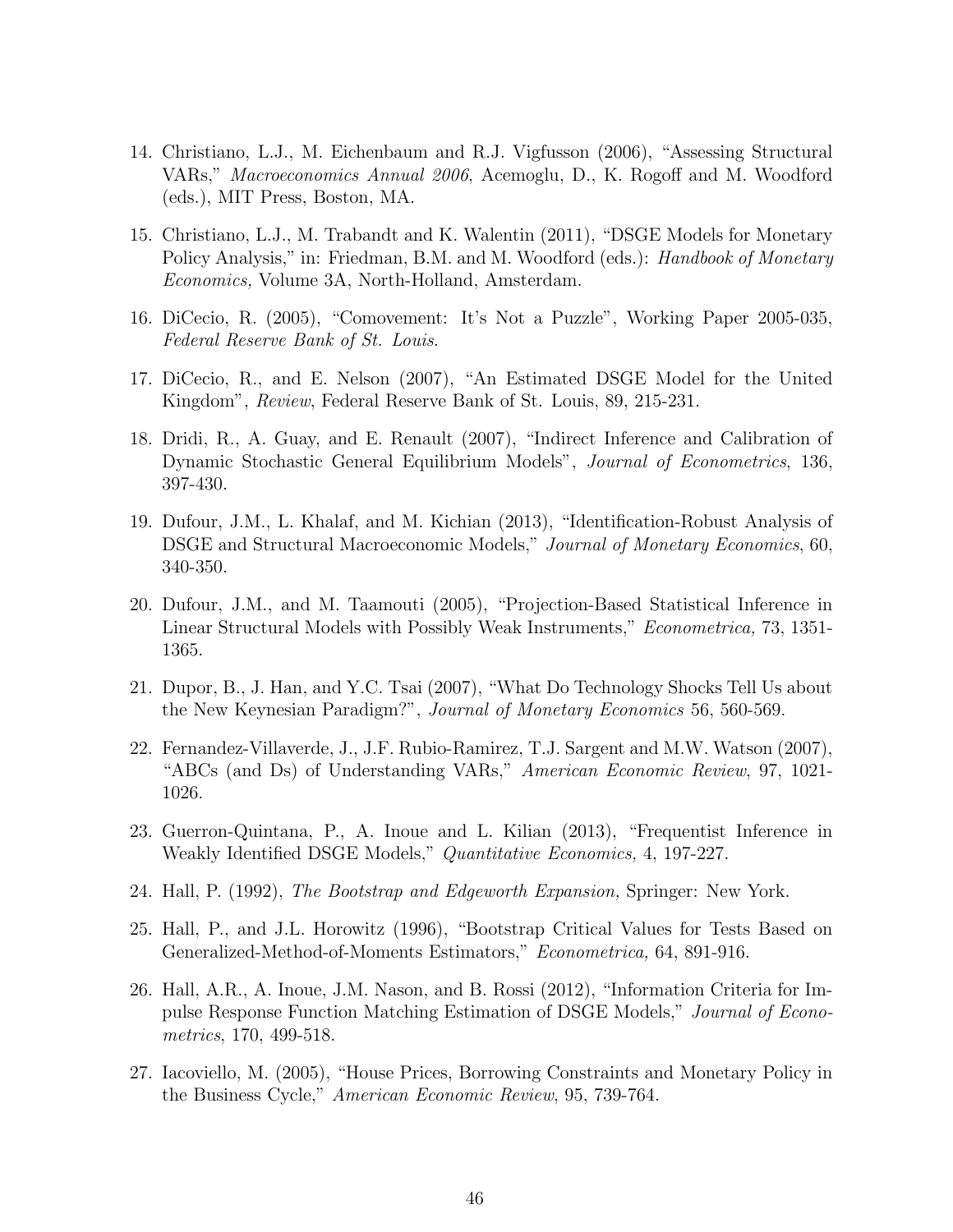- 28. Inoue, A. and L. Kilian (2002), "Bootstrapping Smooth Functions of Slope Parameters and Innovation Variances in  $VAR(\infty)$  Models," International Economic Review, 43, 309-332.
- 29. Inoue, A., and L. Kilian (2014), "Joint Confidence Sets for Structural Impulse Responses," manuscript, Vanderbilt University and University of Michigan.
- 30. Jordà, O., and S. Kozicki (2011), "Estimation and Inference by the Method of Projection Minimum Distance," International Economic Review, 52, 461-487.
- 31. Kim, J.Y. (2002), "Limited Information Likelihood and Bayesian Analysis," Journal of Econometrics, 107, 175-193.
- 32. Klenow, P. J. and O. Kryvtsov (2008), "State-Dependent or Time-Dependent Pricing: Does It Matter for Recent U.S. Inflation?," Quarterly Journal of Economics, 123, 863-904.
- 33. Kormilitsina, A., and D. Nekipelov (2013), "Consistent Variance of the Laplace Type Estimators: Application to DSGE Models," manuscript, Southern Methodist University.
- 34. Lütkepohl, H. (1990), "Asymptotic Distributions of Impulse Response Functions and Forecast Error Variance Decompositions of Vector Autoregressive Models," Review of Economics and Statistics, 72, 116-25.
- 35. Magnus, J.R., and H. Neudecker (1999), Matrix Differential Calculus with Applications in Statistics and Econometrics, Revised Edition, Wiley, Chichester.
- 36. Nakamura, E. and J. Steinsson (2008), "Five Facts about Prices: A Reevaluation of Menu Cost Models," Quarterly Journal of Economics, 123, 1415-1464.
- 37. Newey, W.K. and D. McFadden (1994), "Large Sample Estimation and Hypothesis Testing", in: R.F. Engle and D.L. McFadden, *Handbook of Econometrics*, Vol. 4, Elsevier.
- 38. Newey, W.K., and R.J. Smith (2004), "Higher Order Properties of GMM and Generalized Empirical Likelihood Estimators," Econometrica, 72, 219-255.
- 39. Phillips, P.C.B. (1989), "Partially Identified Econometric Models," Econometric Theory, 5, 181-240.
- 40. Qu, Z. (2014), "Inference in Dynamic Stochastic General Equilibrium Models with Possible Weak Identification," Quantitative Economics, 5, 457-494.
- 41. Rotemberg, J. and M.W. Woodford (1997), "An Optimization-Based Econometric Framework for the Evaluation of Monetary Policy", in: Bernanke, B., and J. Rotemberg (eds.), NBER Macroeconomics Annual, MIT Press, Cambridge, MA.
- 42. Sims, C.A., J.H. Stock and M.W. Watson (1990), "Inference in Linear Time Series Models with Some Unit Roots," *Econometrica*, 58, 113-144.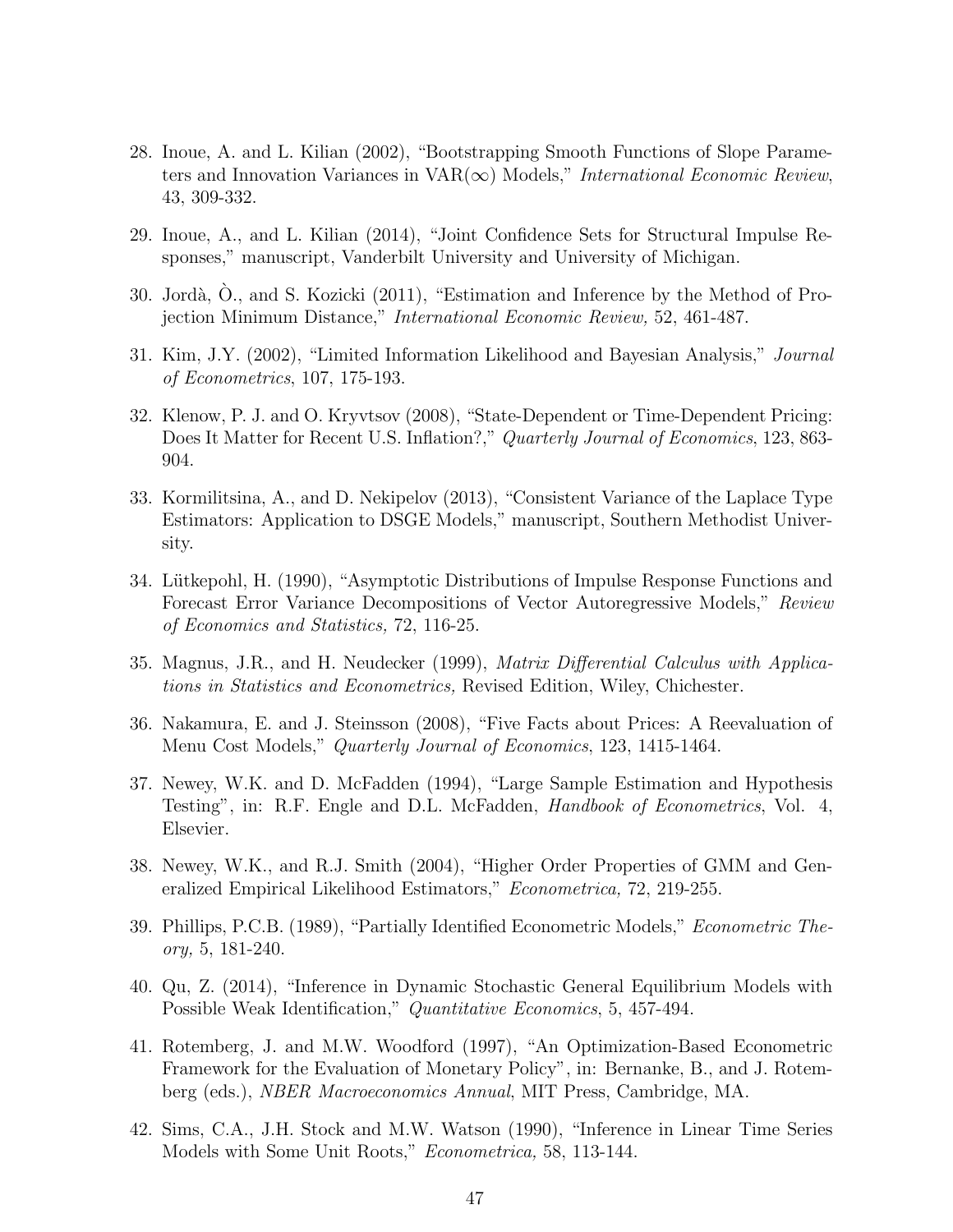- 43. Smets, F. and R. Wouters (2007), "Shocks and Frictions in U.S. Business Cycles: A Bayesian Approach," American Economic Review 97, 586-606.
- 44. Stock, J.H., and J.H. Wright (2000), "GMM with Weak Identification," Econometrica, 68, 1055-1096.
- 45. Uribe, M., and V.Z. Yue (2006), "Country Spreads and Emerging Markets: Who Drives Whom?", Journal of International Economics 69, 6-36.
- 46. Woodford, M. (2003), Interest and Prices: Foundations of a Theory of Monetary Policy. Princeton University Press, Princeton, NJ.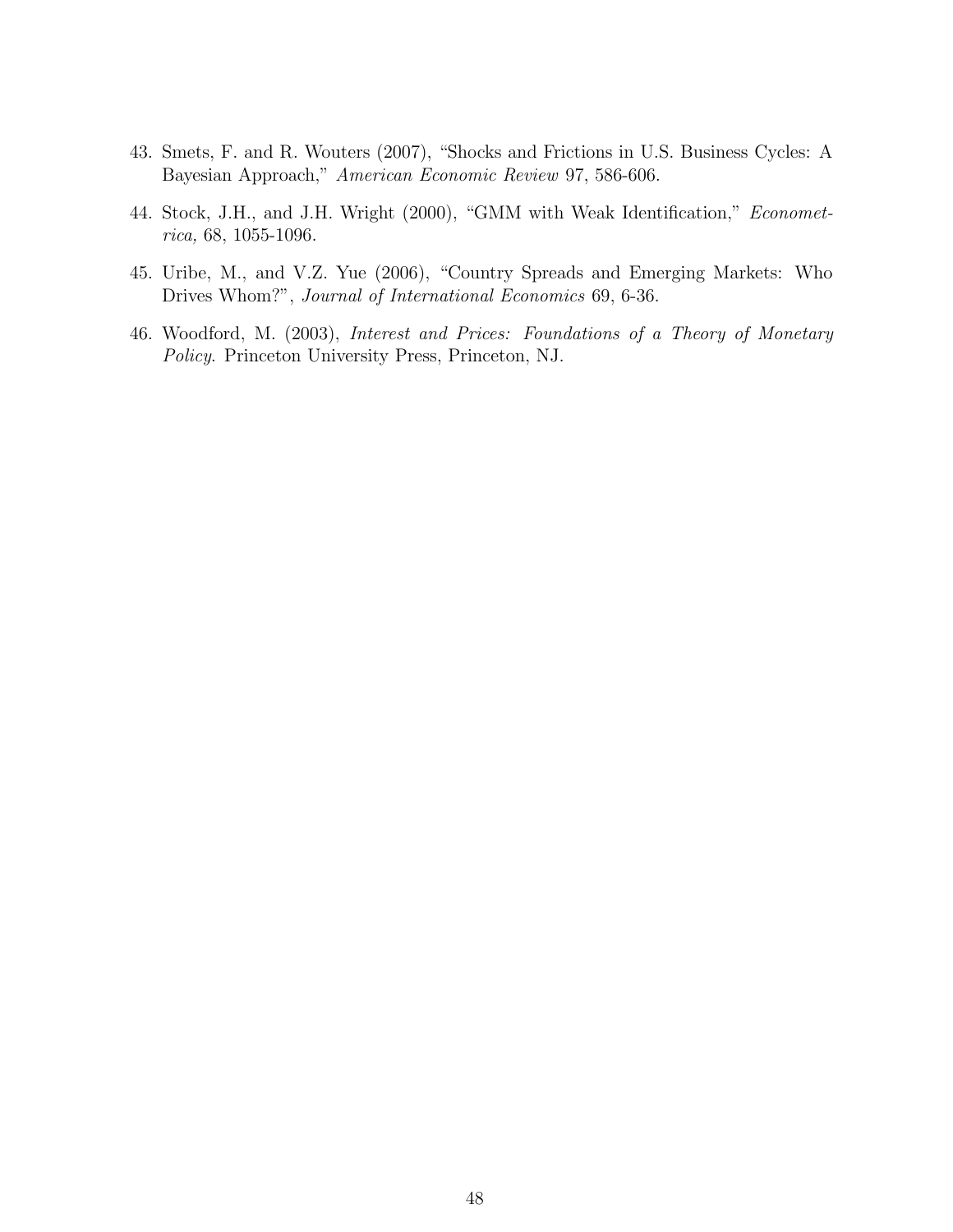|     |                |                  |             |             | <b>Baseline Implementation</b> |            |                          |             |          |            |
|-----|----------------|------------------|-------------|-------------|--------------------------------|------------|--------------------------|-------------|----------|------------|
|     |                |                  |             |             | Diagonal Weighting Matrix      |            | Optimal Weighting Matrix |             |          |            |
|     |                |                  | Mean        | Median      | Variance                       | <b>MSE</b> | Mean                     | Median      | Variance | <b>MSE</b> |
| T   | $\overline{p}$ | $\boldsymbol{h}$ | <b>Bias</b> | <b>Bias</b> |                                |            | <b>Bias</b>              | <b>Bias</b> |          |            |
| 100 | 6              | 12               | $-0.0076$   | $-0.0093$   | 0.0009                         | 0.0009     | 0.1002                   | 0.0976      | 0.0020   | 0.0120     |
| 100 | 6              | 16               | $-0.0088$   | $-0.0116$   | 0.0009                         | 0.0010     | 0.1042                   | 0.1050      | 0.0020   | 0.0129     |
| 100 | 8              | 12               | $-0.0085$   | $-0.0126$   | 0.0009                         | 0.0010     | 0.0777                   | 0.0766      | 0.0015   | 0.0076     |
| 100 | 8              | 16               | $-0.0067$   | $-0.0098$   | 0.0010                         | 0.0010     | 0.0840                   | 0.0809      | 0.0017   | 0.0088     |
| 100 | 10             | 12               | $-0.0033$   | $-0.0057$   | 0.0010                         | 0.0010     | 0.0722                   | 0.0699      | 0.0011   | 0.0063     |
| 100 | 10             | 16               | $-0.0050$   | $-0.0066$   | 0.0010                         | 0.0010     | 0.0779                   | 0.0764      | 0.0014   | 0.0074     |
| 100 | 12             | 12               | 0.0022      | $-0.0011$   | 0.0012                         | 0.0012     | 0.0644                   | 0.0639      | 0.0008   | 0.0050     |
| 100 | 12             | 16               | 0.0023      | $-0.0004$   | 0.0011                         | 0.0011     | 0.0792                   | 0.0778      | 0.0012   | 0.0075     |
| 232 | 6              | 12               | $-0.0224$   | $-0.0236$   | 0.0003                         | 0.0008     | 0.1201                   | 0.1209      | 0.0021   | 0.0008     |
| 232 | 6              | 16               | $-0.0208$   | $-0.0223$   | 0.0004                         | 0.0008     | 0.1254                   | 0.1252      | 0.0021   | 0.0178     |
| 232 | 8              | 12               | $-0.0211$   | $-0.0226$   | 0.0003                         | 0.0007     | 0.0687                   | 0.0644      | 0.0017   | 0.0064     |
| 232 | 8              | 16               | $-0.0199$   | $-0.0212$   | 0.0003                         | 0.0007     | 0.0760                   | 0.0709      | 0.0017   | 0.0075     |
| 232 | 10             | 12               | $-0.0193$   | $-0.0196$   | 0.0003                         | 0.0007     | 0.0510                   | 0.0475      | 0.0010   | 0.0036     |
| 232 | 10             | 16               | $-0.0188$   | $-0.0198$   | 0.0003                         | 0.0007     | 0.0536                   | 0.0481      | 0.0011   | 0.0040     |
| 232 | 12             | 12               | $-0.017$    | $-0.0168$   | 0.0003                         | 0.0006     | 0.0295                   | 0.0293      | 0.0004   | 0.0013     |
| 232 | 12             | 16               | $-0.0188$   | $-0.0201$   | 0.0003                         | 0.0007     | 0.0467                   | 0.0457      | 0.0007   | 0.0029     |

Table 1: Bias and MSE of the Parameter a in the Small-Scale New Keynesian Model

| With Finite-Order VAR Misspecification Bias Correction |  |  |  |  |  |
|--------------------------------------------------------|--|--|--|--|--|
|--------------------------------------------------------|--|--|--|--|--|

|     |                  |                  |             |             | Diagonal Weighting Matrix |        |             | Optimal Weighting Matrix |          |        |
|-----|------------------|------------------|-------------|-------------|---------------------------|--------|-------------|--------------------------|----------|--------|
|     |                  |                  | Mean        | Median      | Variance                  | MSE    | Mean        | Median                   | Variance | MSE    |
| T   | $\boldsymbol{p}$ | $\boldsymbol{h}$ | <b>Bias</b> | <b>Bias</b> |                           |        | <b>Bias</b> | <b>Bias</b>              |          |        |
| 100 | 6                | 12               | $-0.0373$   | $-0.0415$   | 0.0087                    | 0.0101 | $-0.0306$   | $-0.0324$                | 0.0072   | 0.0081 |
| 100 | 6                | 16               | $-0.0360$   | $-0.0403$   | 0.0087                    | 0.0099 | $-0.0261$   | $-0.0310$                | 0.0074   | 0.0081 |
| 100 | 8                | 12               | $-0.0305$   | $-0.0329$   | 0.0084                    | 0.0093 | $-0.0271$   | $-0.0301$                | 0.0082   | 0.0089 |
| 100 | 8                | 16               | $-0.0292$   | $-0.0323$   | 0.0084                    | 0.0093 | $-0.0198$   | $-0.0258$                | 0.0086   | 0.0090 |
| 100 | 10               | 12               | $-0.0226$   | $-0.0268$   | 0.0084                    | 0.0089 | $-0.0251$   | $-0.0293$                | 0.0081   | 0.0087 |
| 100 | 10               | 16               | $-0.0226$   | $-0.0268$   | 0.0084                    | 0.0089 | $-0.0227$   | $-0.0286$                | 0.0083   | 0.0088 |
| 100 | 12               | 12               | $-0.0252$   | $-0.0284$   | 0.0082                    | 0.0089 | $-0.0180$   | $-0.0249$                | 0.0078   | 0.0081 |
| 100 | 12               | 16               | $-0.0253$   | $-0.0286$   | 0.0083                    | 0.0090 | $-0.0090$   | $-0.0203$                | 0.0080   | 0.0081 |
| 232 | 6                | 12               | $-0.0286$   | $-0.0362$   | 0.0086                    | 0.0094 | $-0.0415$   | $-0.0352$                | 0.0063   | 0.0080 |
| 232 | 6                | 16               | $-0.0287$   | $-0.0366$   | 0.0086                    | 0.0094 | $-0.0410$   | $-0.0351$                | 0.0063   | 0.0079 |
| 232 | 8                | 12               | $-0.0377$   | $-0.0326$   | 0.0067                    | 0.0081 | $-0.0373$   | $-0.0315$                | 0.0065   | 0.0079 |
| 232 | 8                | 16               | $-0.0373$   | $-0.0344$   | 0.0070                    | 0.0084 | $-0.0347$   | $-0.0316$                | 0.0072   | 0.0084 |
| 232 | 10               | 12               | $-0.0368$   | $-0.0350$   | 0.0087                    | 0.0100 | $-0.0328$   | $-0.0326$                | 0.0069   | 0.0080 |
| 232 | 10               | 16               | $-0.0365$   | $-0.0347$   | 0.0087                    | 0.0100 | $-0.0315$   | $-0.0320$                | 0.0070   | 0.0080 |
| 232 | 12               | 12               | $-0.0379$   | $-0.0361$   | 0.0081                    | 0.0096 | $-0.0328$   | $-0.0310$                | 0.0068   | 0.0079 |
| 232 | 12               | 16               | $-0.0397$   | $-0.0363$   | 0.0082                    | 0.0098 | $-0.0350$   | $-0.0315$                | 0.0076   | 0.0088 |

*Notes:* T denotes the sample size, p the VAR  $_{\text{A}}$  ag order, and h the maximum horizon of the impulse response functions.  $a$  is the probability of a firm not adjusting its price.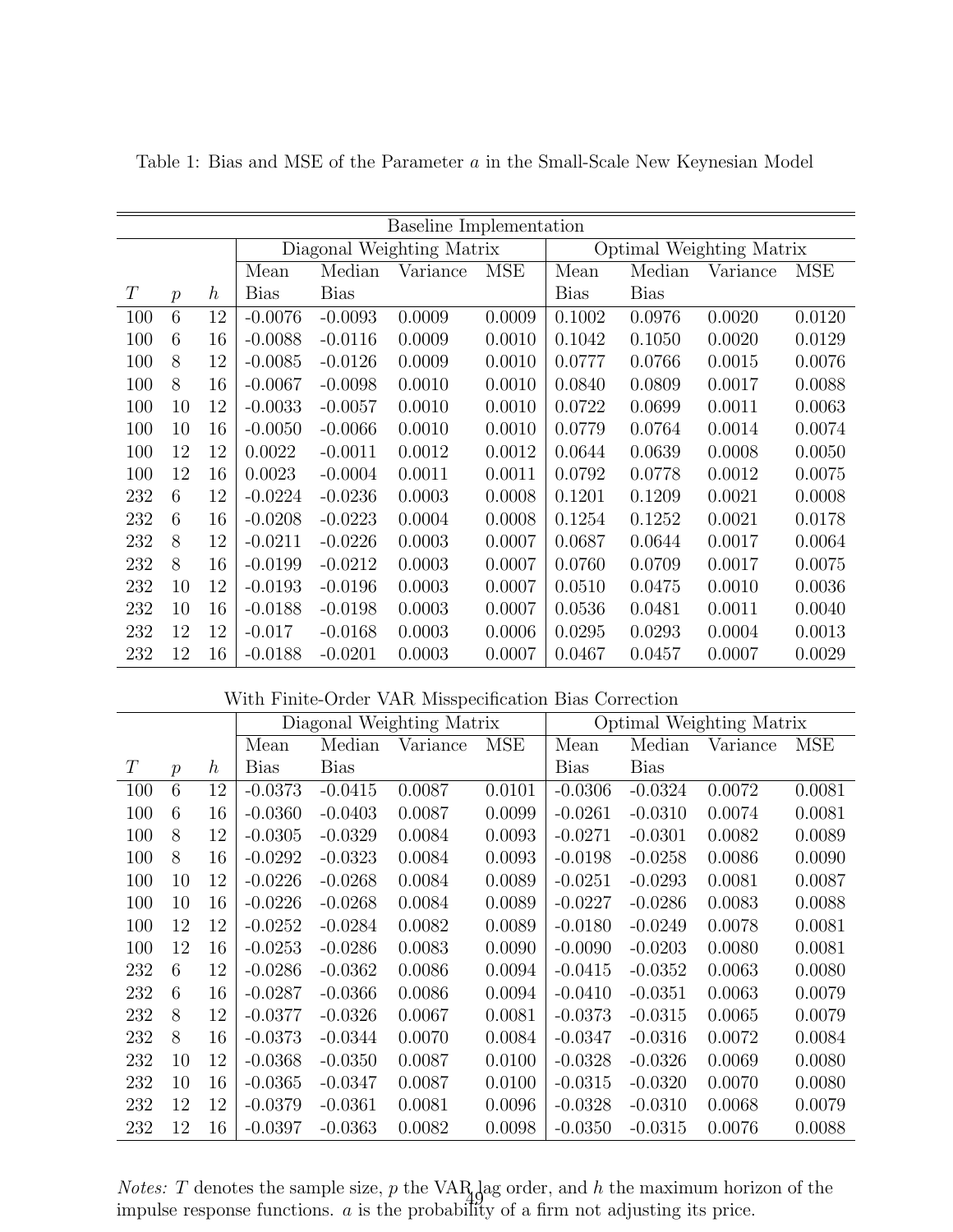|                |                  |       |        |                           | Optimal Weighting Matrix |
|----------------|------------------|-------|--------|---------------------------|--------------------------|
| $\overline{p}$ | $\boldsymbol{h}$ | 68\%  | $90\%$ | $68\%$                    | 90%                      |
| 6              | 12               | 67.82 | 87.82  | 57.93                     | 68.28                    |
| 6              | 16               | 68.00 | 88.00  | 55.00                     | 66.60                    |
| 8              | 12               | 66.60 | 86.80  | 71.00                     | 84.80                    |
| 8              | 16               | 66.20 | 86.60  | 70.00                     | 83.20                    |
| 10             | 12               | 66.00 | 85.80  | 66.80                     | 89.20                    |
| 10             | 16               | 66.40 | 85.80  | 67.40                     | 84.00                    |
| 12             | 12               | 64.00 | 84.40  | 64.20                     | 87.40                    |
| 12             | 16               | 63.80 | 86.20  | 67.60                     | 87.80                    |
| 6              | 12               | 68.40 | 91.20  | 19.00                     | 42.60                    |
| 6              | 16               | 65.20 | 90.80  | 20.00                     | 39.80                    |
| 8              | 12               | 72.60 | 93.20  | 74.20                     | 87.00                    |
| 8              | 16               | 69.80 | 73.40  | 89.00                     | 85.40                    |
| 10             | 12               | 66.40 | 90.20  | 74.20                     | 91.00                    |
| 10             | 16               | 72.60 | 90.60  | 80.60                     | 91.40                    |
| 12             | 12               | 70.00 | 90.80  | 68.60                     | 70.00                    |
| 12             | 16               | 70.80 | 89.60  | 71.20                     | 93.00                    |
|                |                  |       |        | Diagonal Weighting Matrix | Baseline Implementation  |

Table 2: Effective Coverage Probabilities of 95% Confidence Intervals for the Parameter a in the Small-Scale New Keynesian Model

With Finite-Order VAR Misspecification Bias Correction

|     |               |                  |       | Diagonal Weighting Matrix |       | Optimal Weighting Matrix |
|-----|---------------|------------------|-------|---------------------------|-------|--------------------------|
| T   | $\mathcal{p}$ | $\boldsymbol{h}$ | 68\%  | $90\%$                    | 68\%  | $90\%$                   |
| 100 | 6             | 12               | 69.00 | 87.40                     | 67.60 | 85.60                    |
| 100 | 6             | 16               | 68.20 | 87.40                     | 67.60 | 84.20                    |
| 100 | 8             | 12               | 69.00 | 86.60                     | 64.60 | 83.40                    |
| 100 | 8             | 16               | 68.00 | 86.20                     | 65.00 | 80.60                    |
| 100 | 10            | 12               | 68.20 | 85.60                     | 63.20 | 82.40                    |
| 100 | 10            | 16               | 68.20 | 85.60                     | 63.00 | 81.60                    |
| 100 | 12            | 12               | 69.60 | 87.40                     | 63.80 | 83.00                    |
| 100 | 12            | 16               | 69.80 | 87.00                     | 64.60 | 81.00                    |
| 232 | 6             | 12               | 72.20 | 87.00                     | 71.00 | 90.20                    |
| 232 | 6             | 16               | 72.20 | 87.00                     | 69.80 | 90.20                    |
| 232 | 8             | 12               | 74.60 | 89.40                     | 67.60 | 90.60                    |
| 232 | 8             | 16               | 75.00 | 88.40                     | 67.60 | 88.80                    |
| 232 | 10            | 12               | 67.80 | 87.20                     | 68.80 | 87.8                     |
| 232 | 10            | 16               | 68.40 | 87.20                     | 68.00 | 86.80                    |
| 232 | 12            | 12               | 69.80 | 88.40                     | 68.60 | 88.00                    |
| 232 | 12            | 16               | 69.00 | 88.60                     | 64.60 | 86.20                    |

*Notes:* T denotes the sample size,  $p$  the VAR lag order, and  $h$  the maximum horizon of the impulse response functions. a is the probability of a firm not adjusting its price.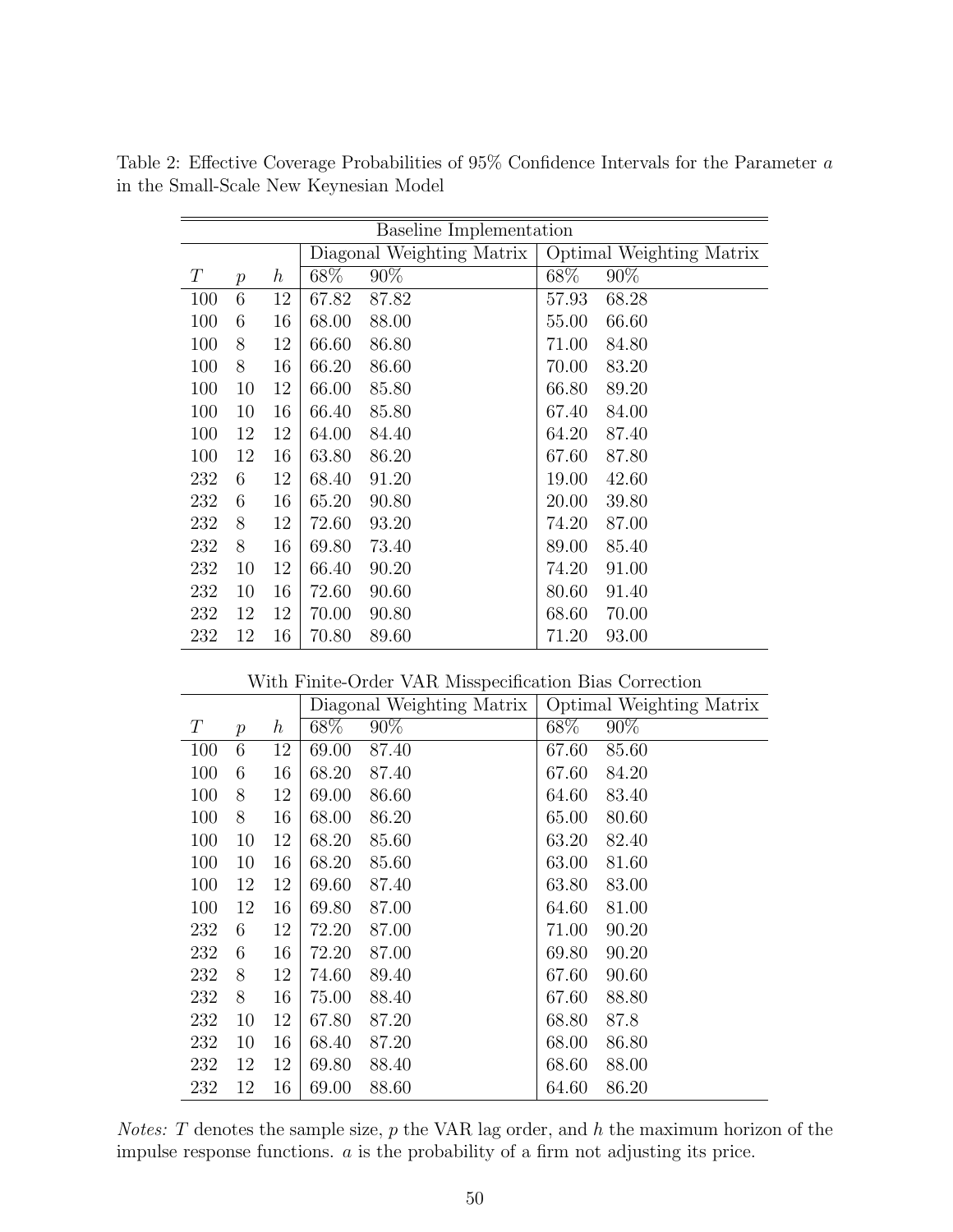| $\frac{6}{1}$<br>$\vert\vert$<br>$\mathbf{I}$ |                                                            | Frequentist                       |       |        |       | Bayesian |        |        |         | CTW             |        |
|-----------------------------------------------|------------------------------------------------------------|-----------------------------------|-------|--------|-------|----------|--------|--------|---------|-----------------|--------|
|                                               |                                                            | Estimate                          | E.S   | Mode   | S.E.  | Median   | E.S    | Mean   | 田<br>S. |                 | S.E.   |
| Price Stickiness                              | $\mathbb{Z}^d$                                             | 0.660                             | 0.068 | 0.623  | 0.078 | 0.623    | 0.077  | 0.622  | 770.0   | 0.622           | 0.036  |
| Std. Monetary Policy                          | $\sigma_{\epsilon,r}$                                      | 0.592                             | 0.077 | 0.504  | 0.077 | 0.509    | 0.077  | 0.509  | 0.077   | 0.509           | 0.044  |
| Std. Neutral Tech. Shock                      | $\sigma_{\epsilon,\mu}$                                    | 0.228                             | 0.059 | 0.224  | 0.056 | 0.225    | 0.056  | 0.226  | 0.055   | 0.226           | 0.016  |
| Tech. Specific<br>Autocorr. Invest.           | $\rho_{\underline{\mu},\psi}$                              | 0.617                             | 0.105 | 0.620  | 0.096 | 0.607    | 0.102  | 0.600  | 0.104   | 0.600           | 0.071  |
| Std. Invest. Tech. Specific                   | $\sigma_{\epsilon_{\mu,\psi}}$                             | 0.152                             | 0.038 | 0.158  | 0.040 | 0.159    | 0.040  | 0.160  | 0.040   | 0.160           | 0.022  |
| Taylor Rule: Interest Smoothing               | $\rho_r$                                                   | 0.820                             | 0.054 | 0.880  | 0.068 | 0.879    | 0.068  | 0.879  | 0.069   | 0.879           | 0.015  |
| Taylor Rule: Inflation                        | $\phi_\pi$                                                 | 1.030                             | 0.365 | 1.449  | 0.862 | 1.462    | 0.870  | 1.472  | 0.874   | 1.472           | 0.113  |
| Output Gap<br>Taylor Rule:                    |                                                            | 0.0005                            | 0.041 | 0.087  | 0.187 | 0.091    | 0.196  | 0.095  | 0.202   | 0.095           | 0.033  |
| Investment Adjustment Costs                   | $\frac{\partial \omega}{\partial \beta}$                   | 16.100                            | 8.090 | 12.435 | 6.207 | 13.028   | 6.563  | 13.320 | 6.744   | $\sqrt{13.320}$ | 2.697  |
| Consumption Habit                             | $\mathcal{L}$                                              | 0.757                             | 0.071 | 0.763  | 0.064 | 0.762    | 0.065  | 0.761  | 0.065   | 0.761           | 0.018  |
| Capacity Adjustment Costs                     | $\sigma_a$                                                 | 0.156                             | 0.189 | 0.296  | 0.269 | 0.312    | 0.286  | 0.318  | 0.290   | 0.318           | 0.081  |
| Price Markup                                  | $\prec^{\!\!\!\!\!\!\!\!\!\!\!\!\!\ {}^{\scriptstyle \mu}$ | 1.250                             | 0.215 | 1.178  | 0.210 | 1.189    | 0.217  | 1.194  | 0.221   | 1.194           | 0.078  |
| Inverse Labor Supply Elasticity               | $\overline{c}$                                             | 0.146                             | 0.135 | 0.106  | 0.092 | 0.108    | 0.095  | 0.111  | 0.098   | 0.111           | 0.023  |
|                                               |                                                            |                                   |       |        |       |          |        |        |         |                 |        |
| $h=20$                                        |                                                            | Frequentist                       |       |        |       | Bayesian |        |        |         | CTW             |        |
|                                               |                                                            | Estimate                          | S.E.  | Mode   | E.S   | Median   | 드<br>오 | Mean   | E.S     |                 | .<br>5 |
| Price Stickiness                              | $\mathfrak{c}^g$                                           | 0.744                             | 0.063 | 0.711  | 0.074 | 0.707    | 0.076  | 0.704  | 770.0   | 0.704           | 0.040  |
| Std. Monetary Policy Shock                    | $\sigma_{\epsilon,r}$                                      | 0.596                             | 0.074 | 0.552  | 0.078 | 0.551    | 0.078  | 0.551  | 0.077   | 0.551           | 0.043  |
| Std. Neutral Tech. Shock                      | $\sigma_{\epsilon,\mu}$                                    | 0.331                             | 0.090 | 0.293  | 0.084 | 0.293    | 0.084  | 0.293  | 0.084   | 0.293           | 0.028  |
| Tech. Shock<br>Autocorr. Invest.              | $\rho_{\mu,\psi}$                                          | 0.678                             | 0.075 | 0.663  | 0.098 | 0.649    | 0.103  | 0.643  | 0.105   | 0.643           | 0.060  |
| Std. Invest. Tech. Shock                      | $\sigma_{\epsilon_{\mu,\psi}}$                             | 0.143                             | 0.044 | 0.148  | 0.045 | 0.152    | 0.045  | 0.154  | 0.044   | 0.154           | 0.021  |
| Taylor Rule: Interest Smoothing               | $\rho_r$                                                   | 0.868                             | 0.056 | 0.887  | 0.075 | 0.885    | 0.077  | 0.885  | 0.078   | 0.885           | 0.014  |
| Inflation<br>Taylor Rule:                     | $\phi_\pi$                                                 | 1.260                             | 0.464 | 1.464  | 0.890 | 1.479    | 0.907  | 1.488  | 0.914   | 1.488           | 0.110  |
| Output Gap<br>Taylor Rule:                    | $ \phi_y $                                                 | 0.175                             | 0.166 | 0.188  | 0.298 | 0.200    | 0.319  | 0.206  | 0.329   | 0.206           | 0.060  |
| Investment Adjustment Costs                   | $ \hat{\ddot{\delta}}\rangle$                              | 6.570                             | 3.114 | 7.750  | 4.222 | 8.069    | 4.472  | 8.298  | 4.639   | 8.298           | 1.888  |
| Consumption Habit                             | $\mathcal{C}$                                              | 0.739                             | 0.071 | 0.748  | 0.067 | 0.746    | 0.069  | 0.746  | 0.069   | 0.746           | 0.020  |
| Capacity Adjustment Costs                     | $\sigma_a$                                                 | 0.370                             | 0.270 | 0.340  | 0.246 | 0.355    | 0.267  | 0.362  | 0.276   | 0.362           | 0.080  |
| Price Markup                                  | $\lambda$ <sup>p</sup>                                     | 1.250                             | 0.218 | 1.166  | 0.195 | 1.174    | 0.203  | 1.180  | 0.207   | 1.180           | 0.074  |
| Inverse Labor Supply Elasticity               | $\overline{c}$                                             | 0.0548                            | 0.051 | 0.062  | 0.060 | 0.066    | 0.064  | 0.069  | 0.066   | 0.069           | 0.017  |
| Notes: h denotes the maximum horizon          |                                                            | of the impulse response functions |       |        |       |          |        |        |         |                 |        |

| I                                                 |
|---------------------------------------------------|
| $\frac{1}{2}$<br>$\sim$ $        -$<br>j<br>İ     |
| 2<br> <br> <br> <br>                              |
| ;<br>;<br>;                                       |
| ・・・【くく】                                           |
| l                                                 |
| .<br>.<br>.<br>j                                  |
| $\overline{a}$<br>)<br>2<br>2<br>2<br>-<br>E<br>l |